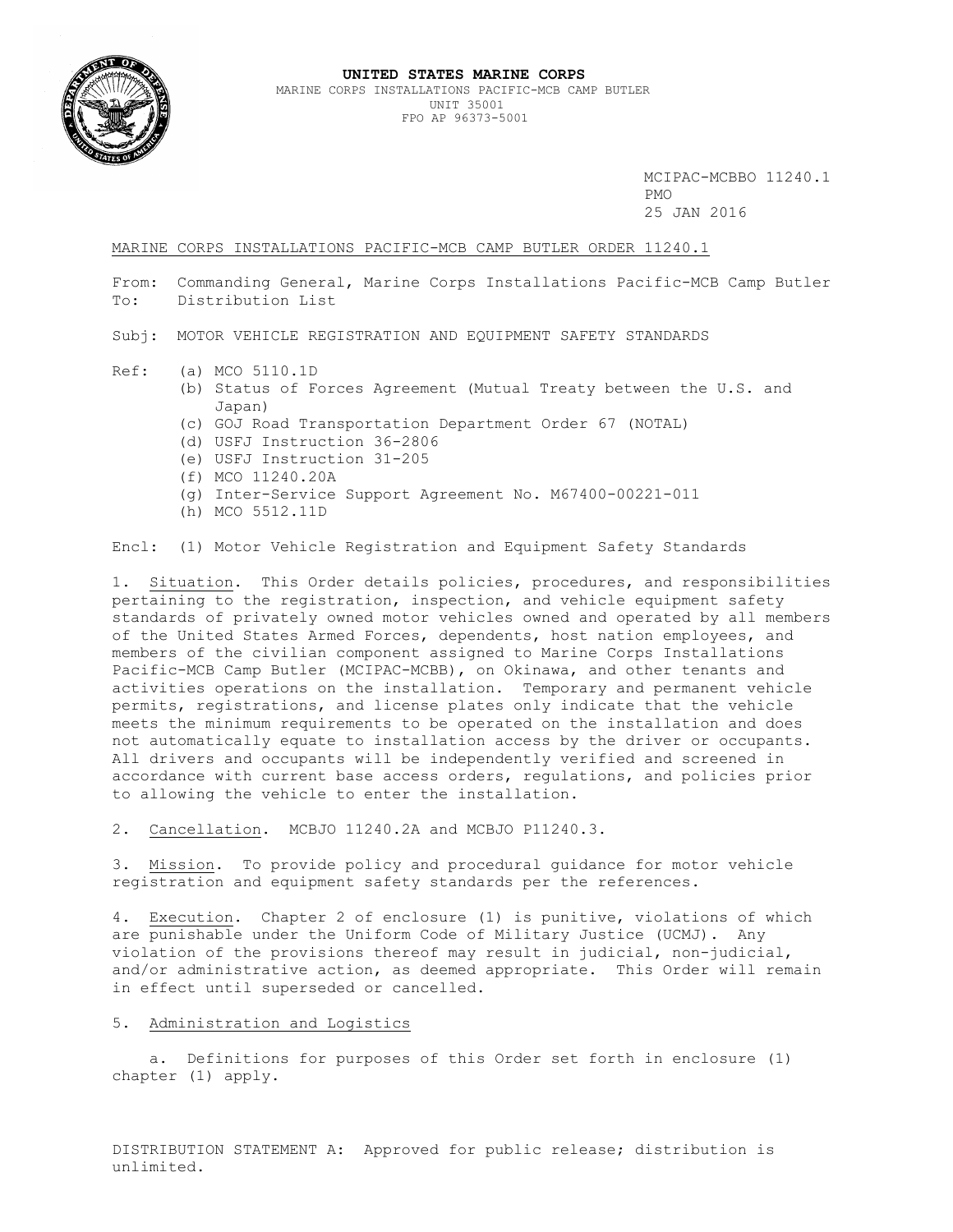b. Joint Services Vehicle Registration Office (JSVRO) forms to be utilized are set forth in appendix (a) through (g).

#### **6. Command and Signal**

**a. Command. The provisions and requirements of this Order are mandatory**  and apply to all members of the United States Armed Forces, dependents, and members of the civilian component assigned to MCIRAC-MCBB installation commands and other tenants and activities operating on MCIPAC-MCBB facilities **and areas on Okinawa, Japan.** 

b. Signal. This Order is extertive the date signed MALĀVET DISTRIBUTION: List C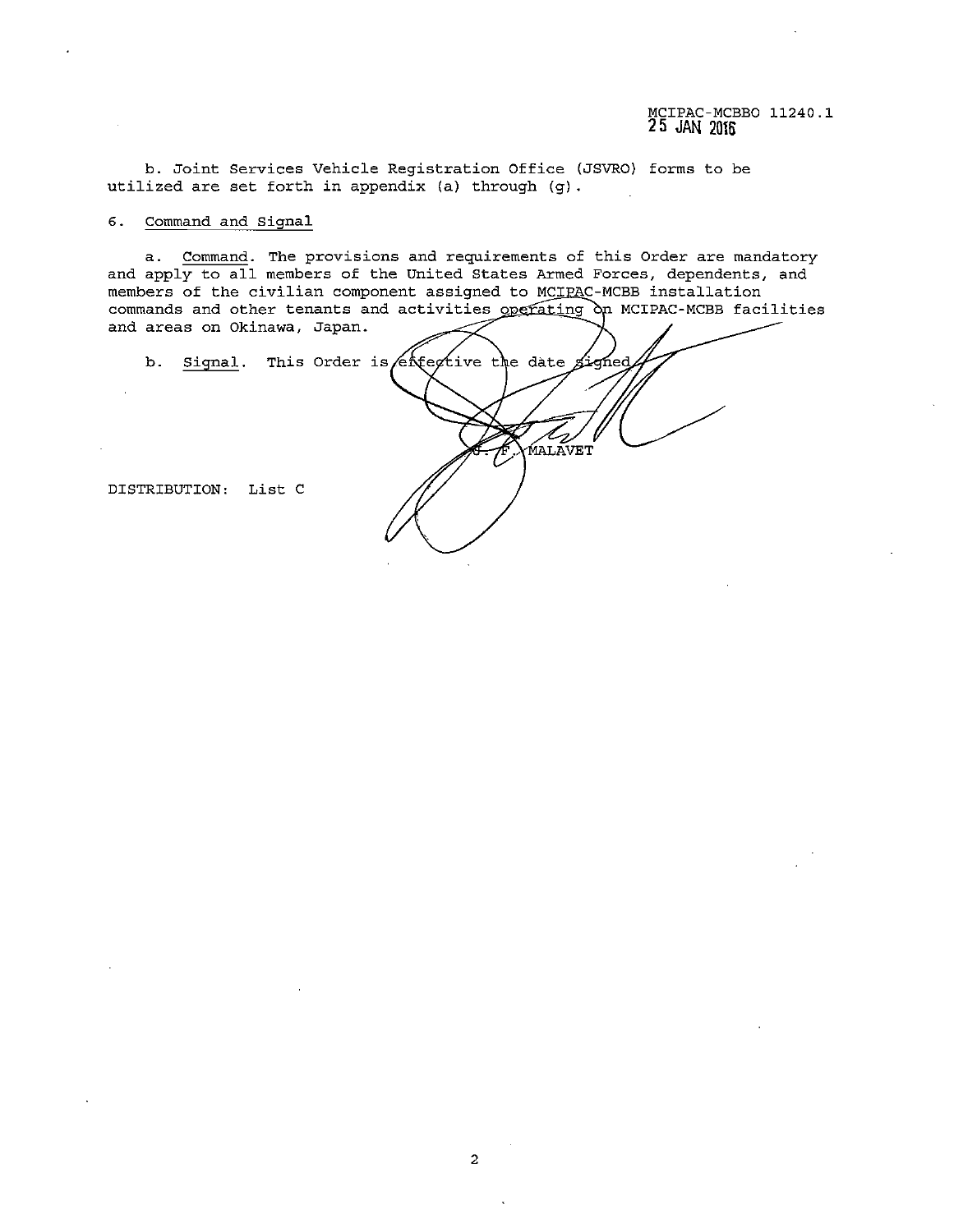# **MOTOR VEHICLE REGISTRATION AND EQUIPMENT SAFETY STANDARDS**

# **TABLE OF CONTENTS**

| <b>IDENTIFICATION</b> |  | <b>TITLE</b>                                                                                        |          |  |  |
|-----------------------|--|-----------------------------------------------------------------------------------------------------|----------|--|--|
| Chapter 1             |  |                                                                                                     | $1 - 1$  |  |  |
| 1.                    |  |                                                                                                     | $1 - 1$  |  |  |
| 2.                    |  |                                                                                                     | $1 - 1$  |  |  |
| 3.                    |  |                                                                                                     | $1 - 1$  |  |  |
| 4.                    |  | Responsibilities                                                                                    | $1 - 1$  |  |  |
| 5.                    |  | Definitions of Words and Phrases                                                                    | $1 - 2$  |  |  |
| Chapter 2             |  | REGISTRATION AND INSPECTION                                                                         | $2 - 1$  |  |  |
| 1.                    |  |                                                                                                     | $2 - 1$  |  |  |
| $2$ .                 |  |                                                                                                     | $2 - 2$  |  |  |
| 3.                    |  | Decal Placement                                                                                     | $2 - 4$  |  |  |
| 4.                    |  | Documents Required While Operating Privately                                                        |          |  |  |
| 5.                    |  | Rented or Leased Vehicles in Conjunction with an                                                    | $2 - 5$  |  |  |
|                       |  | Official Contract                                                                                   | $2 - 5$  |  |  |
| 6.                    |  | Out-processing and Disposition of Privately Owned                                                   | $2 - 6$  |  |  |
| 7.                    |  | Scrap and De-register, De-register for Transfer<br>and Re-registration by a RoJ, or De-register for |          |  |  |
| 8.                    |  | De-Registration through Separation with                                                             | $2 - 7$  |  |  |
|                       |  | Concurrent Retention                                                                                | $2 - 8$  |  |  |
| 9.                    |  | Special Powers of Attorney                                                                          | $2 - 9$  |  |  |
| 10.                   |  | Types of Registrations and Inspections                                                              | $2 - 11$ |  |  |
| 11.                   |  |                                                                                                     | $2 - 13$ |  |  |
| 12.                   |  | Vehicle Tonnage Tax (Weight Tax)                                                                    | $2 - 14$ |  |  |
| 13.                   |  | Registration of Vehicles Identified by                                                              |          |  |  |
|                       |  | "Official Vehicle" Numbers                                                                          | $2 - 14$ |  |  |
| 14.                   |  | Restrictions on Use and Operation of                                                                |          |  |  |
|                       |  | Motor Vehicles both SOFA/non-SOFA                                                                   | $2 - 17$ |  |  |
| 15.                   |  | Revocation of Driving Privileges                                                                    | $2 - 18$ |  |  |
| 16.                   |  | Temporary Vehicle Pass                                                                              | $2 - 18$ |  |  |
| 17.                   |  | Waivers and Exceptions to Policy                                                                    | $2 - 19$ |  |  |
| 18.                   |  |                                                                                                     | $2 - 20$ |  |  |
| 19.                   |  |                                                                                                     | $2 - 22$ |  |  |
| Chapter 3             |  | NON-SOFA REGISTRATION                                                                               | 3-1      |  |  |
| $1$ .                 |  | Registration Requirements for Non-SOFA RoJ                                                          | $3 - 1$  |  |  |
| 2.                    |  |                                                                                                     | $3 - 1$  |  |  |
| 3.                    |  | Requirements for Issuance of Vehicle Decals                                                         | $3 - 2$  |  |  |
| 4.                    |  | Temporary Vehicle Permits                                                                           | $3 - 2$  |  |  |
| 5.                    |  | Non-SOFA Vehicle Decals                                                                             | $3 - 2$  |  |  |
| 6.                    |  | Requirements for the Issuance of Temporary                                                          |          |  |  |
|                       |  | Vehicle Permits                                                                                     | $3 - 3$  |  |  |
| 7.                    |  |                                                                                                     | $3 - 4$  |  |  |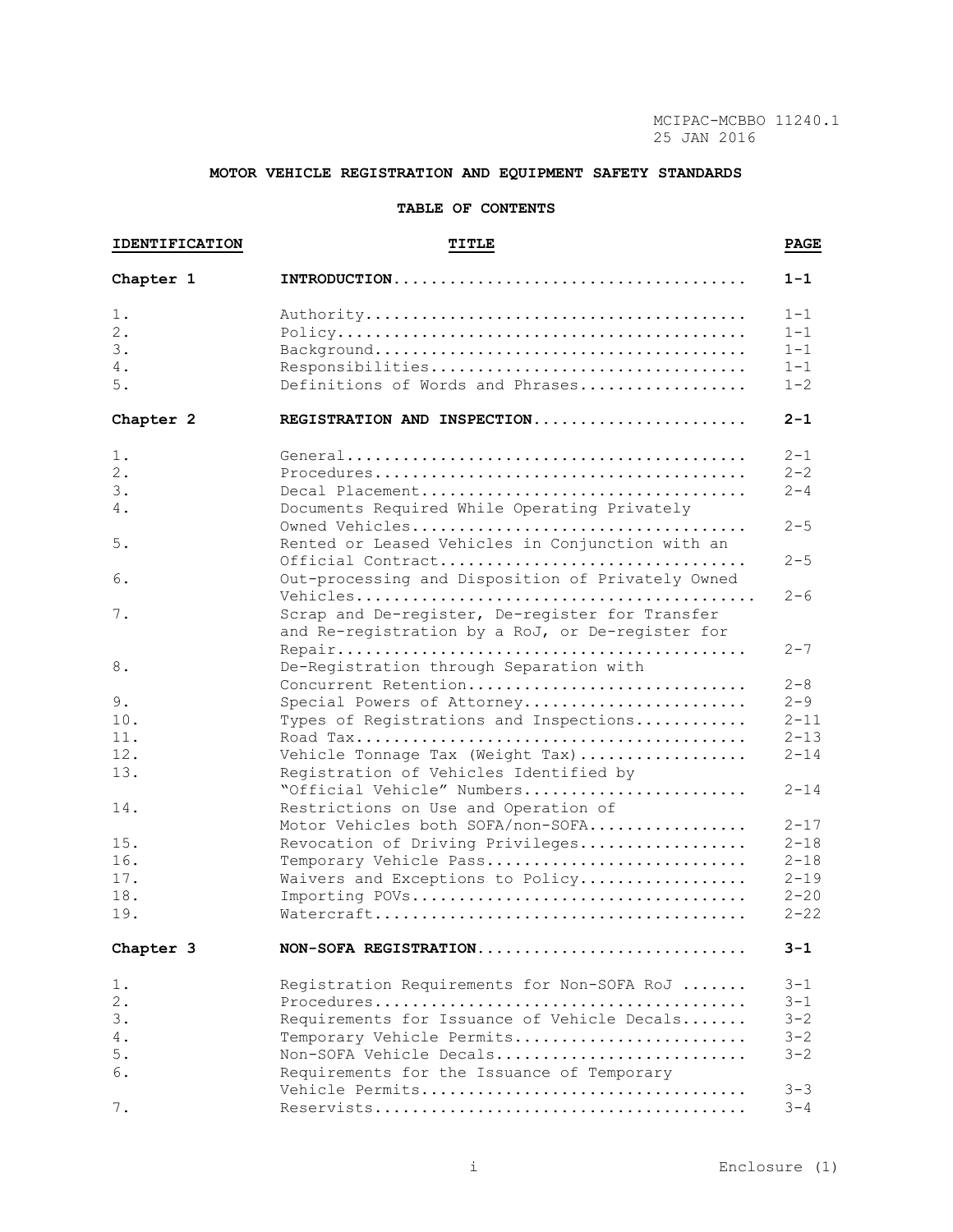| 8.        | Retired Dependent Spouses                   | $3 - 4$  |
|-----------|---------------------------------------------|----------|
| 9.        | Other Non-SOFA Guidance                     | $3 - 5$  |
| Chapter 4 | VEHICLE EQUIPMENT SAFETY STANDARDS          | $4 - 1$  |
| 1.        | Scope and Effect of Regulations             | $4 - 1$  |
| 2.        | Length, Width, and Height                   | $4 - 1$  |
| 3.        | Minimum Ground Clearance                    | $4 - 1$  |
| 4.        | Steering Mechanism                          | $4 - 1$  |
| 5.        |                                             | $4 - 2$  |
| 6.        |                                             | $4 - 3$  |
| 7.        |                                             | $4 - 3$  |
| 8.        |                                             | $4 - 3$  |
| 9.        | Coupling Device                             | $4 - 4$  |
| 10.       |                                             | $4 - 4$  |
| 11.       | Windshields and Windows                     | $4 - 4$  |
| 12.       |                                             | $4 - 4$  |
| 13.       |                                             | $4 - 5$  |
| 14.       | Auxiliary Headlamp                          | $4 - 5$  |
| 15.       | Clearance Lamps                             | $4 - 6$  |
| 16.       | Side Marker Lamp and Side Reflex Reflectors | $4 - 6$  |
| 17.       | Motor Vehicle Number Plates                 | $4 - 7$  |
| 18.       | Number Plate Lamp                           | $4 - 7$  |
| 19.       |                                             | $4 - 7$  |
| 20.       |                                             | $4 - 7$  |
| 21.       |                                             | $4 - 8$  |
| 22.       | Rear Reflex Reflector                       | $4 - 9$  |
| 23.       |                                             | $4 - 9$  |
| 24.       |                                             | $4 - 9$  |
| 25.       | Direction Indicator Lamps                   | $4 - 9$  |
| 26.       |                                             | $4 - 11$ |
| 27.       | Emergency Signal Devices                    | $4 - 11$ |
| 28.       | Rear View Mirrors                           | $4 - 11$ |
| 29.       | Windshield Wipers                           | $4 - 11$ |
| 30.       |                                             | $4 - 11$ |
| 31.       | Tires, Wheels, and Rims                     | $4 - 11$ |
| 32.       | Spoilers and Side Skirts                    | $4 - 12$ |
| 33.       |                                             | $4 - 12$ |
| 34.       | Trailer Load Capacity                       | $4 - 12$ |
| 35.       | Painting and Marking                        | $4 - 12$ |
| 36.       | Citizens Band Radio and Equipment           | $4 - 12$ |
| 37.       | Radar/Laser Detection Devices               | $4 - 12$ |
| 38.       | Noise Originating from Within Vehicles      | $4 - 12$ |
| 39.       | Bumper Stickers, Decals, or Other           |          |
|           | Vehicle Markings                            | $4 - 13$ |
| 40.       | Motorcycle Equipment                        | $4 - 13$ |

**IDENTIFICATION TITLE PAGE**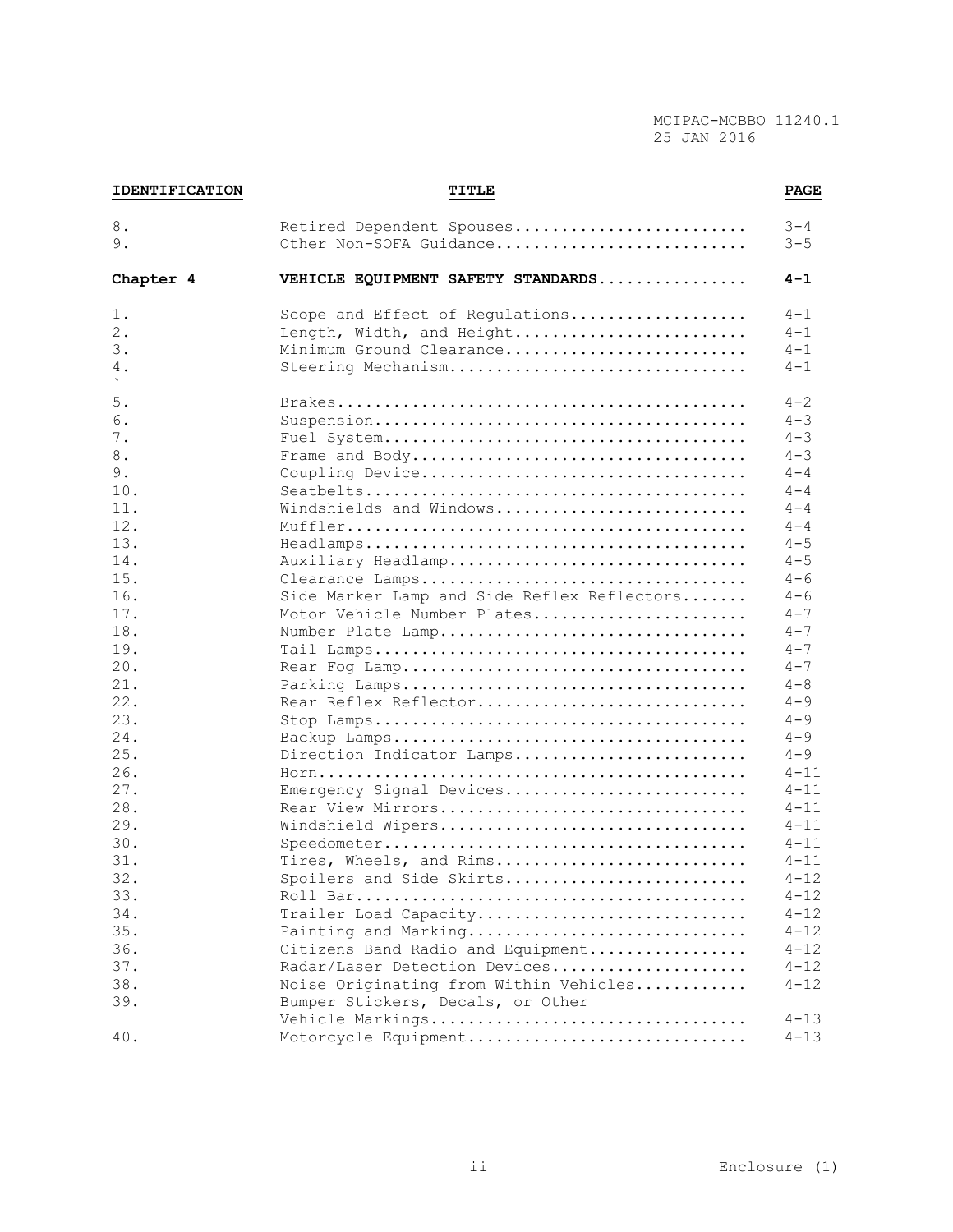# **IDENTIFICATION TITLE PAGE ` APPENDIX A CERTIFICATE OF TRANSFER........................... A-1 APPENDIX B LETTER OF ATTORNEY................................ B-1 APPENDIX C JOINT SERVICE VEHICLE REGISTRATION OFFICE STATEMENT OF RESPONSIBILITY....................... C-1 APPENDIX D TEMPORARY LICENSE PLATES RENTAL AGREEMENT........ D-1 APPENDIX E APPLICATION OF LOST OR DAMAGED TEMPORARY VEHICLE PERMIT AND PLATE......................... E-1 APPENDIX F VEHICLE REGISTRATION WORKSHEET................... F-1 APPENDIX G PROOF OF VEHICLE TRADE-IN........................ G-1**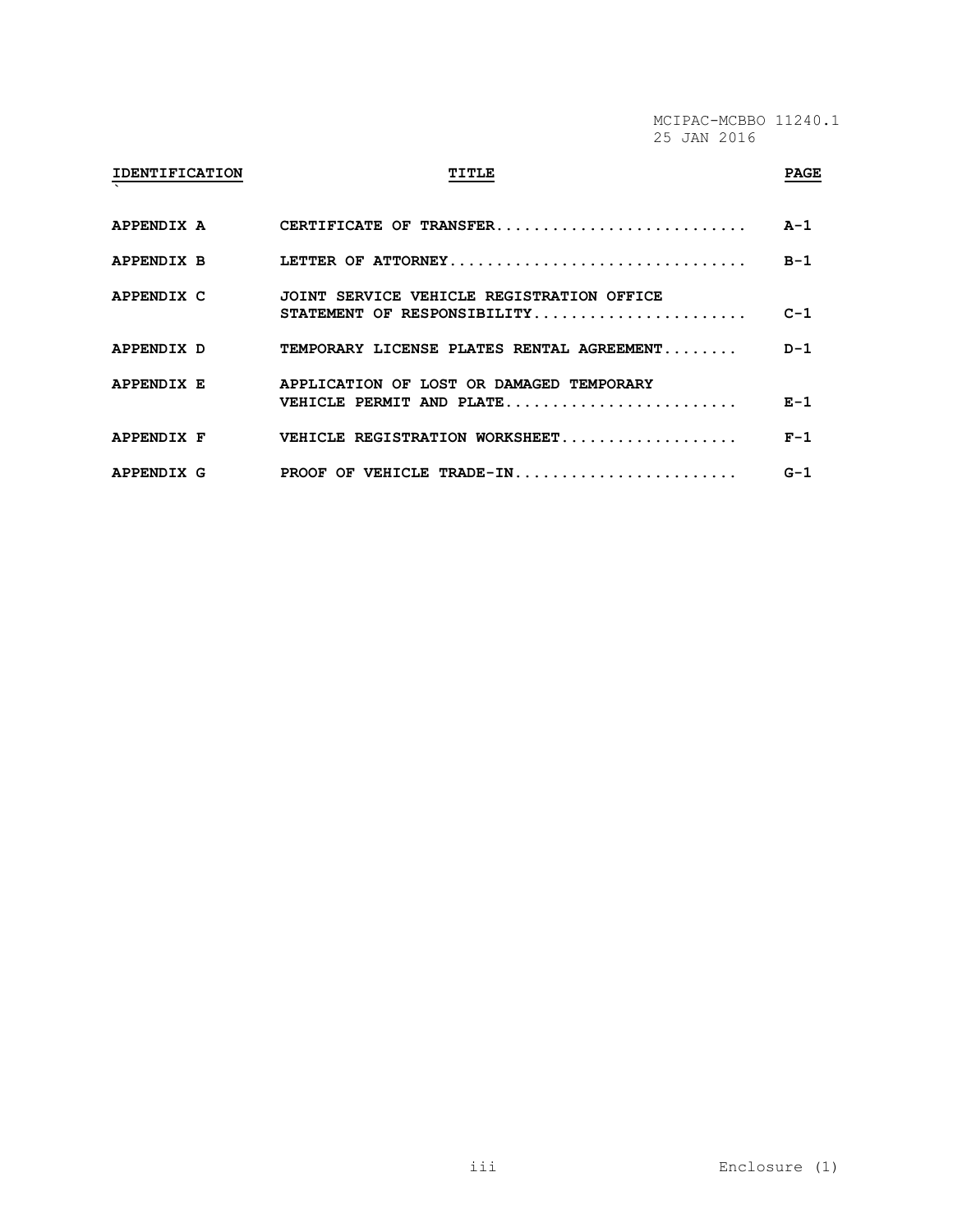#### Chapter 1

#### Introduction

1. Authority. The authority for the Commanding General (CG), MCIPAC-MCBB to establish motor vehicle registration and inspection standards for motor vehicles and trailers is derived from reference (a).

2. Policy. The principal objective of this Order is to ensure the safe and efficient movement of vehicles, material, and personnel over the streets and highways in Japan. The goals of registration, inspection, and vehicle equipment safety standards are to establish legal ownership, identify users, promote vehicle safety, and ensure security of military installations. Status of Forces Agreement (SOFA) personnel are subject to Japanese laws for registration, inspection and vehicle equipment safety standards. Persons violating these laws may be arrested by Japanese law enforcement personnel and given summary fines or referred to the Japanese court system for prosecution and trial. SOFA personnel are subject to administrative action under provisions of this Order and the UCMJ whether Japanese authorities elect to exercise their jurisdiction or not per reference (b) and (c).

3. Background. In accordance with the conditions outlined in reference  $(b)$ , Article 10, paragraph 3, "Private vehicles owned by members of the United States Armed Forces, the civilian component and their dependents shall carry Japanese plates to be acquired under the same conditions as those applicable to Japanese Nationals." Further, conditions set forth in Article 41, Chapter 3, of reference (d) provide that, "No motor vehicle shall be licensed for operation unless it conforms to the technical safety requirements specified by the Ministry of Transportation." The Ministry of Transportation, Okinawa Branch, Land Transportation Office (LTO) has designated the Joint Service Vehicle Registration Office (JSVRO), with final inspection authority for all vehicles registered by SOFA status personnel. Consolidation of military registration by the JSVRO in the Camp Foster area under management of the CG MCIPAC-MCBB was established by reference (e).

# 4. Responsibilities

 a. CG, MCIPAC-MCBB. The CG MCIPAC-MCBB is responsible for implementation and coordination of this Order and to discharge these responsibilities. The CG designates the Provost Marshal, MCIPAC-MCBB with overall staff responsibility for registration, inspection, and vehicle equipment safety standards of privately owned motor vehicles and trailers. These specific responsibilities are assigned in the following succeeding paragraphs.

 b. Provost Marshal, MCIPAC-MCBB. In addition to overall responsibility, is further tasked with:

 (1) Standardization of policies and procedures throughout Marine Corps activities in Japan.

 (2) Coordination of enforcement activities with other services, interested staff agencies, and Japanese Law Enforcement authorities.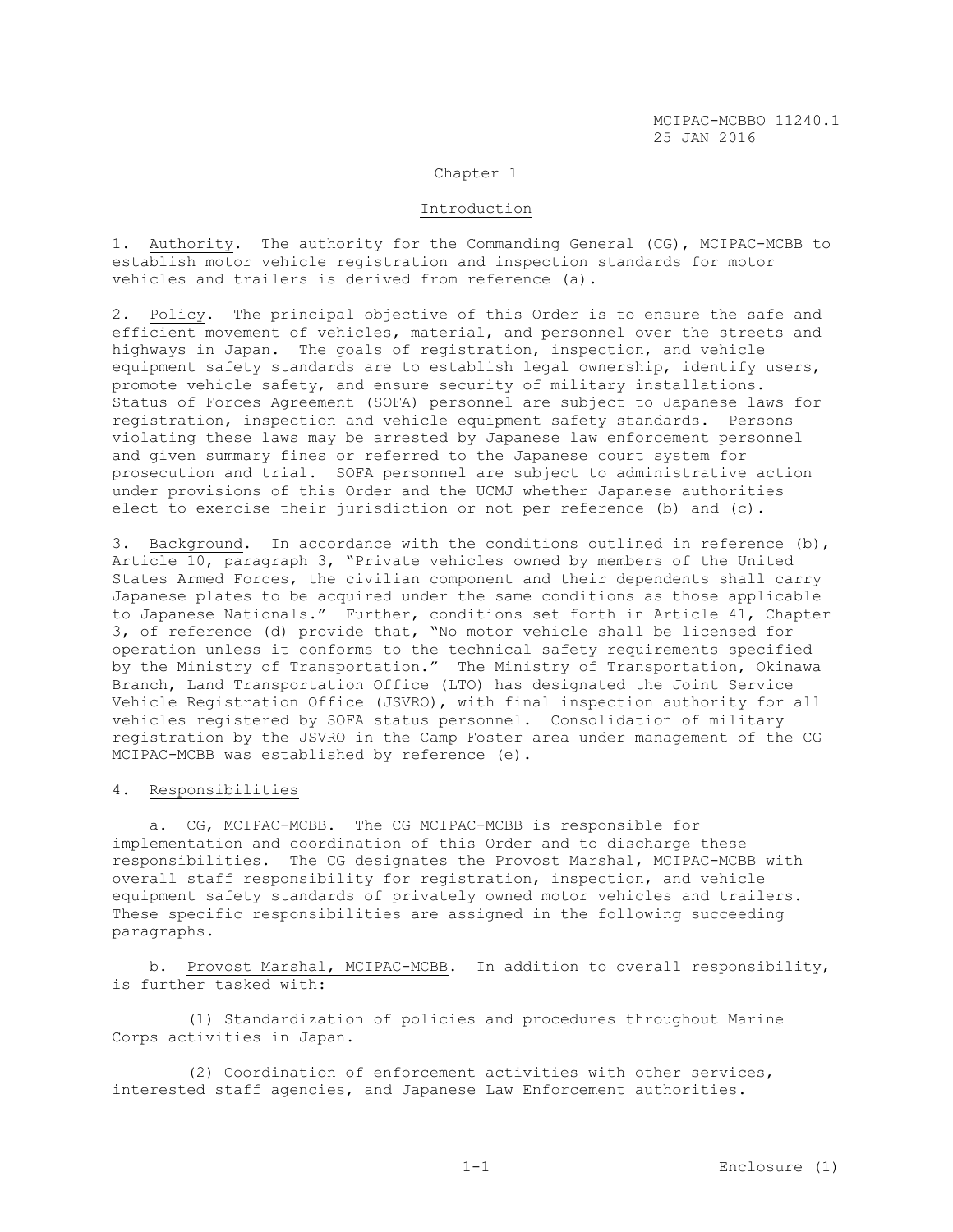(3) Advising camp/station commanders on issues involving the contents of this Order.

 (4) Coordination and liaison with the MCIPAC-MCBB Safety Manager in all matters involving vehicle safety.

 (5) Coordination and liaison with the Ministry of Japan, LTO pertaining to the registration, inspection, and vehicle equipment safety standards of privately owned motor vehicles and trailers. Coordination and liaison with the local Prefecture Automobile Tax Office pertaining to the annual payment of Japanese road tax on all privately owned motor vehicles and trailers.

 c. Camp/Station Commanders. Ensure that the provisions of this Order are disseminated and understood by all personnel within ten working days of their arrival. Furthermore, ensure that a copy of this Order is current and readily available to all personnel upon request.

5. Definitions of Words and Phrases. The following words and phrases when used in this Order shall have the meanings described below:

 a. Certified Garage. (Ninsho Kojo) Refers to a garage that performs the work necessary for the 60-point Japanese inspection requirement. Motor vehicles must be presented to the Japanese Inspection Section of the JSVRO for final inspection.

 b. Certificate of family register. (Koseki Thohon) Refers to a document issued by the Japanese city office of residency attesting to an individual's record of name. Commonly used when family name is changed from marriage.

 c. Certificate of residence. (Juminhyo) Refers to the legal Japanese document recording the change of address of a resident of Japan.

 d. Certificate of Transfer. (Joto Shomeisho) Refers to a Japanese Bill of Sale. This document is used to record title transfers at LTO. (See Appendix A)

 e. De-Registered Title. (Massho Toroku Shomeisho) Refers to a certificate of motor vehicle inspection cancellation. Issued for "temporary" de-registration.

 f. Designated Garage. (Shitei Kojo) Refers to a garage that is approved by the Government of Japan (GoJ) to perform the work necessary to complete the required 60 point Japanese inspection requirement. Motor vehicles completing inspection here are exempt from final inspection at the JSVRO.

 g. Final Inspection. (Saishu Kensa) Refers to the last stage of the inspection process by the GoJ inspector. The JSVRO is designated by the GoJ with final inspection authority for the United States Forces on Okinawa. Motor vehicles may also undergo Final Inspection at a designated garage, but all registration documents must still be presented to the GoJ Inspector at the JSVRO. All motor vehicles not undergoing Final Inspection at a Designated Garage must be presented to the JSVRO for Final Inspection, except mini-cars, motorcycles with piston displacements of 250cc and below, and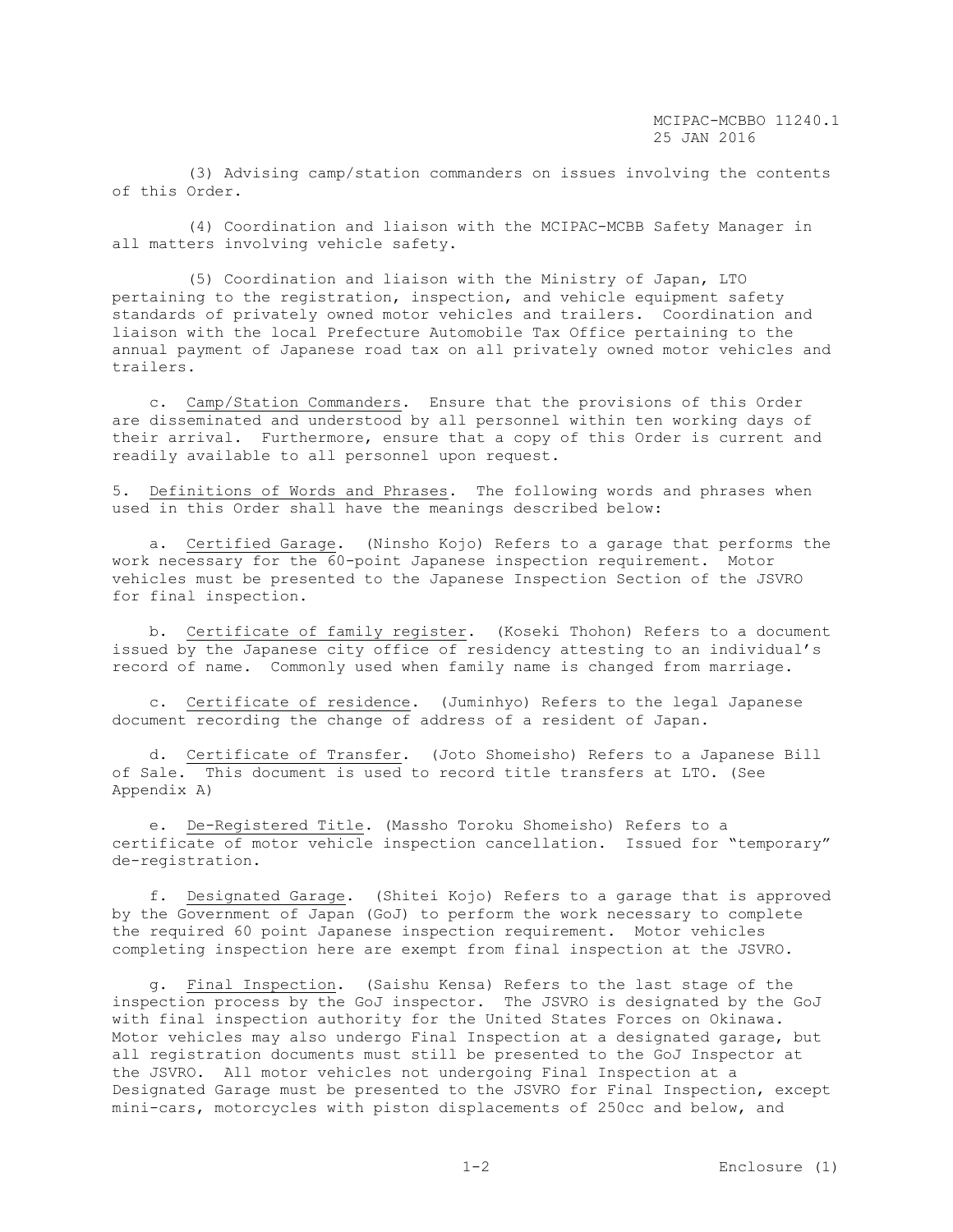trailers. Mini-cars and trailers must complete Final Inspection at the Light Motor Vehicle Association in Makiminato.

 h. Illegal Modification. (Iho Kaizo) Refers to physical changes not documented on a Japanese title that alter the original manufacturer's design without the approval of the GoJ will be unauthorized. See Chapter Four for specific standards and requirements.

 i. Indirect Hire Agreement (IHA). The negotiated agreement governing those Japanese employees who are the equivalent of United States nonappropriated fund employees.

 j. Japanese Compulsory Insurance (JCI). (Jibaiseki Hoken) Refers to the Japanese Motor Vehicle Damage Compensation Guaranty Law (Law No. 97 (1955) as amended) requires JCI. JCI is issued to cover the duration of a motor vehicle's inspection period and cannot be cancelled without documented proof that the vehicle is either not registered or the inspection is cancelled.

 k. Japanese Police Report Receipt. (Juri Shomeisho) Refers to a document obtained from the Japanese police attesting to the fact that a report was made of a loss of a Japanese title, a de-registered title, or a Japanese number plate.

 l. Japanese Title. (Jidosha Kensasho) Refers to the motor vehicle inspection certificate that records the registered owner and information about the vehicle, which is issued by the LTO. Issued for registration and inspection of motorcycles with piston displacements of 251cc and up. Issued for all four-wheeled passenger cars, except mini-cars.

 m. Leased/Rented Motor Vehicle. (Risu) Refers to a properly registered motor vehicle with Non-SOFA number plates provided to a United States Forces Japan (USFJ) member by a bona fide leasing or rental agency, for a designated fee, and for a designated period of time.

 n. Land Transportation Office (LTO). (Rikuun Jimusho) Refers to the Okinawa Prefecture branch office of the Japanese Ministry of Transportation for registration and inspection of all motor vehicles in Okinawa Prefecture. This office is located in Makiminato, near Camp Kinser.

o. Letter of Attorney (LOA). (Ininjyo) Refers to a Japanese Power of Attorney. Used by USFJ personnel who elect second parties to negotiate motor vehicle registration and inspection requirements in their absence at the Japanese LTO. LOA's will be signed at and stamped by JSVRO on Camp Foster. LOA's not completed at JSVRO will not be accepted. The LOA is valid for fifteen calendar days only. Day one is the date the LOA was executed (Appendix B).

 p. Letter of Invitation. Refers to the memorandum that provides notice to the GoJ and MCIPAC-MCBB that the individuals listed on the memorandum are in the country on official US Government business and details the entitlements offered to them while acting in an official capacity during the performance of a contract.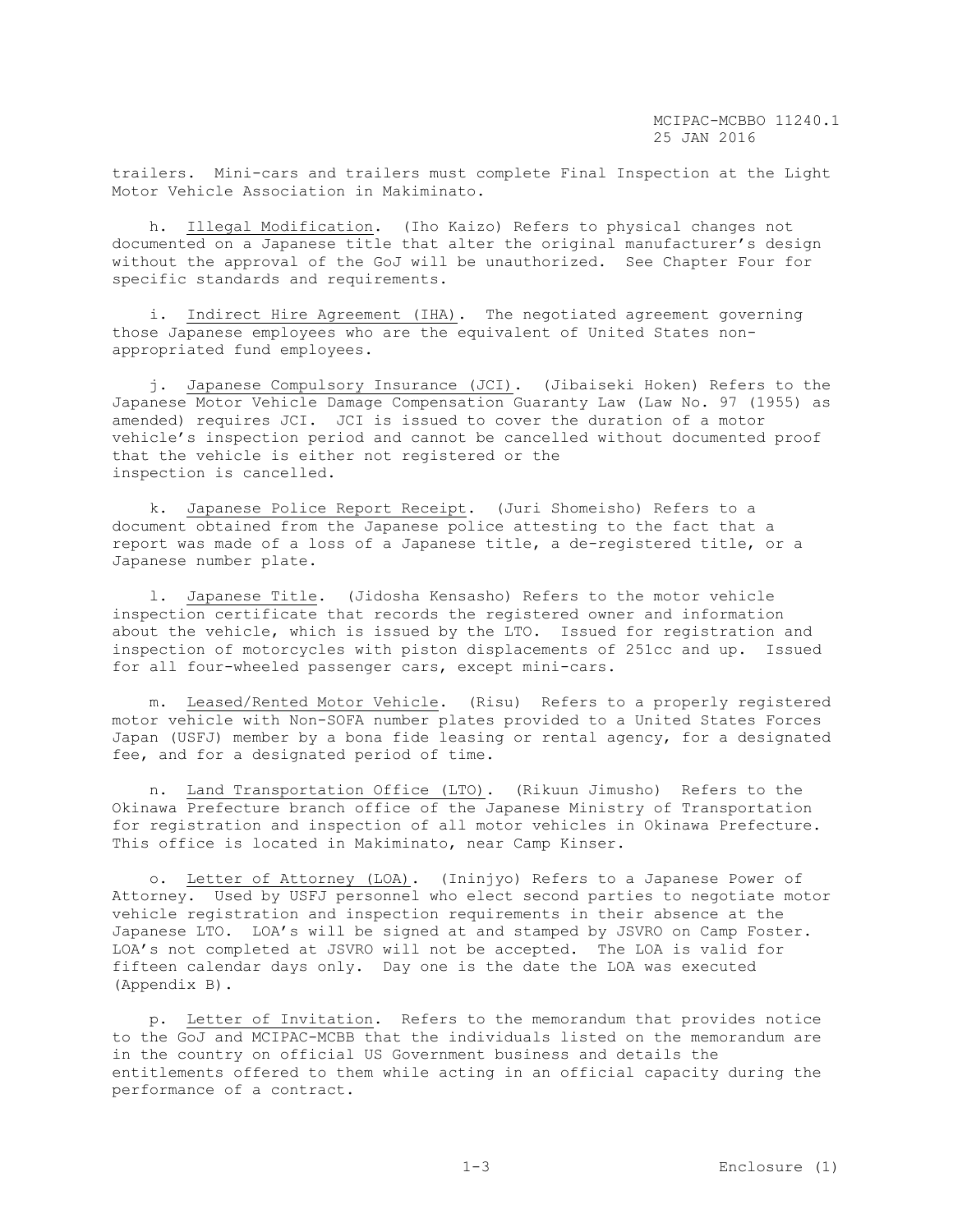q. Light Motor Vehicle Association. (Keijidosha Kyokai) Refers to the Japanese Government organization authority for registration of medium-sized motorcycles with engine displacements of 126cc to 250cc and final inspection and registration authority of mini-cars and trailers. This office is located in Makiminato, Okinawa beside the main branch of the LTO.

 r. Loaner Vehicle. (Daisha) Refers to a properly registered motor vehicle with non-SOFA number plates provided to a USFJ member by a bona fide automobile dealer, automobile repair shop, motorcycle dealer, or motorcycle repair shop as a means of temporary transportation during that time wherein the registered owner of a vehicle is unable to drive his vehicle due to either a mechanical defect currently undergoing repairs or repairs for damage caused by a motor vehicle traffic accident.

 s. Master Labor Contract (MLC). Refers to the contract governing those Japanese employees who are the equivalent of United States appropriated fund employees.

 t. Mini-Car. (Keijidosha) Refers to a four-wheeled motor vehicle with an engine displacement of 660cc or less.

 u. Motorcycle. (Otobai) Refers to every motor vehicle having a seat or saddle for the use of the rider and designed to travel on not more than three wheels in contact with the ground, but excluding a tractor.

 v. Motor Vehicle. (Jidosha) Refers to every vehicle which is selfpropelled and every vehicle which is propelled by electric power obtained from overhead trolley wires, but not operated upon rails.

 w. Non-SOFA Civilian Employees. Refers to all other civilian employees not included within either MLC or IHA and are without SOFA status.

 x. Owner. (Shoyu Sha) Refers to a person, other than a lien holder, having the property or title to a vehicle. This term excludes a person entitled to the use and possession of a vehicle subject to a security interest in another person, but excludes a lessee under a lease not intended as security.

 y. Passenger Car. (Joyosha) Each motor vehicle, except motorcycles, designed to carry 10 passengers or less and used for the transportation of persons.

 z. Piston Displacement. (Haikiryo) A numerical indication of the horsepower rating of a particular engine expressed in cubic centimeters. A higher cubic centimeter displacement indicates a more powerful engine. The GoJ utilizes the piston displacement for differentiating vehicle registration and road tax requirements.

 aa. Property Damage and Bodily Injury Liability Insurance (PDI). (Nin-i Hoken) Refers to American Insurance. PDI is a USFJ requirement to supplement the JCI. Vehicle owners must secure and maintain coverage of no less than ¥30,000,000 for bodily injury and ¥3,000,000 for property damage.

ab. Recycle Ticket. (Risaikuru Ken) Refers to a stamped document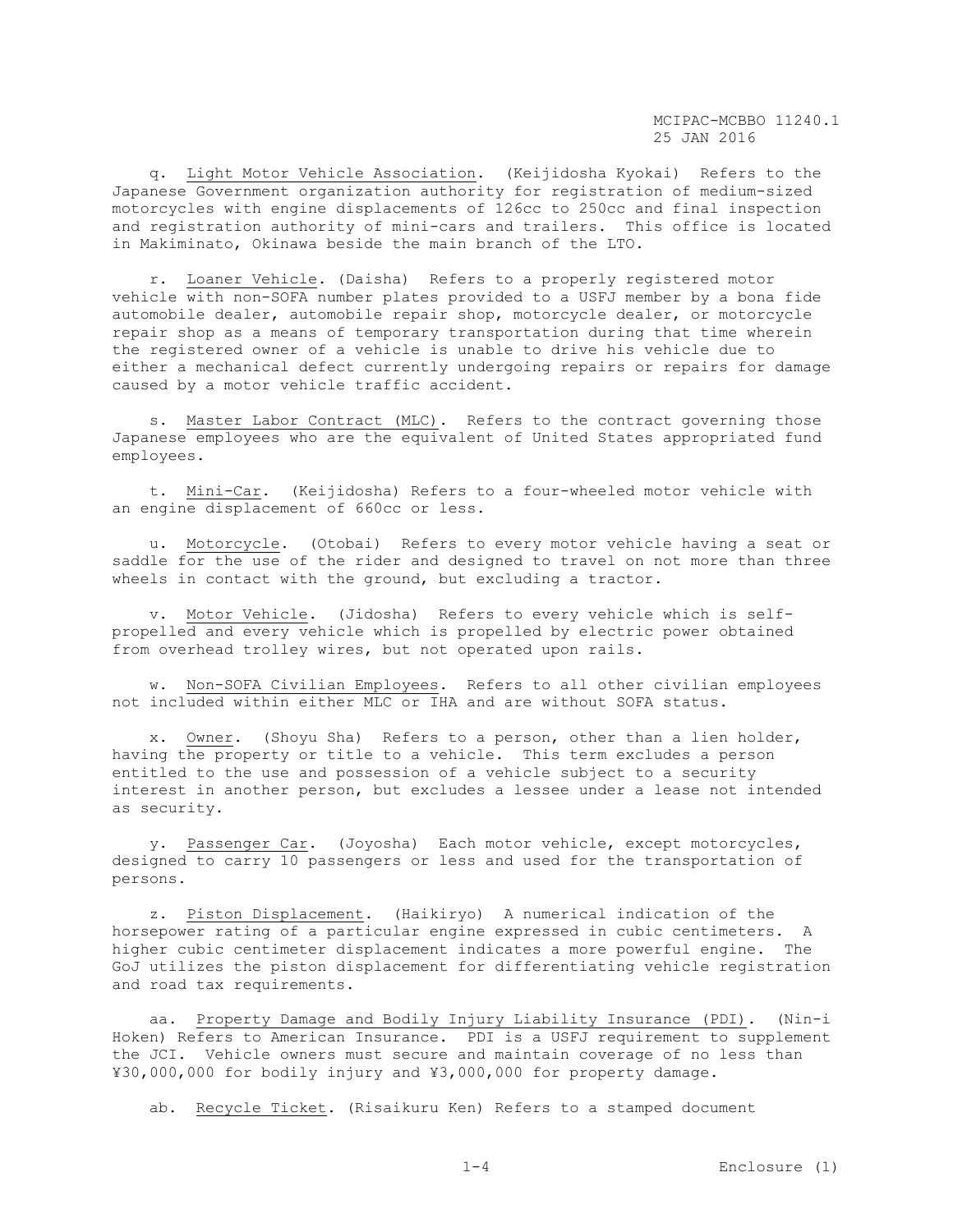received from a recycle center when junking a vehicle commonly referred to as a junk receipt.

 ac. Registered Stamp Certificate. (Inkan Toroku Shomeisho) Refers to the legal Japanese document recording the authorized signature stamp of a Japanese resident. This can only be obtained by a Japanese resident or a resident alien and is valid for a period of 90-days from date of issue at the city office of registration.

 ad. Residents card. (Zairyu Card) Refers to the legal Japanese document recording the registration of a resident alien. Can only be obtained after completing Japanese immigration requirements. Valid for a period of 90-days from the date of issue at the city office of registration.

 ae. Resident of Japan (RoJ). (Nihon Kyojusha) Refers to any person, including individuals, corporations, firms, organizations, and agencies present in Japan, whose status in Japan does not entitle said person to effect entry into Japan of such goods or property exempt from Japanese customs duties, as specified in Article XI of the reference (b) with reference to the United States Armed Forces, the members and civilian components thereof, and their dependents, and in Article XIV for United States official contractors and their employees. U.S. Embassy, United Nations personnel, and resident, retired U.S. military personnel who are present in Japan, are RoJ are included in this category.

 af. Signature Certificate. (Sain-Shomei) A document obtained from the United States Consulate that attests to name, address, and signature. Used by alien residents for legal transactions in lieu of registered stamp certificates.

 ag. Signet Stamp. (Inkan) Refers to the actual signature stamp of a Japanese resident. Used with registered stamp certificate (Inkan Toroku Shomisho) for legal matters and transactions.

 ah. SOFA Personnel. Refers to all members of the U.S. Armed Forces, members of the civilian component and their dependents, as defined in Article I of the reference (b), and contractor personnel defined in Article XIV of the reference (b). Not included in this definition are members of the United States Embassy, United States Government agency employees on duty in Japan for other than the United States Armed Forces, Mutual Defense Assistance Office, Japanese personnel, United States citizens who are residents of Japan on short periods of training in Japan with reserve organizations of the Armed forces of the United States and United Nations Forces personnel present in Japan who, although granted certain logistical support and privileges, have no status under the SOFA.

 ai. Statement of Responsibility. (Seiyakusho) Refers to the military requirement for registration of a motor vehicle. This form must be acknowledged by the registrant's signature and accompany both Initial Registrations and Title Transfers. (See Appendix C).

 aj. Temporary License Plates. (Rinji Unko Kyoka Bango Hyo) Refers to the Japanese license plates owned by the Japanese LTO and rented to USFJ personnel for a fee for display and legal movement of vehicles during the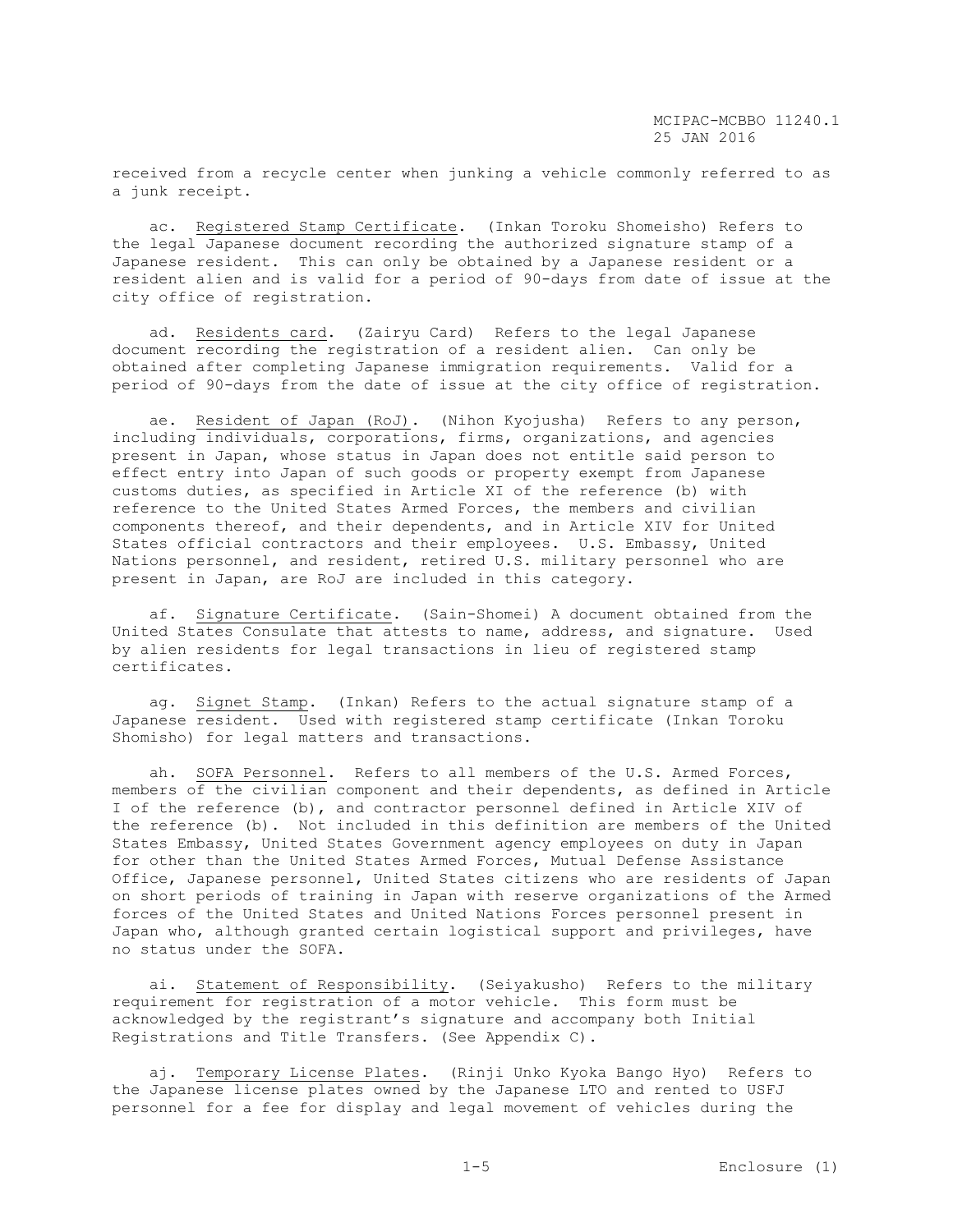Japanese inspection and registration process. The rental process is initiated by the vehicle owner with the completion of the Temporary License Plate Agreement at JSVRO, Appendix D. Temporary license plates are valid for three working days, not to exceed five calendar days. Day one is the date the plates were issued by the Japanese LTO, not the date picked up by the customer. If the temporary plates are damaged by the customer an Application for Lost or Damaged Temporary Vehicle Permit and Temporary Plates (Appendix D) will be completed. If the temporary plates are lost by the customer, in addition to completing Appendix E, a police report must be completed with the local Japanese police and a copy of the report will be brought to JSVRO. Paperwork for temporary plates not returned to JSVRO by the due date will be turned into Traffic Court for suspension of the SOFA drivers permit until the plates are returned.

 ak. Trike. (Sanrin Jidosha) Refers to all trikes or four wheelers; falls under the general category of a motorcycle as do the registration and operation requirements. Trikes or four wheelers that are designed for off road use but are modified for road use will not be registered on base. Final approval authority for registration rests with the Provost Marshal's Office JSVRO supervisor.

 al. United States Official Contractors and their Employees. Refers to all persons, including corporations organized under the laws of the United States, and their employees who are ordinarily residents in the United States as defined in Article XIV of the reference (b) and so designated by USFJ.

am. Vehicle. (Sharyo) Refers to every device in, upon, or by which any person or property is or may be transported or drawn upon a highway, excepting devices moved by human power or used exclusively upon stationary rails or tracks.

 an. Watercraft. Refers to all craft within this order defined as every self-propelled device in, upon, or by a body of water which any person or property may be transported or drawn upon, except devices moved by human power. Devices originally manufactured to be moved by human power that have been modified to also be self-propelled either permanently or temporarily are considered to be a watercraft.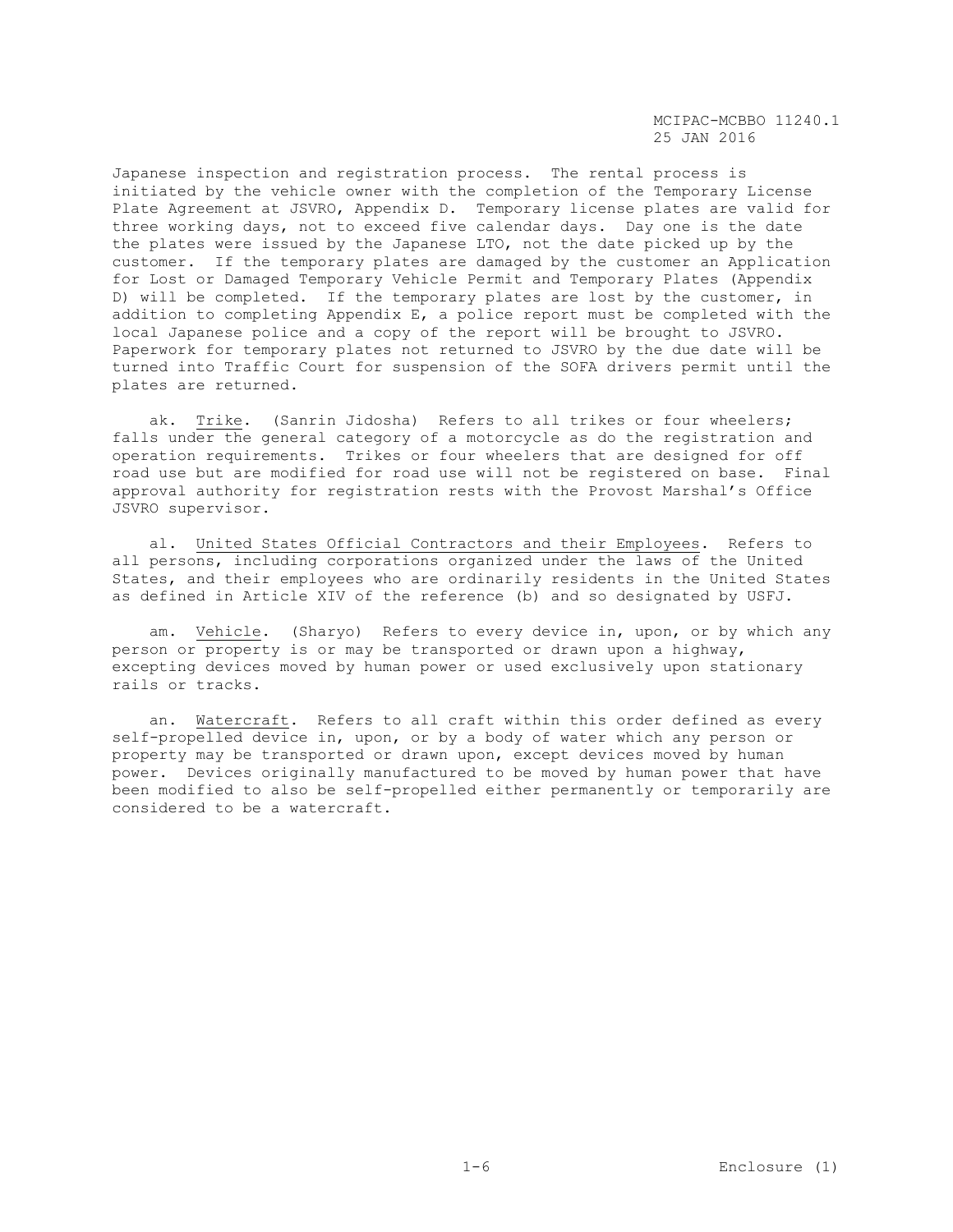#### Chapter 2

#### Registration and Inspection

1. General. United States Armed Forces personnel, dependents, and members of the civilian component falling under SOFA stationed or residing on Okinawa will present all privately owned motor vehicles and trailers to the JSVRO for registration. After completing Japanese registration requirements, all privately owned vehicles (POV) and trailers will be presented for military registration at JSVRO. POV(s) will not be operated and trailers will not be towed without completing and maintaining both Japanese registration and military registration requirements.

 a. Motor Vehicles not bearing SOFA registration as provided for in this Order will not be serviced at gasoline, petroleum, oil, or lubricant service stations, outlets, or garages on facilities operated by or for United States Forces. Exceptions are permitted to personnel for operation of authorized rental vehicles and vehicles loaned or leased, and to resident, retired United States military personnel for operation of POV(s), which are registered for private household use. To qualify for the exception(s), SOFA personnel and military retirees must present valid identification and current base registration issued by the JSVRO. Motor vehicles registered to United States Embassy or United Nations personnel are authorized this privilege with possession and presentation of identification.

 b. The total number of registered, privately owned motor vehicles per USFJ registrant is limited to one four-wheeled passenger vehicle and one motorcycle per USFJ family member in possession of a valid SOFA operator's permit. General officers are exempted from vehicle limitations. Rented vehicles registered by contractors and used solely in support of administering contracts, vice personal use, shall not count against the number of POV(s) authorized. Exceptions to this restriction, in all cases, will be requested via the chain of command to the Provost Marshal, MCIPAC-MCBB, JSVRO for review on a case-by-case basis. Motor vehicles will be registered to one owner (excluding licensed car dealers) for a minimum of 120 days before transfer and/or re-registration, except upon receipt of permanent change of station orders. No one is permitted to register a motor vehicle within 30 days of his or her rotation date.

 c. All motor vehicles except mini-cars, motorcycles with piston displacements of 250cc or less, and large trailers will be registered under the national motor vehicle inspection and registration system in Japan. The following GoJ plates are authorized by LTO for SOFA personnel usage; E-Plates, H-Plates, K-Plates and M-Plates for imported vehicles and Y-Plates for all others. Motorcycles under this classification will be authorized Aplate and B-plates.

 d. Mini-cars, small trailers, and motorcycles with piston displacements of 126cc to 250cc will register with the Light Motor Vehicle Association. Motorcycles with piston displacements of 125cc and less will register with a local Japanese city office. GoJ plate issuance will be dictated by the individual city offices guidance.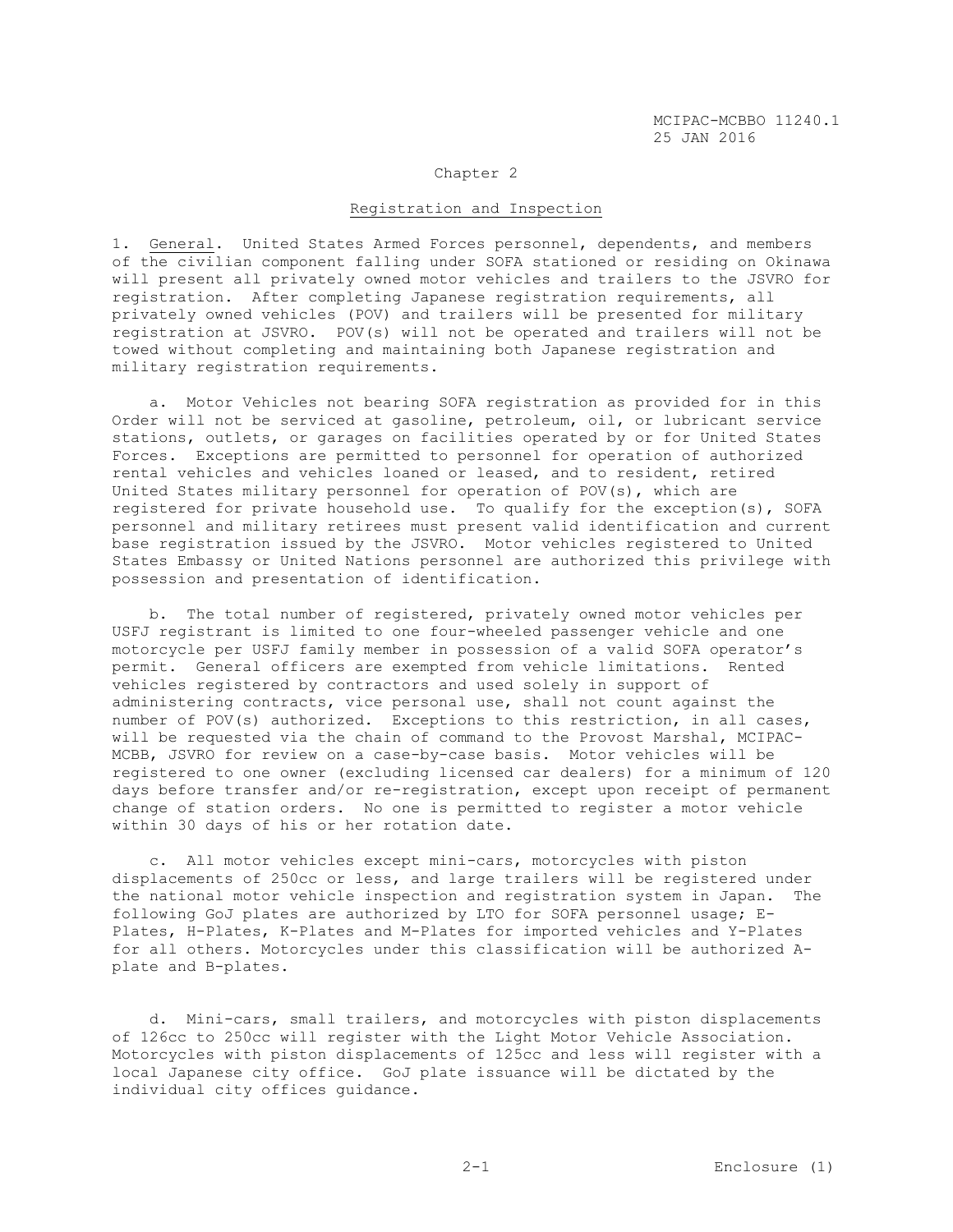e. Base registration of motorcycles with engine displacements of 250cc or less does not require GoJ inspection. However, these motorcycles will undergo initial safety inspection at the JSVRO prior to initial registration and on an annual basis thereafter.

 f. Motor vehicles that do not complete their inspection at a Designated Garage will complete their Final Inspection at the JSVRO. All motorcycles will complete final inspection at the JSVRO. Mini-cars and trailers will complete final inspection at the Light Motor Vehicle Association in Makiminato, near Camp Kinser.

#### 2. Procedures

 a. Temporary Registration. Pending the completion of permanent registration requirements, registrants must obtain and affix temporary license plates to all motor vehicles and trailers before operation. Imported motor vehicles without a Japanese inspection, newly purchased motor vehicles without a Japanese inspection, vehicles with expired Japanese inspections, and POV(s) with cancelled inspections will not be operated without proper display of temporary license plates. Trailers without a valid Japanese inspection will not be towed without properly displaying a temporary license plate. Personnel requesting temporary license plates will complete an application, at the JSVRO. Once the application is complete, a payment (Yen only) will be made to the Automobile License Plate Association (ALPA) section at the JSVRO. You may pick up your temporary plates the next duty day at 0900. Temporary license plates are valid for up to three workdays and will be immediately returned to JSVRO when the vehicle has passed inspection. Failure to return the plates within one workday after the rental period has expired will result in driving privileges being suspended until the temporary plates have been returned. Term of validity for the temporary plates is determined by the LTO. Temporary license plates are for registration or inspection purposes only and are only to be used to move the vehicle between the applicant's residence, the JSVRO, a maintenance/repair facility, and/or the LTO. Any other movement of the vehicle is grounds for removal of temporary license plates by law enforcement personnel and impoundment of the vehicle. The following documentation must be presented to the GoJ to obtain temporary license plates:

 (1) Identification. An identification card issued in accordance with reference (h). A copy of the sponsor's orders or Letter of Invitation will be provided by first time registrants. All motor vehicles must be registered to the SOFA sponsor. In cases of dual sponsorship, the vehicles will be registered separately. Motor vehicles will not be registered to family members who are "self-sponsored." In cases where the sponsor is both a SOFA status civilian and a military retiree, then all vehicles will be registered as SOFA status except as allowed for in Chapter 3, paragraph 8 below.

- (2) Operator's Permit. See reference (e).
- (3) JCI. See Definitions.
- (4) PDI. See Definitions.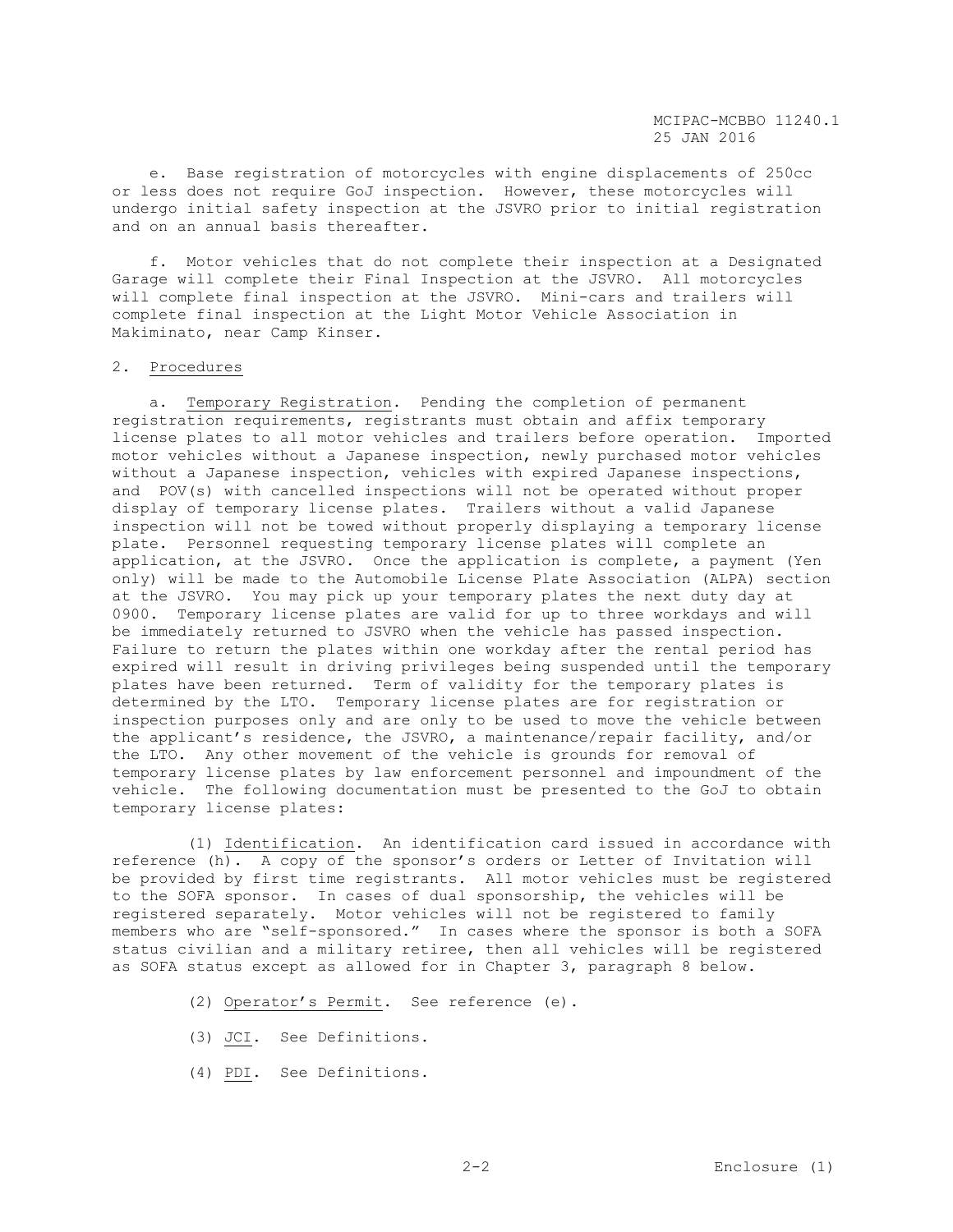(5) Proof of Legal Ownership. A Japanese title and certificate of transfer or a USFJ Form 380 EJ validated by Japanese customs when imported.

 (a) A certificate of transfer that is validated by the last owner's Inkan. The transfer of a valid Japanese inspection from Non-SOFA to SOFA requires the certificate of transfer that is validated by the last owner's Inkan, valid Inkan Toroku Shomeisho, Jumin Hyo for change of address, and Koseki Tohon for name change due to marriage. Additionally, if the registered owner does not accompany the transaction to the LTO, a valid LOA (Japanese Power of Attorney) must be provided during transaction. All Japanese documents must be dated to indicate they were received from the city office of registration within the past 90 days of application.

 (b) The USFJ Form 380 EJ must be obtained at Distribution Management Office (DMO) upon importing or exporting embarkation. After completion, the document must be taken to a Japanese Customs Office and validated.

 b. Permanent Registration. In addition to proof of the required documentation for temporary registration, the following documents or actions must be completed for application of permanent Japanese registration:

 (1) Sign Statement of Responsibility and complete the Vehicle Registration Worksheet, Appendix F.

- (2) Payment of Japanese tonnage (weight) tax and revenue fees.
- (3) Completion of Japanese inspection requirements.
- (4) Japanese road tax as applicable.

 c. Applications accompanying the vehicle will be submitted by the applicant to LTO for a Japanese title, Japanese Inspection decal, vehicle plates, and the Japanese road tax receipt. Permanent vehicle plates will be issued after these requirements are met. The rear number plate will be sealed on the left side before leaving the LTO. This seal must not be removed, and the vehicle will not be operated without the plate sealed. Japanese requirements for registration are complete after a Japanese title is issued, road taxes are paid, vehicle plates are properly attached and sealed, and a Japanese inspection decal is displayed on the windshield from the inside at the top center of passenger cars.

 d. All vehicles completing registration requirements with the Japanese government at any location other than JSVRO must present the aforementioned documentation to the JSVRO for military registration and road tax decal issue.

 e. SOFA personnel may use local insurance companies, United Service Organization (USO), used car dealerships, or any other agency that provides the registration and/or inspection service. Prospective or current vehicle owners must obtain a LOA from the JSVRO or a military legal office. The LOA must be stamped by the JSVRO with validated signatures and proper authorization as needed. Any of the above mentioned service agencies will not be able to process the inspection or registration paperwork without a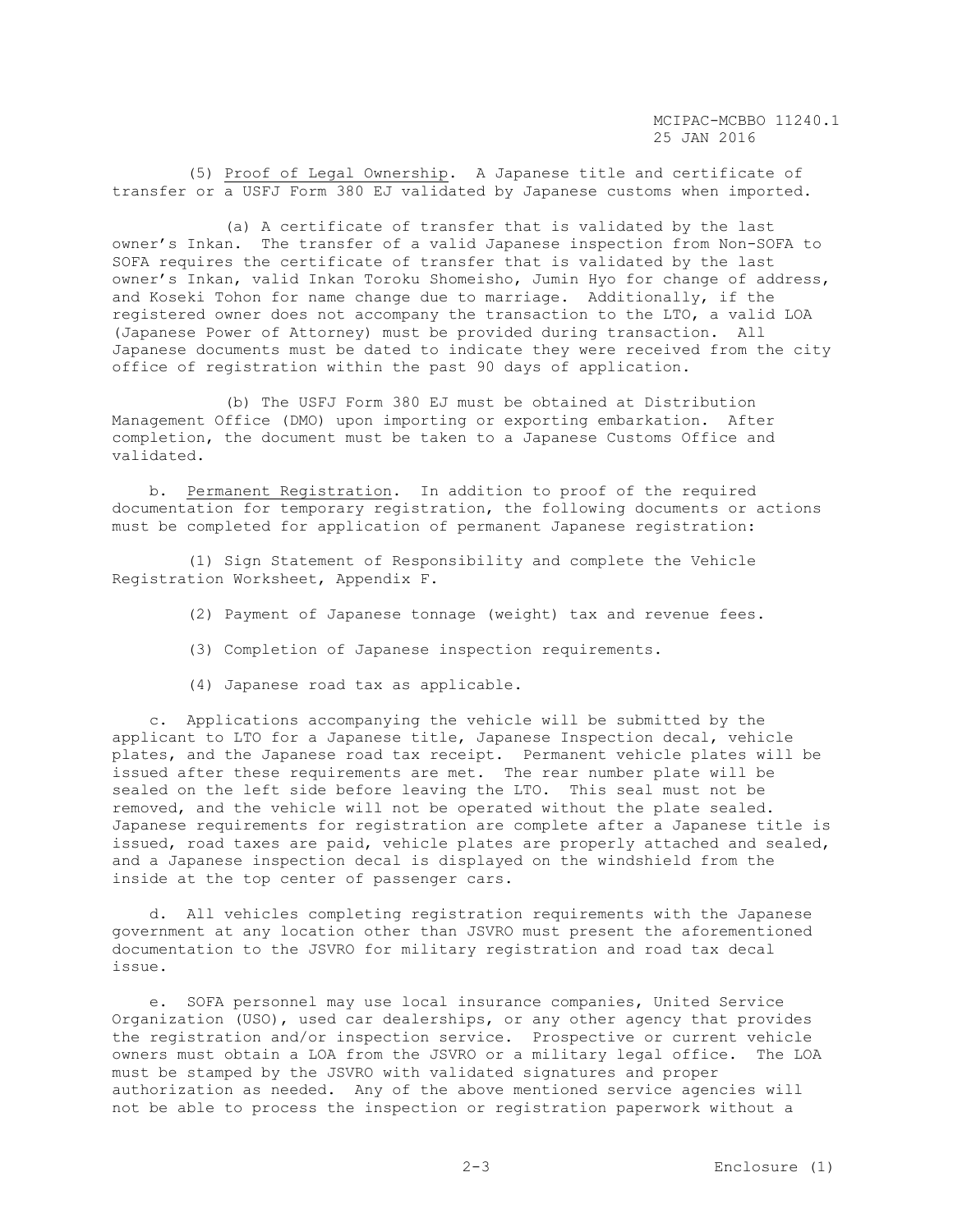signed, stamped, and validated LOA. LOAs are valid for fifteen calendar days only.

 f. Vehicles used exclusively by military law enforcement and senior military officials with non-government license plates are authorized base registration if approved by GoJ and the JSVRO supervisor. All initial and de-registration actions are approved by the GoJ (Ministry of Land, Infrastructure and Transport) in coordination with JSVRO. Vehicles with SOFA plates are authorized SOFA registration. Vehicles with Non-SOFA plates are authorized Non-SOFA registration. All fees associated with registration or de-registration will be paid by the requesting agency.

 g. The registered owner is responsible for ensuring that changes/updates for the following are immediately reported to JSVRO:

- (1) Japanese title.
- (2) JCI.
- (3) PDI.
- (4) Driver's license.
- (5) Unit of assignment or employer.
- (6) Contact phone number.

# 3. Decal Placement

 a. JSVRO staff are responsible for the security and accountability of road tax decals until issuance. After issuance, the registered owner is responsible for the security of the decal. All decals remain United States Government property, and as such, the unauthorized removal, sale, transfer to another vehicle, mutilation, alteration, forgery, or obscuring of decals is prohibited. Two types of road tax decals are issued, USFJ Form 15A for automobiles or 15B for motorcycles and trailers. To receive a new or replacement decal, vehicle owners will bring original PDI, JCI, Japanese title, base registration, and road tax receipt to JSVRO for review of accuracy and proof of payment. Only original documents will be accepted. Copies, scans, faxes or photos are unacceptable and the decal will not be issued. Additionally, vehicles that are illegally modified will not be issued a road tax decal until the illegal modifications are corrected. Vehicles are not required to be brought to the JSVRO for decal issuance, except for Non-SOFA customers. Issuance of the road tax decal directly to Non-SOFA customers is not authorized at any time. Non-SOFA customers completing registration for SOFA customers are required to bring the vehicle to the JSVRO. All authorized motor vehicles must display the new decal before 1 June annually. In accordance with reference (e) no other decals will be placed on the front windshield, except for the road tax decal and the GoJ inspection sticker. Trailers will display USFJ Form 15B at the rear of the vehicle on the left side. Owners who lose or have a road tax decal stolen are required to obtain a sworn affidavit from their legal office before a replacement decal will be issued.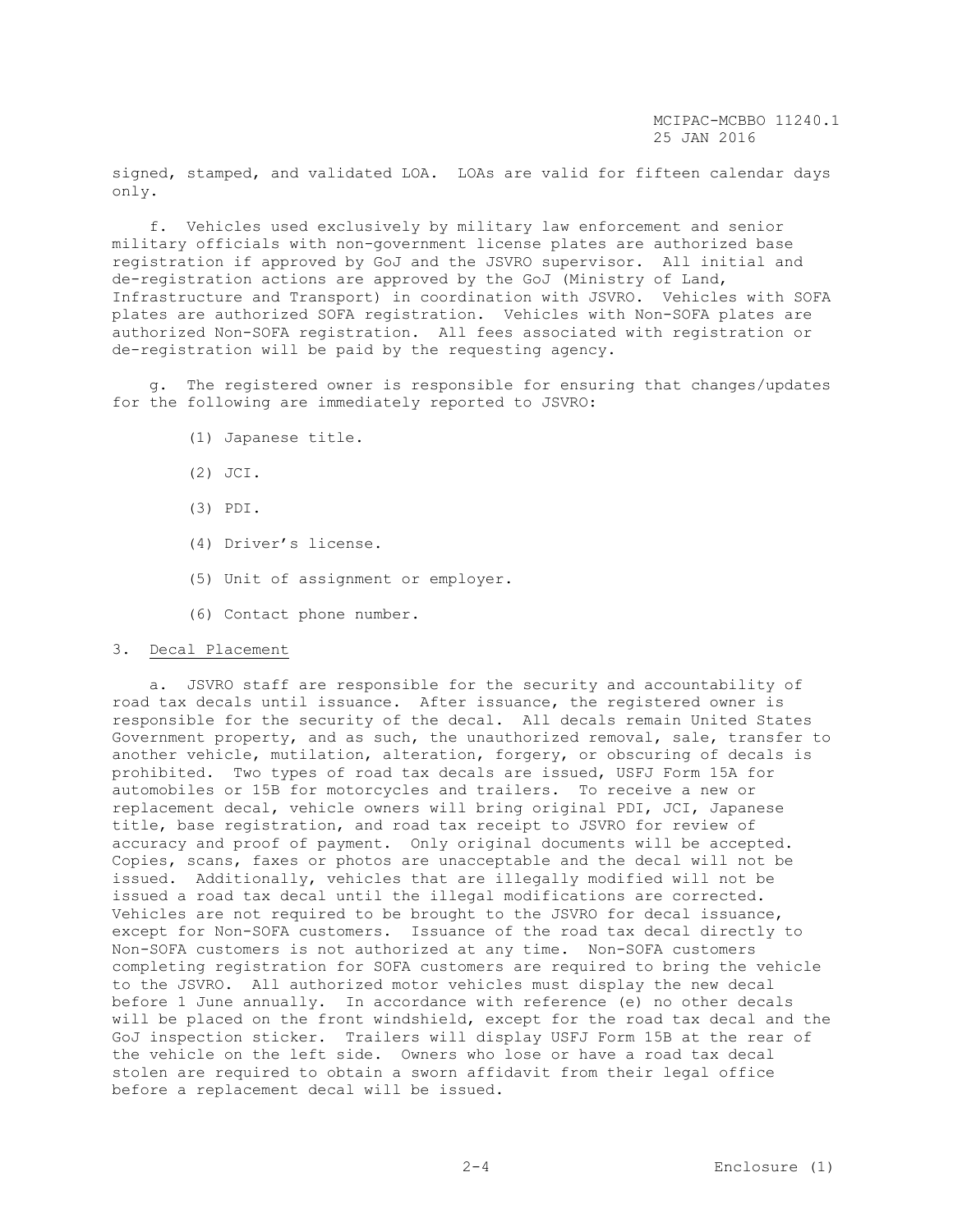b. No other decals will be placed on the front window, to include garage annual inspection reminder stickers.

 c. Only active duty and retired military registrants in pay grades of either E-9 or O-6 and above, and civilian employees GS-15 or GS-15E (equivalent) and above with SOFA status registration will receive applicable decals for left rear bumper placement that authorizes designated parking.

 d. Handicapped placards will be issued to qualified applicants. Placement of the handicapped placards will be hanging from the interior rear view mirror of motor vehicles. The expiration date all handicapped placards will be based on the sponsor's rotation date or vehicle inspection, whichever occurs first. Placards may be renewed with a new qualifying medical letter.

 e. For non-SOFA military retirees to receive a handicapped placard or decal, a memorandum verifying disability status from any Okinawa based medical provider, a Personal Physical Disability note book issued by the closest city office or other valid state issued handicapped certification must be presented.

# 4. Documents Required While Operating POVs

 a. SOFA personnel will have the following documents in their possession while operating privately owned motor vehicles:

- (1) USFJ Form 4EJ (operator's permit).
- (2) Military registration.
- (3) Japanese title.
- (4) JCI.
- (5) PDI.
- (6) Road tax payment receipt.

 b. Operation of a motor vehicle without these documents is prohibited. The loss, theft, or illegibility of documents requires replacement.

#### 5. Rented or Leased Vehicles in Conjunction with an Official Contract

 a. In addition to the requirements of paragraph 2a, the following requirements apply:

 (1) All drivers will be covered without limit or regard to age by unlimited Fleet insurance.

 (2) The original rental agreement, JCI, and Fleet insurance will be maintained in the rented vehicle at all times.

 (3) The person applying for registration will submit their SOFA determination letter, operator's permit as allowed for in Chapter 2 paragraph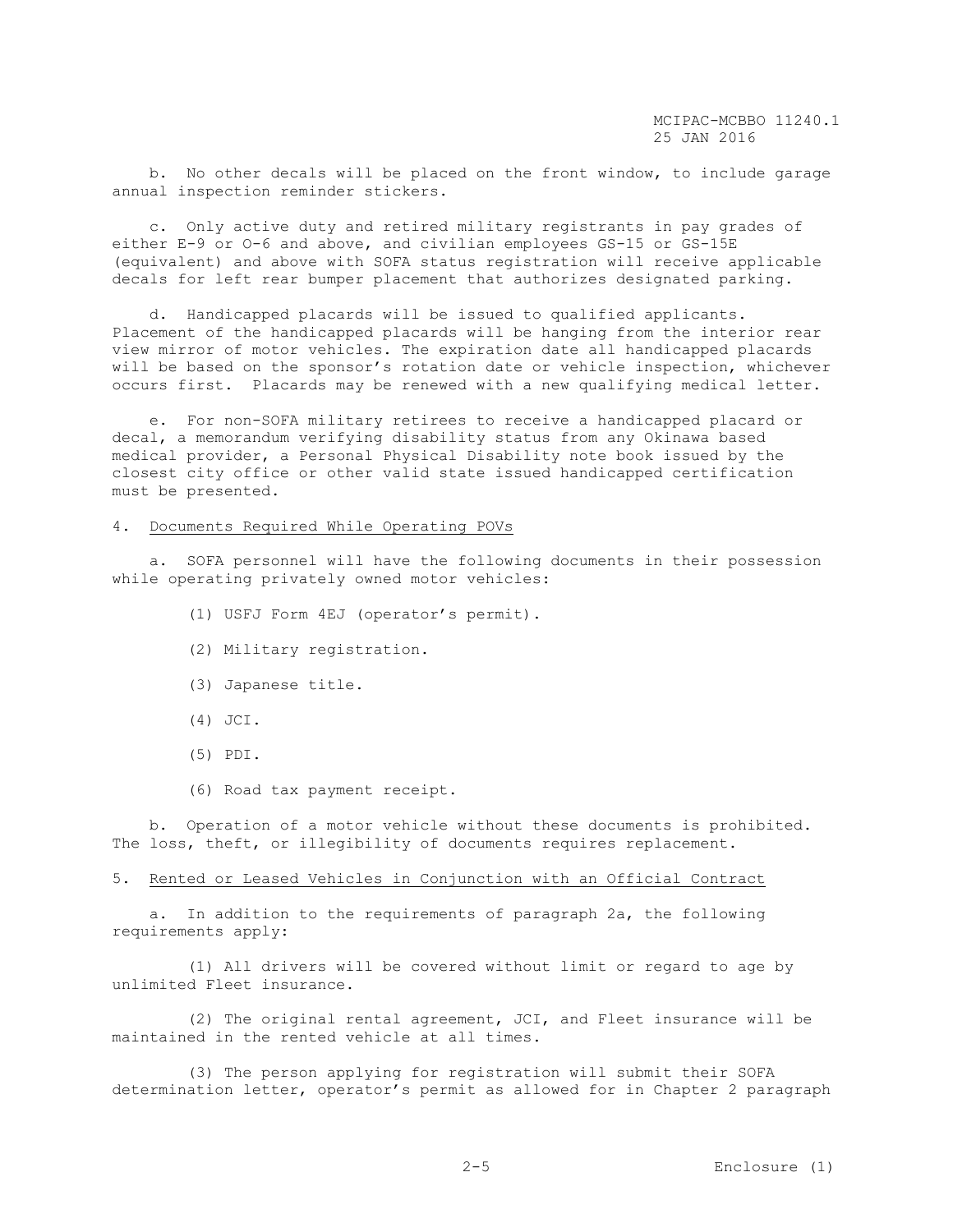2, Letter of Invitation, and a letter of Request for Registration signed by their Contracting Officer Representative, to JSVRO.

6. Out-processing and Disposition of POVs. Battalion level Commanding Officers and supervisors of civilian employment agencies will ensure personnel under their cognizance check-out with the JSVRO prior to PCS or termination of their employment. SOFA personnel will either ship or dispose of their motor vehicles in authorized transactions prior to departure from Japan. Authorized SOFA personnel who separate locally may qualify for concurrent retention of their vehicle's inspection period from SOFA to Non-SOFA as a RoJ. The following requirements apply prior to their departure or employment termination:

 a. Vehicle Lien. Liens recorded to Non-SOFA financial institutions will be cleared by the lien holder before vehicle transactions occur. Changes to the lien holder institution may be made by the registered owner or lien holder provided a signed copy of the new loan agreement is presented for update.

 b. Transfer Title. Inter-service transfer of title requires amendment of the JCI policy from seller to buyer, purchase of property damage and excess bodily injury liability coverage, completion of certificate of transfer, buyer's signature on letter of responsibility, application to the Japanese LTO, and delivery of the application to the LTO by the seller and buyer. Applicants are permitted to use a LOA in the absence of either buyer and/or seller.

 c. Dependents Remaining in Japan After Departure of Sponsor. Upon the permanent departure of the sponsor from Japan, the sponsor's dependents are no longer recognized under SOFA and are no longer entitled to SOFA benefits and privileges, except as set forth in reference (d). Therefore, dependents who remain on Okinawa after departure of their sponsor are not authorized to retain "Y" plates.

 (1) Vehicles will be de-registered, sold, or if eligible, transferred to the spouse remaining on Okinawa and registered with the LTO as Non-SOFA. In this case, a Proof of Vehicle Trade-In document (Appendix G) will be completed.

 (2) The sponsor may request for Non-SOFA base registration to the JSVRO through their chain of command.

 d. De-Register for Shipping. SOFA personnel authorized to ship their motor vehicles to another country from Japan must complete a worksheet at the JSVRO. De-registration for shipping is temporary cancellation of the current inspection period and requires presentation of the motor vehicle inspection certificate, road tax receipt, and shipping orders. GoJ plates are not removed from vehicles being shipped to the United States. Vehicle owners who ship their vehicles to any country other than the United States must remove and return the GoJ plates to the LTO. Temporary plates must be displayed on all vehicles in the absence of the permanent plates. LTO will process the application and return a de-registered title stamped (De-Registered for Shipping). The applicant must present this de-registered title and tax receipt to recover unused portions of Japanese Road Tax. Taxes paid to city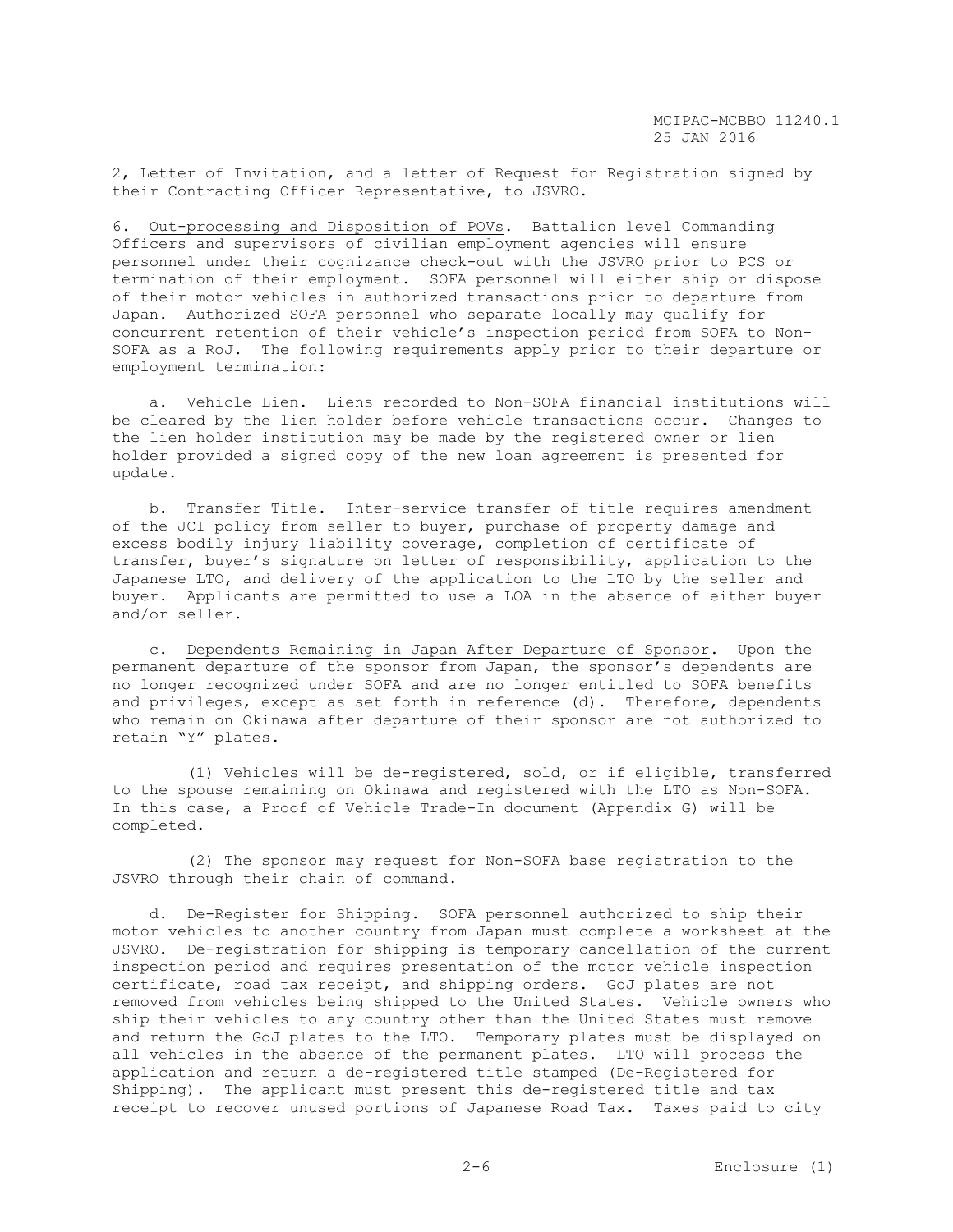offices for mini-cars, motorcycles, and trailers must be paid up to date, but are not refunded. Applicants must return to the JSVRO to cancel their military registration.

 (1) Within 24 hours of the first work day after de-registration with the LTO, proceed to the Terminal Operations, Personal Property department, Privately Owned Vehicle section, Naha Port (Warehouse 307, door 9, phone number 648-7786 or 648-7110) between the hours of 0800-1130 and 1300-1530, Monday through Friday, with three copies of orders, the de-registered inspection certificate, the original and one copy of the Military Registration, and the vehicle to be shipped.

 (2) After the vehicle is delivered to Naha Port, refunds of unused JCI may be obtained and the additional insurance may be cancelled. JCI refunds require presentation of the de-registered title. Return temporary license plates to the JSVRO.

 e. Shipping within Japan. SOFA personnel authorized to ship their motor vehicle(s) within Japan must provide a copy of orders and remove the current installation road tax decal. The permanent military registration will be cancelled and the vehicle owner will receive a temporary vehicle permit that will be valid for a period not to exceed 15 days after the estimated deliver date at the new duty location. A note will be made in the system to reflect that the owner intended to ship the vehicle and the intended new base of registration.

 f. Contractors. Contractors that have vehicles registered in their name for the sole purpose of contract performance will ensure that all vehicles are either de-registered or transferred to another individual within their company at the JSVRO prior to termination of employment or departing the island.

# 7. Scrap and De-Register, De-Register for Transfer and Re-Registration by a ROJ, or De-Register for Repair

 a. Motor vehicles taken to junkyards for scrap must start with deregistration at the JSVRO before proceeding to LTO. Permanent deregistration refers to the demolition of a motor vehicle, discontinuation of its use, or termination of its use entirely, and the vehicle cannot undergo new registration. De-registration for scrap is permanent de-registration and requires application, GoJ numbered plates, the vehicle's inspection certificate, the road tax receipt and the recycle ticket. Applications for de-registration of motor vehicles with an "E" license plate requires preparation of the Customs Form F, No. 1250 before initiating the application. Physical presence of both the applicant and scrap dealer is required at the time of customs form preparation.

 b. The tax-free importation, registration, and administration under military auspices of POVs are intended to be solely for the convenience of USFJ personnel during their tour of duty in Japan and will not be utilized for commercial purposes. Conditions for transfer to RoJs of all four-wheeled motor vehicles bearing "E" plates and motorcycles with piston displacement of 750cc and above are as follows: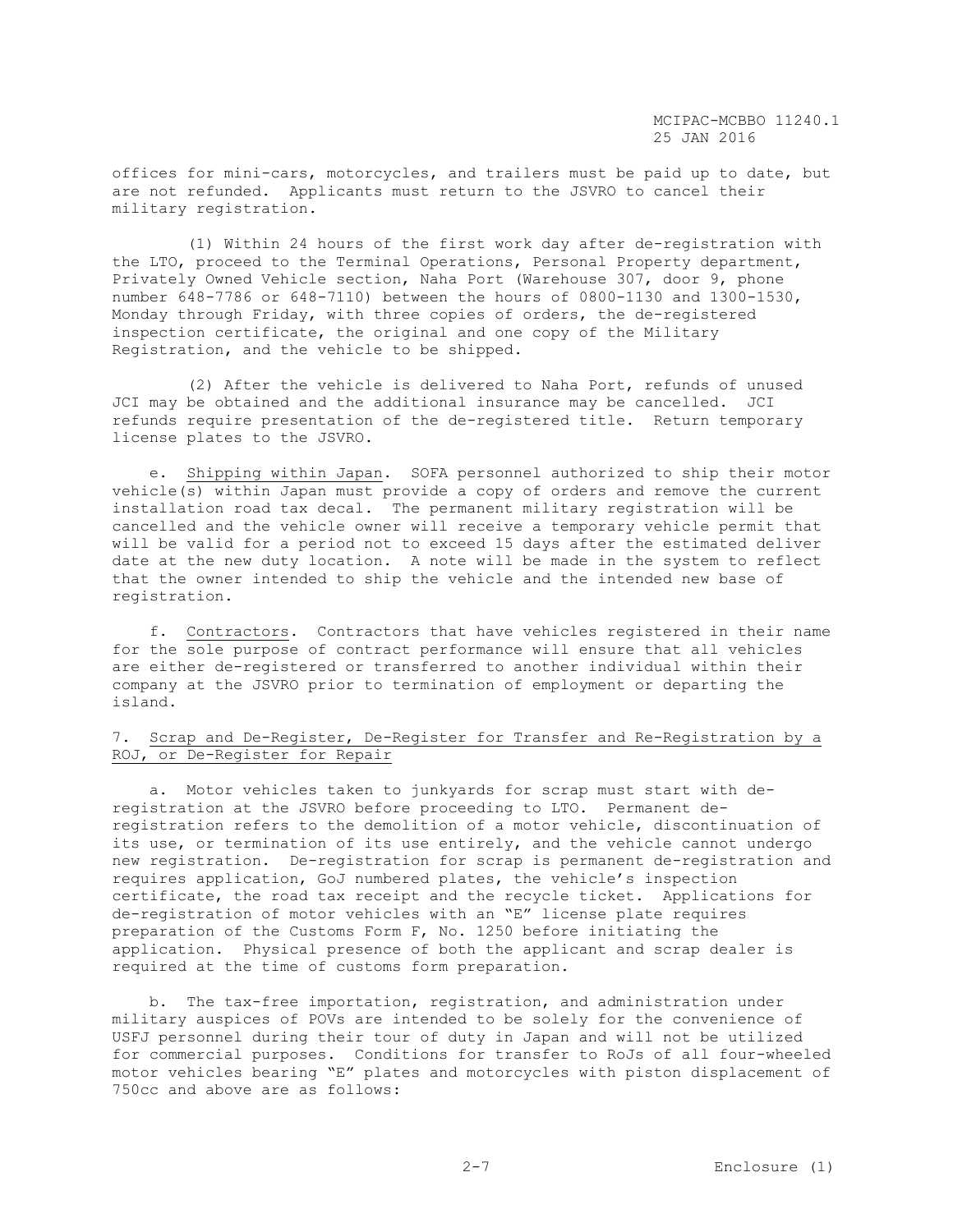(1) The vehicle must be at least two model years old. Vehicles not classified by model years will be considered two model years old on 1 January of the second year following the year in which they were manufactured.

 (2) The motor vehicle concerned has been registered with LTO in the name of the transferring person for at least 12 months. The date on which the transferor's title to the vehicle was first registered with the LTO shall be considered as the date on which this 12-month period commenced.

 (3) The transferor or family member has not disposed of a motor vehicle in Japan within two years immediately preceding the date on which the planned disposition is to take place, except in dispositions between U.S. authorized personnel.

 (4) In all cases where a SOFA registered vehicle is being transferred to a Non-SOFA registrant, a Proof of Vehicle Trade-In document (Appendix g) will be completed.

 c. SOFA personnel are authorized to cancel their vehicle's inspection period when the vehicle is not being operated and is undergoing repair. Deregistration for repair is temporary cancellation of the current inspection period and permits a vehicle to legally stand without GoJ plates for a total of 90 days. A de-registered inspection certificate is issued by GoJ agencies for temporary de-registration and this enables the vehicle to undergo Initial Inspection and New Registration at a later date. Applicants for temporary de-registration must present written approval of permission from their battalion commander for parking the vehicle on or off base, and obtain a parking permit from the JSVRO which will be renewed in 30 day increment's when accompanied with a new command authorization letter for an extension on current parking permit.

8. De-Registration through Separation with Concurrent Retention. SOFA personnel who separate from the U.S. military or end their civilian employment and remain in Japan may apply to transfer the current GoJ vehicle inspection from SOFA status (A, E, or Y license plates) to Non-SOFA status. Applications completed at the JSVRO will not be accepted by the Japanese authorities before the effective date of retirement or separation. Upon re-issuance of the inspection certificate and Non-SOFA plates by the LTO, the applicant must adjust Road Tax and Acquisition Tax, if applicable. New GoJ number plates will be issued upon receipt of the new inspection certificate, tax receipt, and number plate fee receipt. The registrant must return to the JSVRO to cancel the military registration, and if applicable, apply for a "Retired" decal.

a. In accordance with reference  $(f)$ , SOFA personnel who separate from the United States military or end their civilian employment and remain in Japan will dispose of their vehicles in an authorized transaction, cancel their military registration, or use a Special Power of Attorney (SPOA) as described in paragraph 9 below. In order to comply with reference (f), the following procedures will be complied with before an individual may be cleared from the JSVRO system: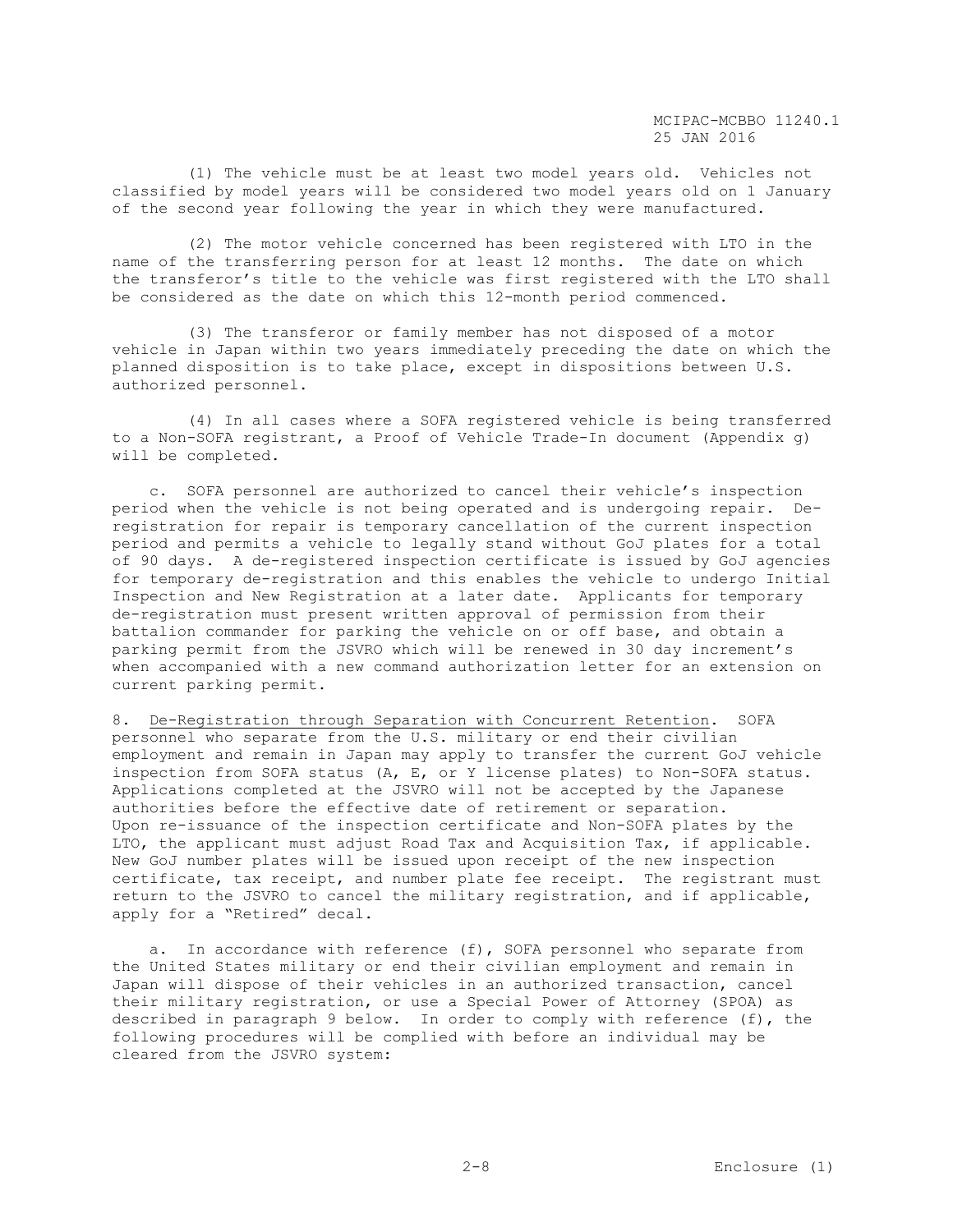(1) The vehicle will be brought to JSVRO where all road tax decals will be removed and a Temporary Vehicle Pass (TVP) will be issued not to exceed the individuals official retirement or separation date.

 (2) At the expiration of the initial TVP, the SPOA holder may report to JSVRO and obtain a second TVP not to exceed the expiration date of the SPOA.

 (3) No later than the expiration of the second TVP, the registered owner or SPOA holder, as applicable, must complete the SOFA to Non-SOFA transfer or de-register the vehicle(s) with JSVRO. Base access for separated individuals is a personal responsibility.

 b. The following documents are required for application to transfer the current inspection and to change the number plates from SOFA to Non-SOFA:

(1) Copy of retirement/separation orders.

 (2) Original and one copy of the applicant's alien registration certificate (Jumin Hyo).

 (3) Notarized signature certificate from the American Consulate or Inkan and Inkan ToRoku ShoMeiSho issued within the last 90 days.

 (4) Parking space "Certificate of Approval" from the Japanese Police Station.

(5) Japanese driver's license.

 c. Individuals who are on terminal leave but do not separate on island, do not remain in Japan, or intend to return to Japan, will comply with the following procedures before they will be cleared from the JSVRO system:

 (1) The individual will remove all road tax decals and return them to JSVRO for a TVP.

 (2) A temporary SOFA pass will be issued to the individual not to exceed their separation date.

 (3) After the owner's separation date, the SPOA holder may come to JSVRO and request a new TVP not to exceed the duration of the SPOA, PDI, or inspection period whichever expires first.

9. Special Power of Attorney (SPOA). Reference (e) provides that USFJ personnel will not depart Japan before accomplishing title transfer or other authorized disposition of their registered POV(s). SPOAs should only be used as a last resort; units are encouraged to implement a reverse sponsorship process to assist personnel who are departing the island on PCS orders. All requests to out-process via SPOA must be approved in writing by their battalion commander or executive officer (by direction) to include civilian equivalents. Applicants must have both the commanders and JSVRO endorsement letter's prior to getting a SPOA from any legal office.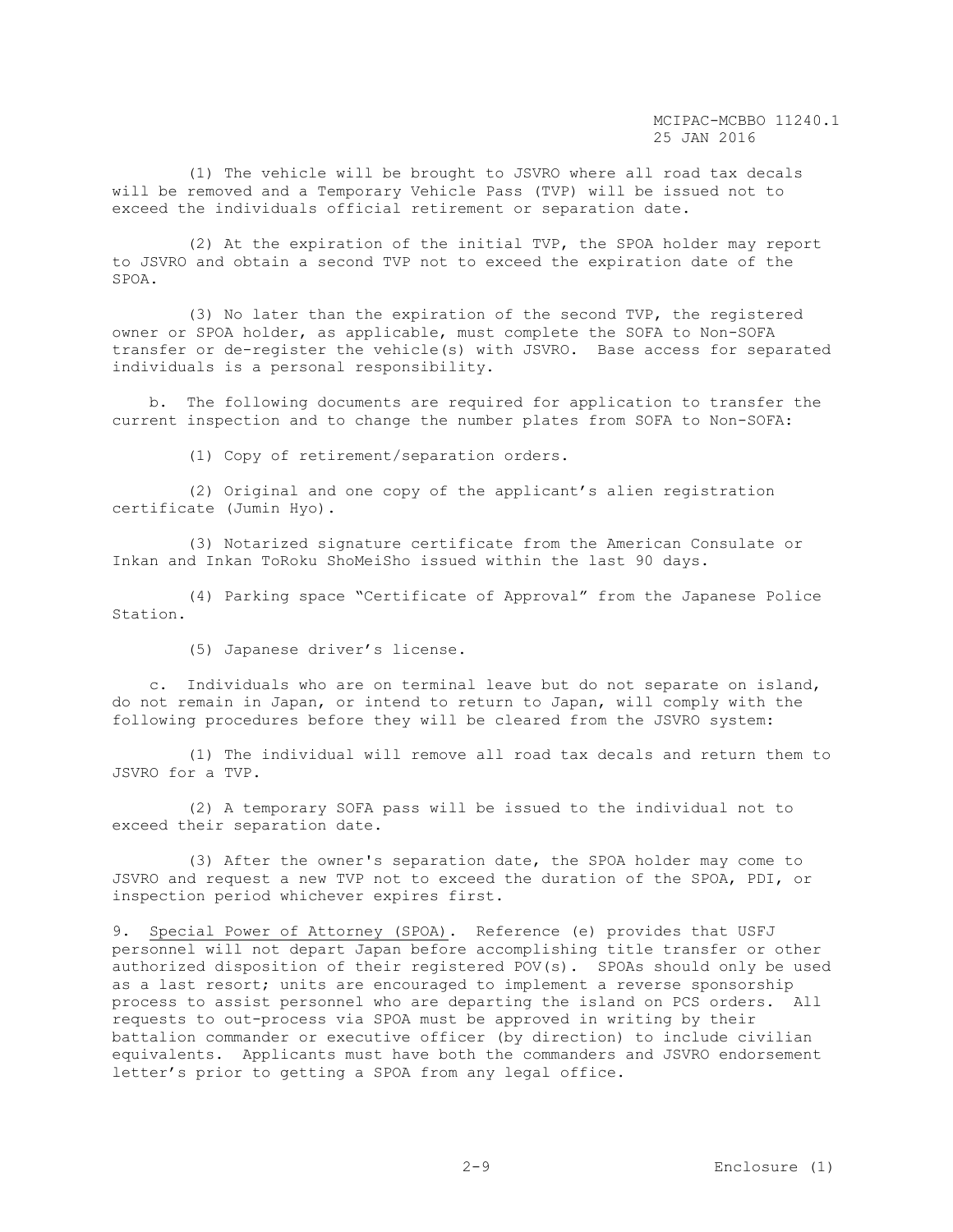a. The SPOA must be issued to an active duty service member or selfsponsored civilian in Okinawa Prefecture with a valid Operator's Permit for the vehicle described within the SPOA. SOFA sponsored immediate family members will be authorized to be SPOA holder for their sponsor in those cases their sponsor is off island on official business. Non-SOFA individuals e.g. Non-SOFA retirees, are not permitted to be SPOA holders for SOFA status vehicles.

 b. Unless revoked or terminated by the owner prior to 120 days, the SPOA shall become null and void on whichever of the following dates comes earlier, 120 days from the date the SPOA was executed, the expiration date for JCI coverage, GoJ inspection, or PDI coverage.

 c. The SPOA will not exceed 120 days from the effective date of PCS, and the SPOA must include a mandatory clause which authorizes the Provost Marshal, MCIPAC-MCBB, to de-register, abandon, and surrender the vehicle to the United States Government for salvage in the event of failure to sell or otherwise dispose of the vehicle within the 120-day period covered by the SPOA. SPOA holders are only authorized to obtain two active SPOAs at any given time. The POA must include the following information: full name, rank, and the last four digits of the Social Security Number or DoD ID number (mandatory) for the member and for the person receiving the SPOA and the disposition clause as outlined in reference (f). The SPOA recipient must also sign a statement of acknowledgment which includes the vehicle information, license plate number, serial number, make, model, and color.

 d. Owners must present proof of the following will be covered for the length of the SPOA before being allowed to out-process with an SPOA:

- (1) JCI is valid and current.
- (2) GoJ inspection is valid and current.

 (3) Japanese road tax has been paid for the current year. Japanese road tax is due on 1 April. To allow the SPOA holder ample time to pay current road tax, SPOA's issued before 1 April will not exceed 31 May. In the event the SPOA holder is unable to renew the annual road tax, the SPOA holder will only be allowed to junk the vehicle.

 (4) The PDI must be valid through the entire 120-day SPOA period. If not, the SPOA will expire at the end of the insurance coverage period. Extension of the policy must be accomplished in the name of the current owner or buyer, which might be different than the SPOA holder.

(5) The vehicle must be cleared of all liens.

(6) The vehicle's plates are properly displayed on the vehicle.

 e. Spouses and dependents of the USFJ sponsor are not authorized to hold a SPOA for personnel other than their USFJ sponsor, unless otherwise approved by the Provost Marshal, prior to obtaining a SPOA from legal services.

 f. Individuals being designated as a SPOA holder for a motorcycle will have a motorcycle endorsement on their driver's license. The endorsement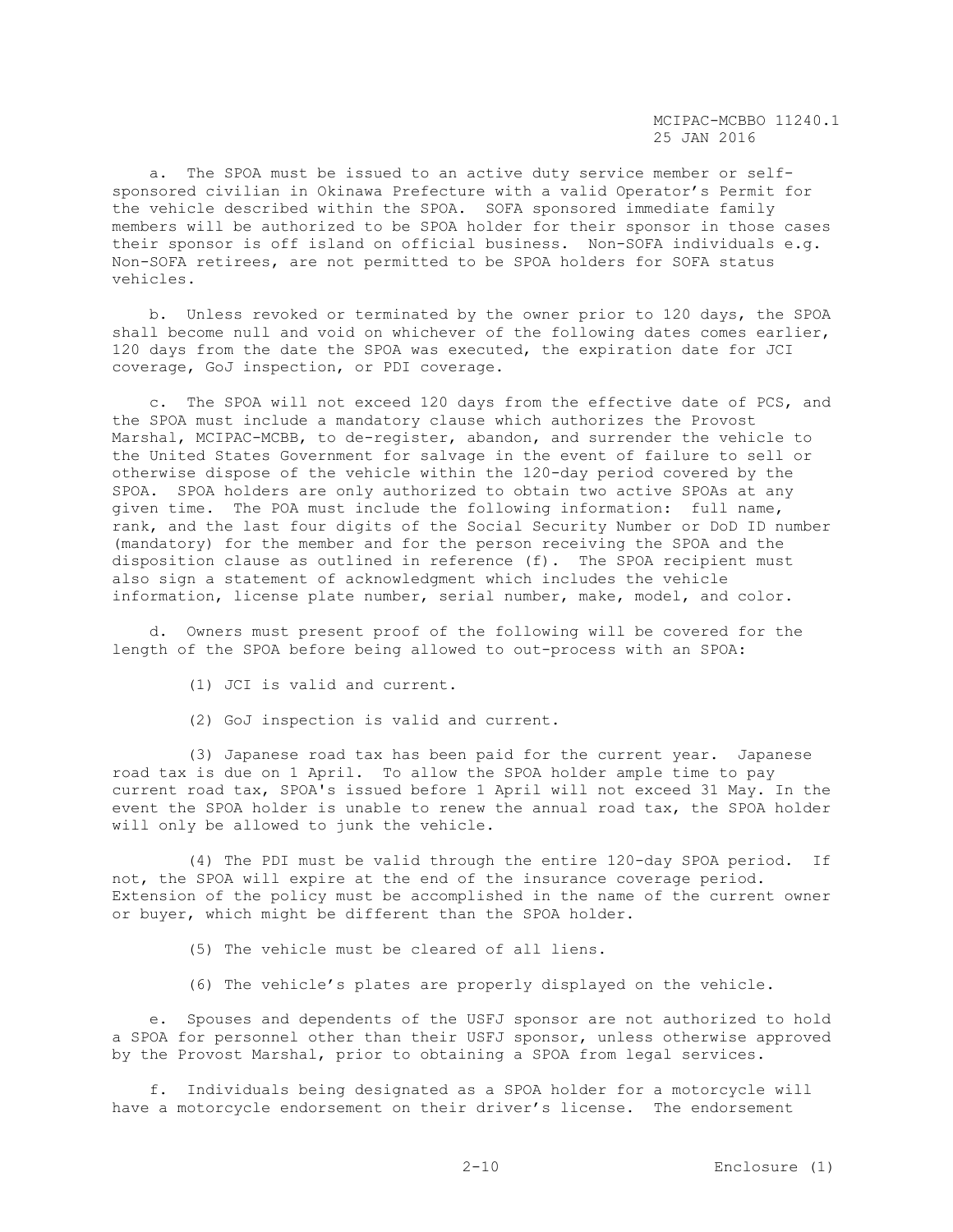must be the same engine size, or greater, than the motorcycle that they are being designated as an SPOA holder for. Individuals not meeting the requirements above are not authorized to be an SPOA holder for motorcycles.

 g. An SPOA executed in conjunction with a PCS will not be honored by JSVRO for individuals that fail to follow proper procedures in the preceding paragraphs and fail to check out of JSVRO. The only action that will be considered for the SPOA holder to perform is junking; vehicle sale and deregistration actions are not authorized.

 h. In all cases where a SPOA is used in conjunction with PCS, the owner retails all responsibility for the disposition of their vehicle. If the SPOA holder fails to properly dispose of the vehicle, the registered owner remains liable for all deregistration actions and financial obligations incurred through government disposition.

 i. Nothing in this Order should be construed as prohibiting the normal use of powers of attorney for purposes of disposition action while both parties are present in Japan. A properly completed power of attorney authorizes execution of an LOA for vehicle transactions to the Japanese LTO.

# j. Special Considerations

 (1) If the vehicle is otherwise eligible for disposition to a RoJ, but is not yet two model years old and the owner departs Japan due to PCS, then the vehicle may be disposed of to a RoJ by use of a power of attorney. The vehicle must become two model years old within 60 days after the owner's departure.

 (2) In those cases where the owner becomes deceased, the legal representative or the summary court may dispose of the vehicle directly or by use of a Power of Attorney to another USFJ authorized person if the vehicle is presently eligible for sale to him/her, or to a RoJ if the vehicle is presently eligible for disposition to a RoJ.

 (3) Vehicle owners are authorized to transfer their vehicle(s) to new owners and continue to operate the vehicle(s) with the new owner's consent. This consent will take the form of a permission letter from the new owner. Operators will have the owner's written permission in the vehicle or in their immediate possession while operating the vehicle and ensure that they maintain insurance as prescribed in paragraph 2a(4).

 (4) SOFA personnel that will be resigning or separating on island and become the dependent of another SOFA sponsor, may transfer their vehicle(s) into the new sponsor's name up to 30 days in advance of their resignation or separation.

10. Types of Registrations and Inspections. All motor vehicles must be registered under the national motor vehicle inspection and registration system in Japan, except mini-cars and small motorcycles.

a. The types of registration are as follows: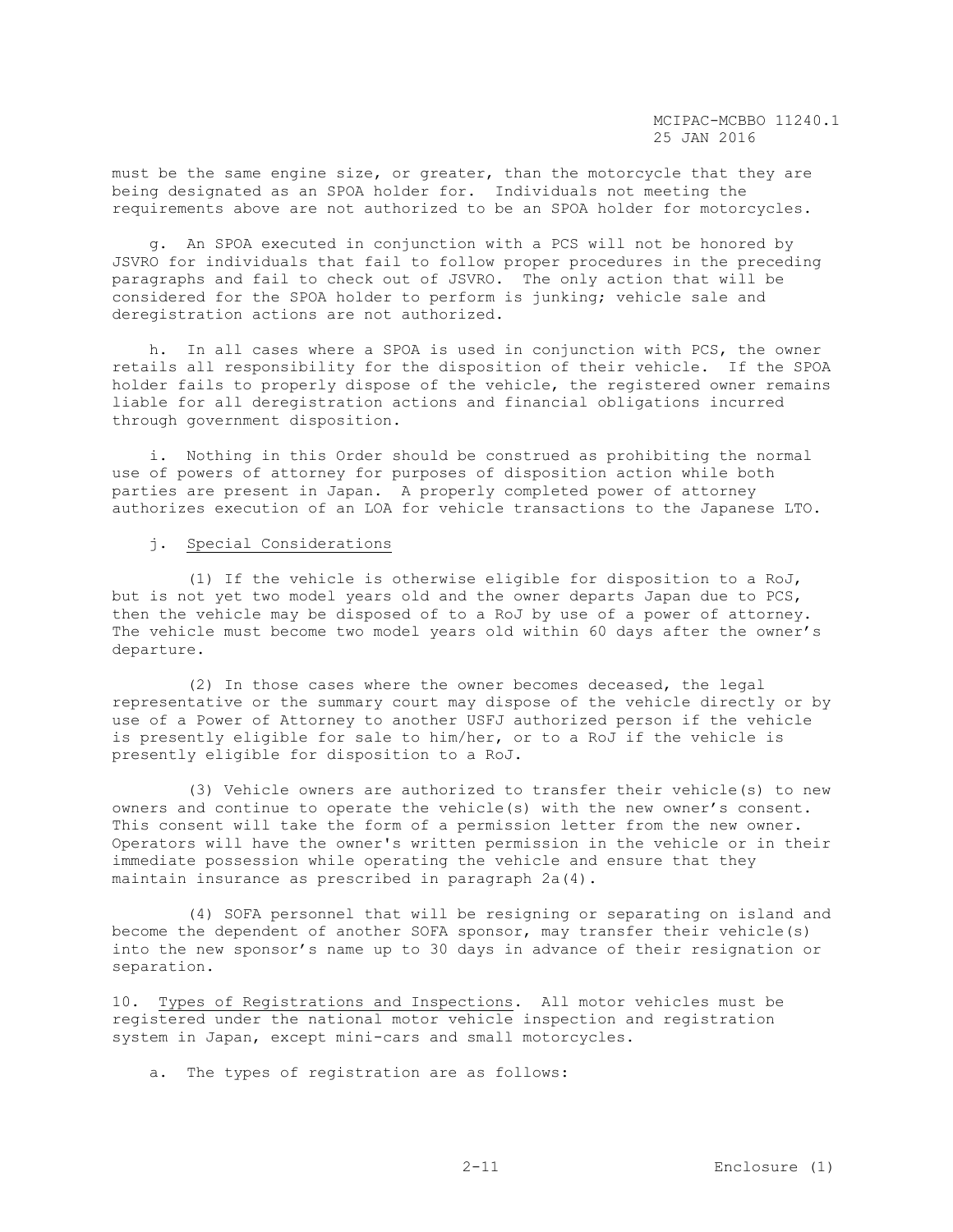(1) New (Initial) Registration. All unregistered vehicles are subject to new registration unless the vehicle has been permanently deregistered by the Japanese LTO. Registration of a new, locally purchased motor vehicle that has never been registered has a three year registration and requires payment of acquisition tax. Inspection is not required. Newly purchased mini-cars and cargo carrying vehicles are registered for two years. Imported passenger cars will initially be registered for three years and require inspection but not acquisition tax. Trailers are registered for one year and require annual re-inspection. All other new registrations are for a two-year period and require initial inspection.

 (2) Change Registration. This refers to change of information on the Japanese title. Examples are change in vehicle type, chassis number or engine type or number, owner's name or address, and the Prefecture of use. Change registration is required within 15 days of Prefecture change.

 (3) Transfer Registration. This refers to registration of a current inspection period to new ownership or to the same owner in the case of concurrent retention going from SOFA to Non-SOFA.

 b. Japanese Inspections. All inspections are completed at JSVRO or a designated garage. The types of Japanese inspections are as follows:

 (1) Initial Inspection. This refers to the inspection of either an imported motor vehicle or a used motor vehicle with either a cancelled or no inspection certificate. The Initial Inspection is successful upon completion of the Japanese 60-point inspection process.

 (a) It is recommended that imported motor vehicles be evaluated at the Japanese LTO prior to inspection. Evaluation is accomplished by appointment with the LTO. All evaluations are accomplished between the hours of 1500 to 1700 on the day of appointment.

 (b) Evaluation of trailers by the LTO for inspection and registration is required. Appointments for the evaluation must be made with the LTO.

 (c) Vehicles undergoing evaluation at the Japanese LTO for inspection and registration must be insured in accordance with this Order and display Temporary Number Plates.

 (2) Renewal Inspection. This refers to the renewal of the current inspection and should be accomplished prior to expiration of the current inspection period. Vehicles with expired inspections exceeding 120 days will be automatically de-registered and may not be re-registered unless exigent circumstances (Temporary Additional Duty, deployment, etc.) exist. Motor vehicles will not be operated with expired inspections unless Temporary number plates are properly displayed.

 (3) Modification Inspection. Required when modifications to a motor vehicle cause changes in its length, width, loading capacity, or structure. Modification inspections that are not finalized at a designated garage require final inspection at the JSVRO. This must be done within 15 days of change and requires a new GoJ inspection.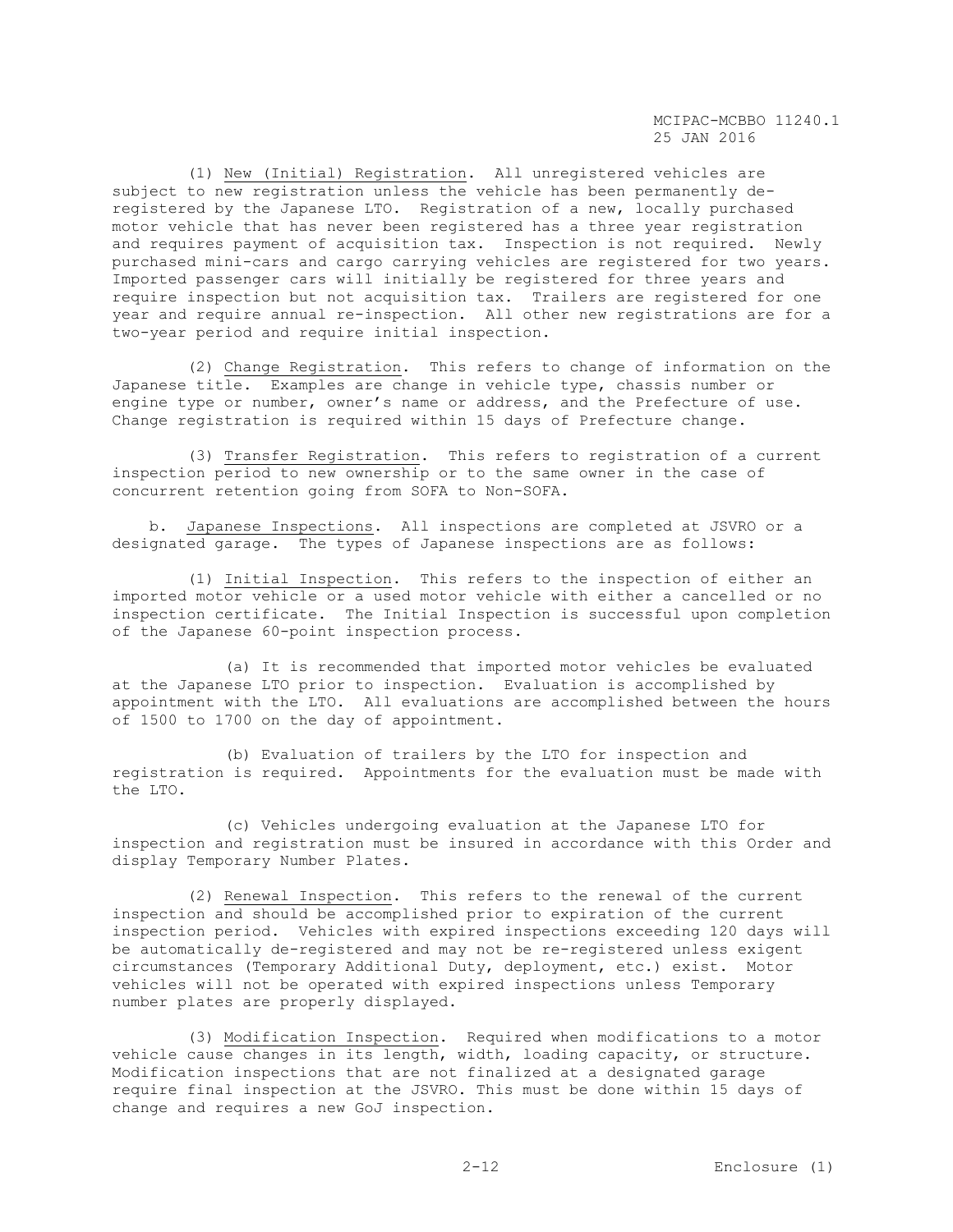(4) Eligibility Inspection. Inspection to be performed on motor vehicles with a valid inspection to be transferred from either Non-SOFA to SOFA or if the vehicle is being de-registered for sale from SOFA to Non-SOFA. The Eligibility Inspection is also required for concurrent retention of the current inspection period by the same owner from SOFA to Non-SOFA.

11. Road Tax. Japanese road tax is an annual payment that must be paid for all vehicles unless their inspections are cancelled before 1 April. Personnel executing PCS orders to Okinawa with vehicles previously registered elsewhere in Japan, after 1 April, must pay their road tax to the village, town, city or prefecture office where registered before they apply for a prefecture change to Okinawa. Mini-car and motorcycle tax is paid at village, town or local city offices. All other road taxes are paid to the prefecture Auto Tax Office in Makiminato, and this tax must be paid before 1 June. Vehicle owners who out process after 1 April, and elect to use a SPOA will pay road tax before they out process. All other personnel will pay their taxes in May to collection sites established on several of the military bases. Before road tax payment will be accepted the following original documents will be presented: base registration, vehicle title, previous year road tax receipt, PDI, and JCI. If any of these documents are expired or not original, road tax payment may be made, but a decal will not be issued until all five current, original documents are presented. Road tax payment will not be accepted if the vehicle title or previous year road tax receipt are not available. All tax payments must be made in Yen. Neither U.S. currency nor checks are accepted. The exact amount of tax due is set by agreement between USFJ and GoJ and may vary but vehicles are broken down into the following categories as follows:

 a. Motorcycles with piston displacements of 125cc and smaller displaying city office license number plates.

 b. Motorcycles with piston displacements of 126cc and larger displaying 1A and A license number plates.

 c. Four-wheeled passenger motor vehicles with piston displacements of 660cc or less and displaying mini-car license number plates.

 d. Four-wheeled passenger motor vehicles displaying 51-59, 77 & 78, 500, 44-49 and 400 categories license number plate.

 e. Four-wheeled passenger motor vehicles displaying 33-39 and 300 category license number plates of 4,500cc and below; or piston displacements of 4,501 and above.

 f. Campers and cargo carrying vehicles displaying 11-19 and 100 category license number plates.

 g. USFJ personnel who acquire vehicles or arrive in Japan with vehicles after 1 April each year are required to pay one-twelfth of the annual amount for each month remaining until the close of the Japanese fiscal year (30 March).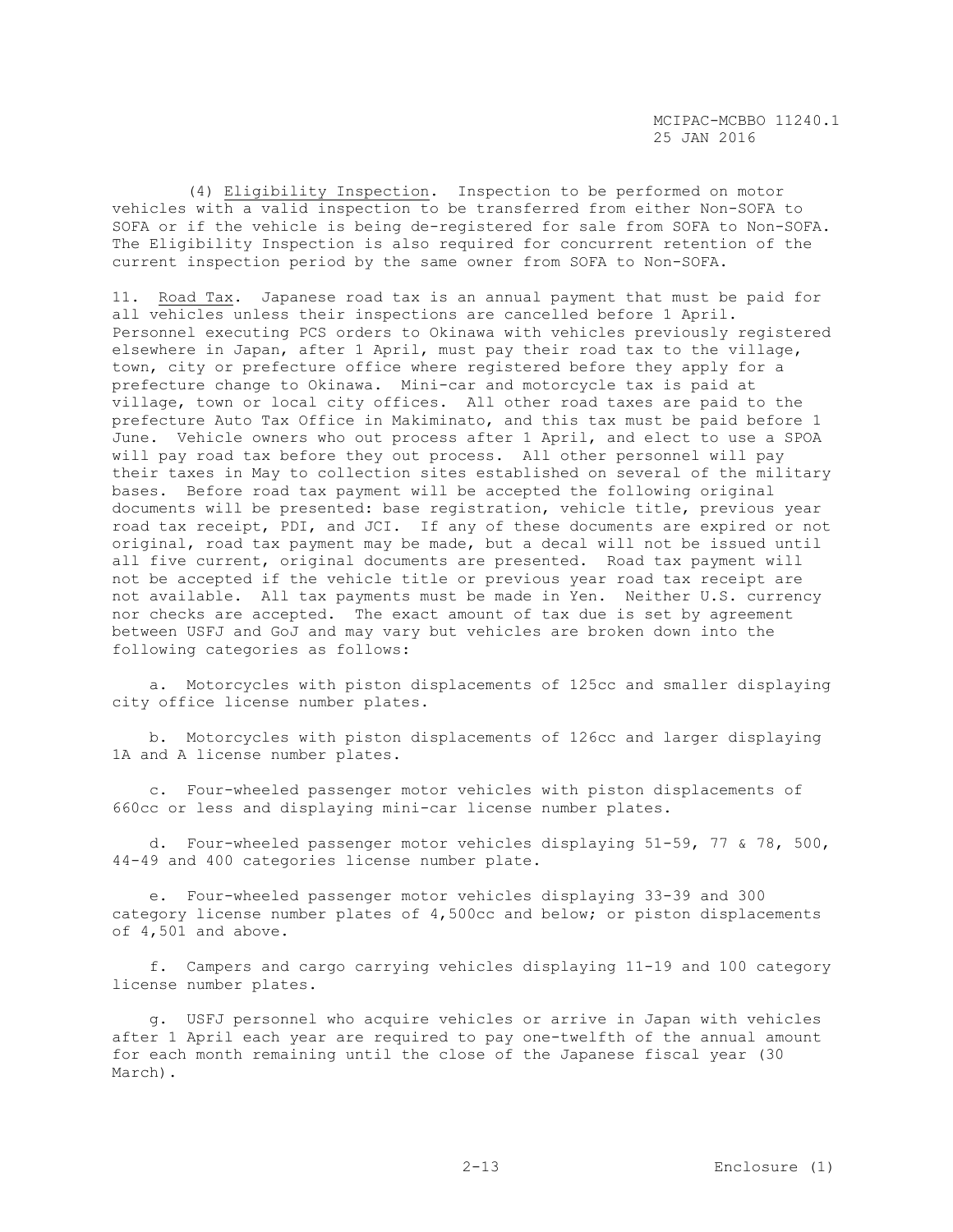h. Partial refunds of amounts previously paid will be made upon request of personnel who cancel the inspection of their vehicles.

 i. Personnel who have paid the Japanese road tax will have their vehicle's USFJ Form 15A or 15B replaced by personnel at the JSVRO or can replace the decal themselves. The current year decal must be displayed on all USFJ registered vehicles prior to 1 June.

 j. Vehicles purchased during the month of March are not required to have a road tax receipt. To verify the month that the vehicle was purchased, look at the vehicle's original title.

 k. Vehicles that have been illegally modified or are found to be defective will not have a road tax decal issued until the vehicle is returned to original manufactures specifications. Further, any vehicle identified with defective equipment or illegal modifications will have the road tax decal removed until the discrepancies are corrected. Once corrected, the vehicle will be brought to JSVRO for verification and a new decal will be issued.

# 12. Vehicle Tonnage Tax (Weight Tax)

 a. In addition to the Japanese road tax, a charge known as "tonnage tax," also known as "weight tax," must be paid upon initial inspection and at renewal inspection, except in the case of small motorcycles, which are not subject to this tax. No portion of this tax is refunded for canceling the vehicle's inspection.

 b. The amount of weight tax that must be paid varies with the type and weight of the vehicle and depends upon initial registration or renewal inspection. It also includes revenue tax and processing fees. Prices vary for every half-ton. The cost increases for heavier vehicles and either new vehicles or imported vehicles registered for the first time at a three-year period.

13. Registration of Vehicles Identified by "Official Vehicle" Numbers. Official Vehicles (OV) are vehicles owned by the armed services, civilian component organizations, and organizations referred to in Article XV of the SOFA. Article XV organizations include exchanges, messes, social clubs, theaters, newspapers, and other non-appropriated fund organizations authorized and regulated by U.S. military authorities for the use of members of such forces, the civilian component, and their dependents. Official vehicles include those used by Article XIV contractors. Non-appropriated Funds and other activities identified in subparagraphs a. and b. immediately below, which are present in Japan at the official invitation of, and solely in connection with the USFJ, may have their motor vehicles placed in a special category when such vehicles are used solely for the business of the activity concerned. Such vehicles will display standard sized, rectangle shaped, metal license number plates that measure 13 inches by 6 &  $\frac{1}{2}$  inches. The letters OV and consecutive registration numbers will be stenciled in three-inch letters and numbers. The name of the using organization will be stenciled in 1 &  $\frac{1}{2}$  inch letters above the OV number. Requests for OV usage and number assignment must be made to the Provost Marshal.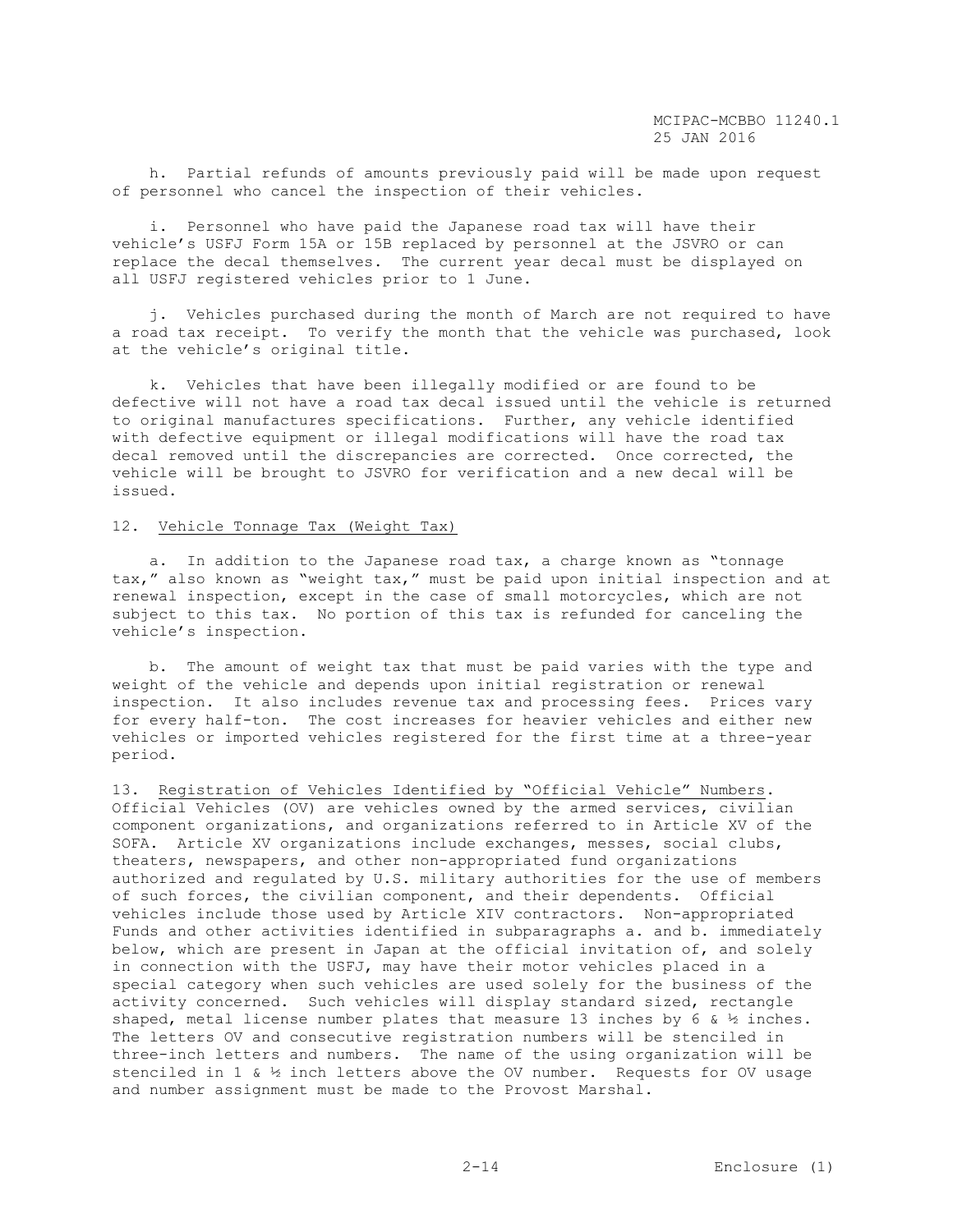a. Installation Commanders are authorized to approve OV plates for motor vehicles operated by the following:

(1) Non-appropriated fund activities.

 (2) Japan Area Exchanges: Army and Air Force Exchange Service (AAFES).

 (3) Clubs and organizations that are authorized and regulated by the U.S. Forces for the benefit of United States Forces personnel.

(4) Pacific Stars and Stripes.

## b. Other Activities

- (1) American Red Cross.
- (2) Military banking facilities and credit unions.

 (3) Universities and colleges providing college level off-duty education programs.

 (4) United States official contractors as defined in paragraph 1, Article XIV of the SOFA. Persons, including corporations organized under the laws of the U.S., and their employees who are ordinarily a resident in the U.S. and whose presence in Japan is solely for the purpose of executing contracts with the U.S. for the benefit of the U.S. armed forces, and who are designated by USFJ.

(5) USO.

 c. Installation Commanders may also request approval from Commander, USFJ for the issuance of OV license plates to motor vehicles under the following conditions:

 (1) The activity is in Japan solely at the official invitation of the USFJ.

 (2) The motor vehicles are to be used only for the regular business of the activity.

 (3) Compelling and material reasons are present for authorizing the use of the "OV" number.

 d. Motor vehicles of the non-appropriated fund activities in paragraph a. above bearing OV numbers are considered to be publicly owned motor vehicles. Motor vehicles of other activities bearing OV numbers (paragraphs b. and c. above) are considered to be privately owned vehicles.

 e. OV numbers will be assigned, registered, and controlled by the JSVRO. Consecutive registration numbers beginning with one and prefixed by the letters "OV" and a two letter organizational designator will be displayed on metal license number plates attached to the front and rear of each vehicle. OV-plated vehicles are not required to display identification markings or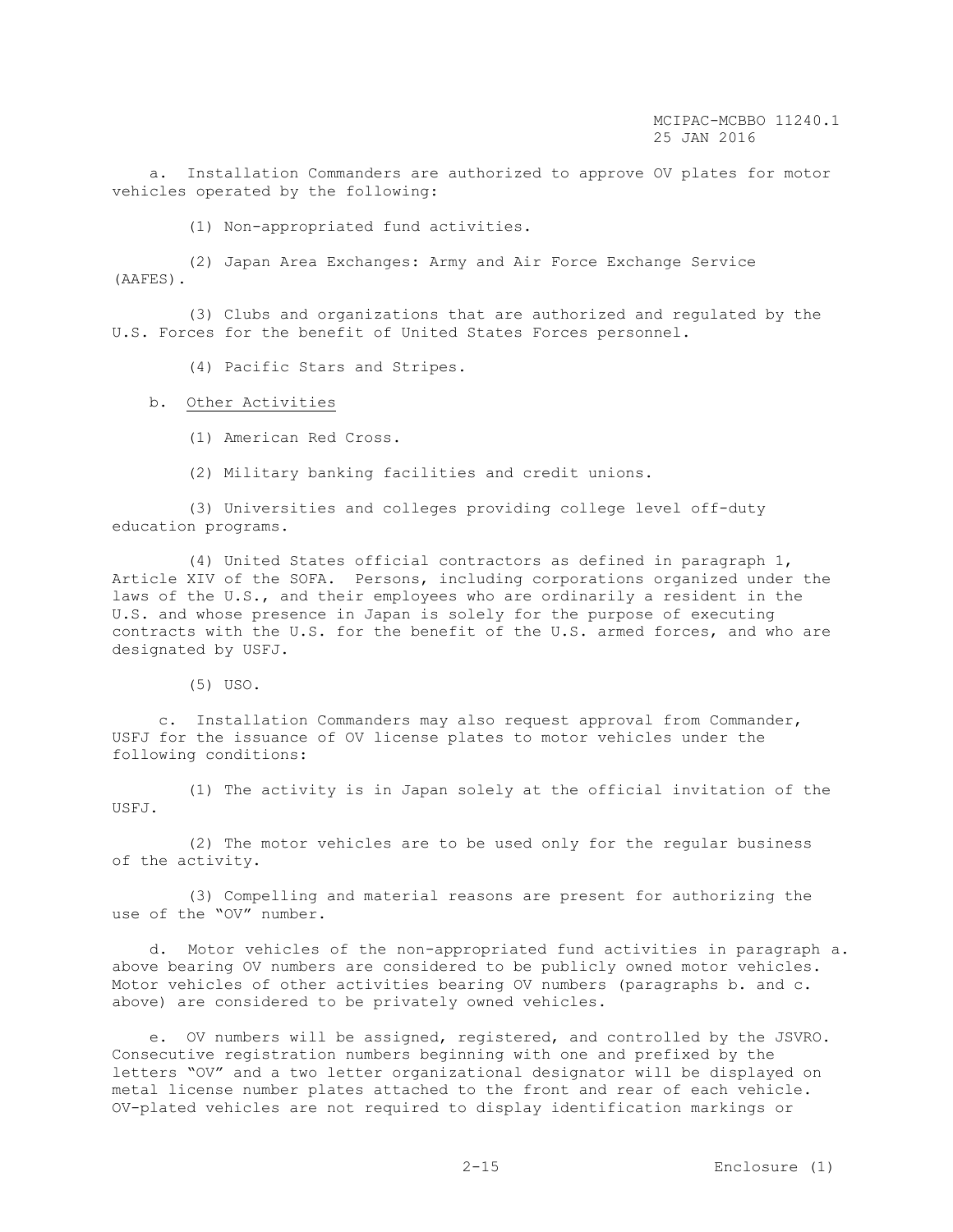decals. Identification markings on mass transit vehicles such as school and shuttle buses are not authorized. For other OV plated vehicles, Installation Commanders or their designated representative have discretion in determining the markings.

 f. Official vehicles are not required to display the name of the using organization. AAFES vehicles used extensively off base may place the AAFES logo on the top of the front and rear OV plates instead of the vehicle doors.

 g. Motor vehicles bearing OV plates will conform to laws, regulations, standards and procedures otherwise applicable to military vehicles or POV except that such vehicles will be exempt from registration with GoJ Land and Transportation Offices and from charges with respect to the use of roads and tonnage tax. These limited exceptions are afforded to official vehicles within the meaning of paragraph 2, Article X of the SOFA. OV plated vehicles must be registered with appropriate installation Provost Marshal's office (PMO).

 h. Motor vehicles purchased by activities and provided to assigned staff members for personal use are not authorized OV plates, even if they are used for official purposes. Such a vehicle is provided special vehicle registration under the SOFA in the form of a Y-plate. The vehicle will be registered in the name of the staff member to whom it is provided after a management representative of the activity signs a Bill of Sale. The vehicle registration/Certificate of Title may reflect a lien in favor of the activity, if the vehicle is to be returned to the activity for disposal.

 i. Use of OV-plated vehicles must be in the conduct of official business for the activity concerned. With the exception of non-appropriated fund taxi service and rental vehicles, OV plated vehicles cannot be used for the personal use or benefit of the operator or passengers.

 j. Report violations of this policy to the commander of the activity operating the vehicle and Provost Marshal's Office, JSVRO. Operation of vehicles with "OV" registration in violation of the intended privileges granted may result in either suspension of the current registration period or the inability to renew registration upon expiration of the current registration period.

 k. OV license plates are not authorized for Japanese contractors that operate their company vehicles only within United States installations and facilities. For these vehicles, service components/installations will develop guidance on the type of license plates required, such as Japanese or a locally fabricated license plate. If a locally fabricated license plate is used, such vehicles are for on-base use only, and cannot be driven outside or between U.S. installations/facilities.

 l. Non-Article XIV contractors are in Japan under Article 1b of the SOFA as individuals accompanying/employed by United States Forces are not authorized OV plates. Service components/Installation Commanders may authorize the issue of a locally fabricated license plate to such individuals if the vehicle will be used only within the confines of a United States. installation or facility. If such vehicles are required to operate outside a U.S. installation, service component/Installation Commanders may authorize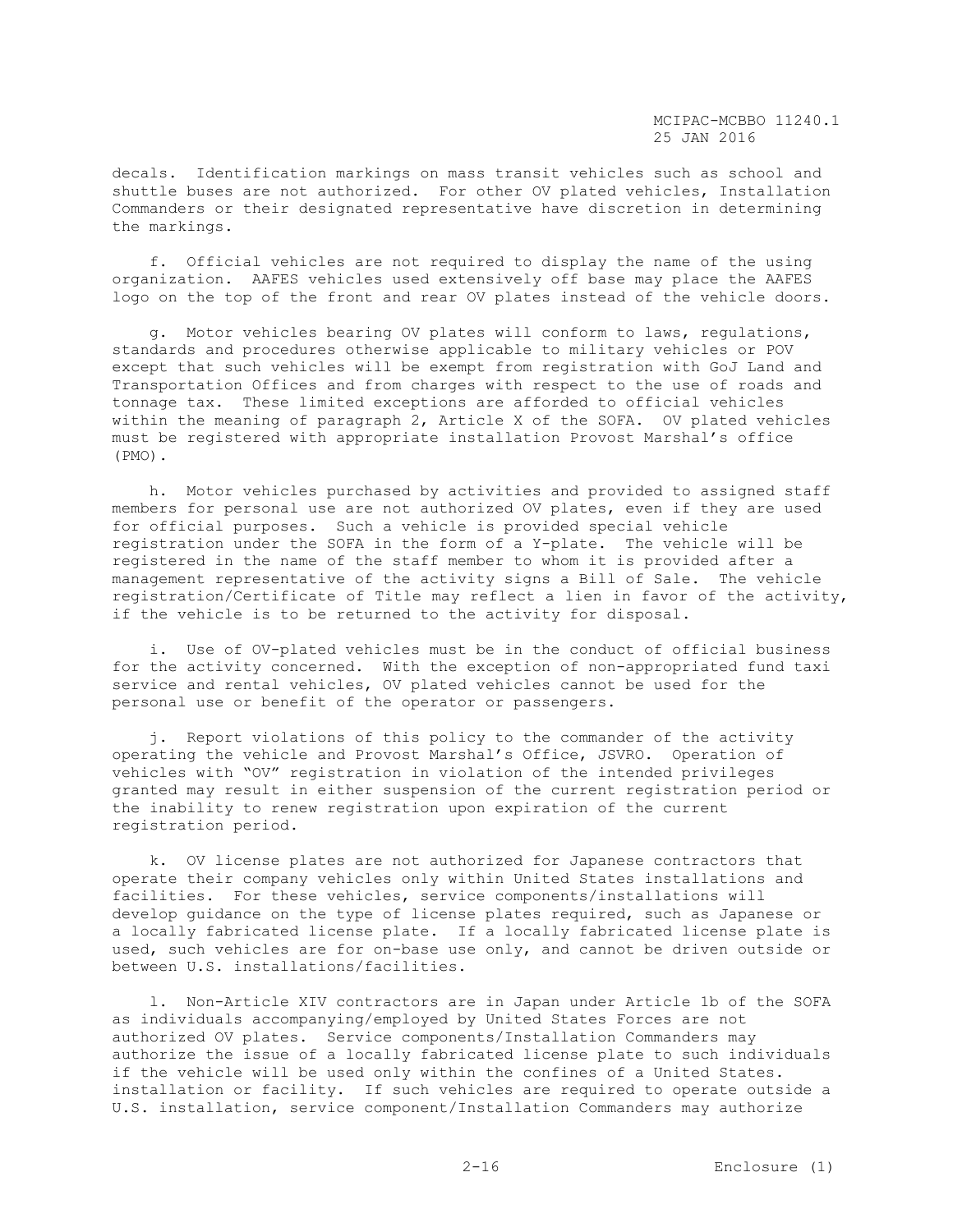the vehicle(s) to be registered as a Y-plated vehicle in the company representative's name. Such vehicles used solely in support of administering contracts, vice personal use, should not count against the number of POVs authorized. Article 1b contractors, which apply for and receive approval to change their status to Article XIV, may be issued OV plates.

 m. All motor vehicles bearing "OV" numbers will provide evidence of an annual inspection. Privately owned motor vehicles as defined by paragraphs b and c above will provide evidence of valid insurance (JCI and PDI) and may be inspected at the JSVRO.

 n. Operators of publicly owned motor vehicles assigned "OV" numbers will carry Operator's Permits in accordance with regulations for a Government Vehicle Operator's Permit. Operators of privately owned motor vehicles assigned "OV" numbers will carry the USFJ Form 4EJ, Operator's Permits.

## 14. Restriction on Use and Operation of Motor Vehicles both SOFA/Non-SOFA

 a. USFJ personnel are prohibited from lending or permitting use or operation of their POV(s) to anyone not in possession of a valid USFJ Form 4EJ. Further, USFJ personnel will not rent, lend, or give custody of their POV to anyone without SOFA status, except for the temporary convenience of the owner, or his or her family, when the vehicle is:

- (1) Undergoing maintenance or repair.
- (2) Undergoing inspection and processing at the GoJ LTO.
- (3) Being shipped into or out of Japan.
- (4) Temporarily stored in a garage or in an authorized parking area.

 (5) Being driven by the owner's authorized chauffeur to implement instructions received from the employer.

 (6) Placed in temporary storage pending authorized disposition to a resident of Japan.

 (7) Being driven by a properly licensed individual while the owner/operator is incapable of driving himself, e.g., physically incapacitated, too tired, or after alcohol consumption.

 b. Non-SOFA registration of a motor vehicle must be changed into the name of the SOFA status sponsor to qualify for either a temporary pass or military registration. Vehicle passes will not be issued to USFJ personnel for motor vehicles in the maiden name of their spouses. Exception, USFJ/SOFA dependents who have been employed or contracted to work on USFJ installations as local nationals, and have a base pass, may keep their Non-SOFA vehicles registered as such as long as they remain employed in that capacity. Vehicle passes will be issued based on access permissions identified on the base pass, not based on the dependent ID card. Contractors registering vehicles needed to fulfill the terms of a contract are also exempt from this requirement.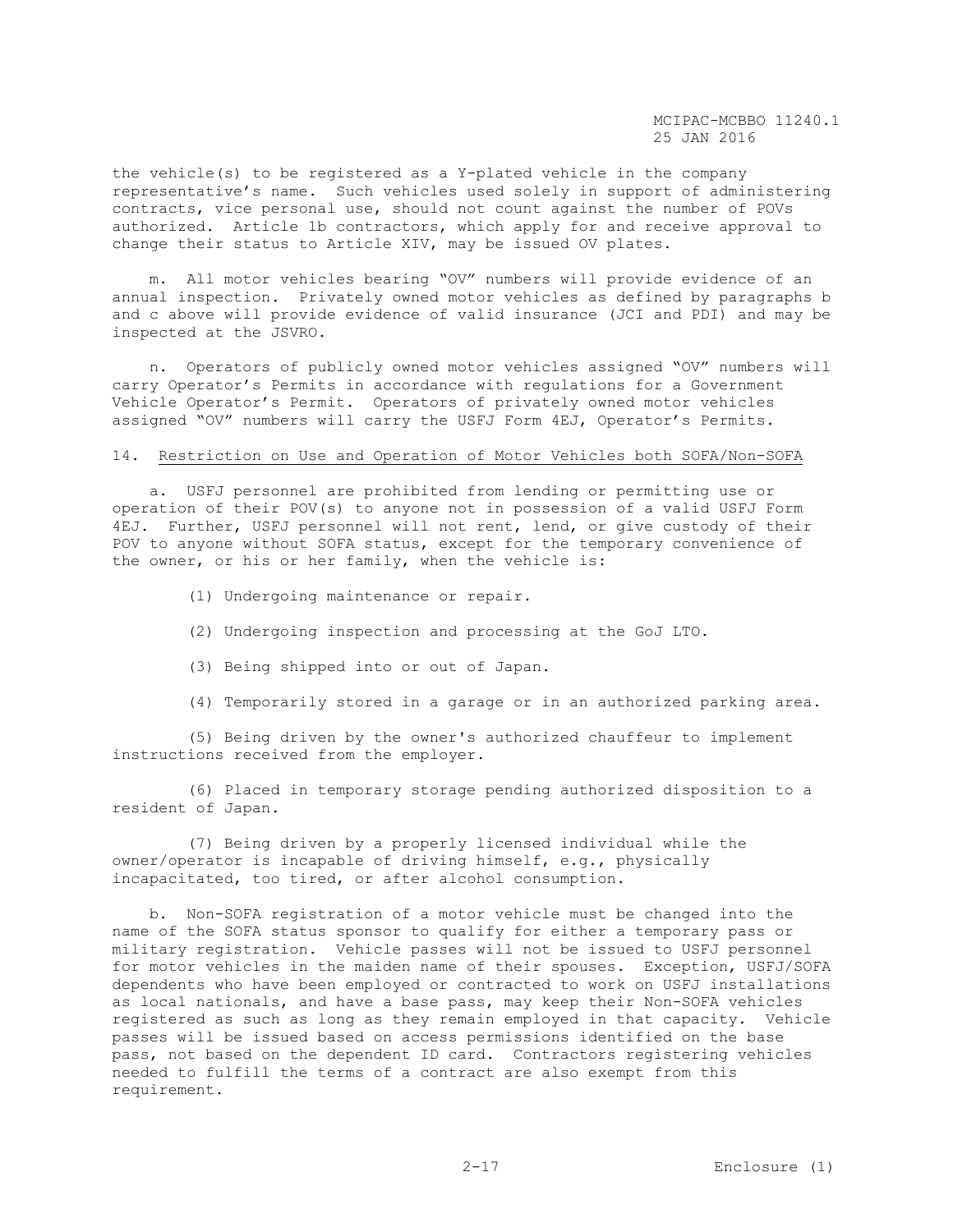c. Vehicles not bearing the USFJ motor vehicle decal 15a or 15b must obtain a SOFA/Non-SOFA temporary pass. This SOFA/Non-SOFA temporary pass accompanied with a DD Form 1173 Active Duty Military Identification card will allow the member's vehicle to be serviced at gasoline, petroleum, oil, or lubricant service stations, outlets, or garages on USFJ facilities and areas or at such service stations, outlets, or garages operated by or for U.S. Forces. The information on the temporary pass must belong to the vehicle that is being serviced.

 d. SOFA personnel maintaining more than one legal residence in Japan (e.g., a SOFA sponsored member resides in Okinawa, but makes regular visits to their spouse who lives on Honshu) may apply for special licensing consideration to register motor vehicle at both installations. The request with written justification must be approved by the sponsoring Installation Commander and formally staffed through the PMO of the installation expected to issue the license and register the vehicle.

#### 15. Revocation of Driving Privileges

 a. In situations where the SOFA registrant's driving privilege has been revoked and the USFJ Form 4EJ has been confiscated, the USFJ registrant will report to the JSVRO within 10 working days for de-registration. If vehicle was impounded do to traffic violation the registered owner reports within 10 working days after release from Joint Service Vehicle Impound Lot for deregistration with the Japanese authorities.

 b. The foregoing action does not apply to spouses or dependents that are without registration privileges and who's driving privileges are revoked. Ensuring that a spouse or dependent does not drive without an Operator's Permit is the responsibility of the sponsor.

 c. USFJ registrants with administrative restrictions imposed upon their driving privileges will report to the JSVRO with their vehicles for a TVP issued in accordance with the next paragraph.

## 16. Temporary Vehicle Pass

 a. The TVP will be issued in lieu of military registration to designate specific driver restrictions imposed upon a USFJ registrant. In cases where restrictions to the driving privileges of a USFJ registrant are imposed by a commanding officer, a traffic court officer, or other authorized official, the registrant will report to the JSVRO within 10 working days of such restriction to have the Military Registration cancelled. The Military Registration and all Military Registration decals will be surrendered for a TVP with annotated restrictions.

 b. USFJ registrants may also be issued a TVP to operate a leased or rented vehicle that displays RoJ Non-SOFA number plates in conjunction with official orders or to operate a vehicle loaned in lieu of their own motor vehicle that is undergoing maintenance or repair in accordance with the definitions of this Order and paragraphs above.

 c. The number of TVP issued will not exceed or authorize the registrant to exceed the total number of motor vehicles authorized.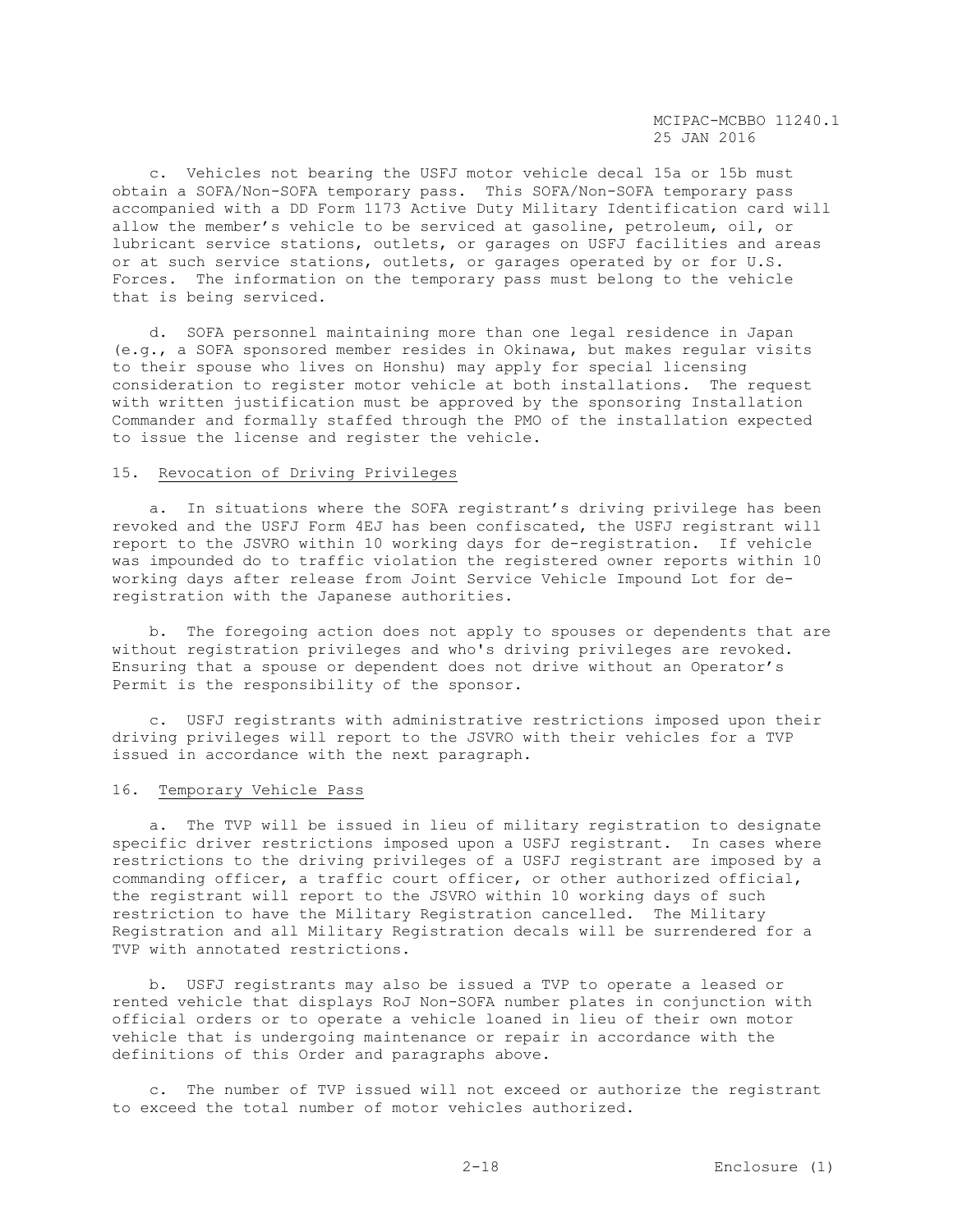d. Evidence of the following original documents will be presented prior to issuance of a TVP for a Non-SOFA RoJ registration:

- (1) Operator's permit, USFJ Form 4EJ, for the vehicle loaned.
- (2) Japanese title.
- (3) JCI.
- (4) PDI.

 (5) Written approval from the rental agency specifying to whom the vehicle is to be loaned and the duration of the intended use, which will not exceed seven days, except for rented vehicles or vehicles leased in conjunction with official orders or official contract.

## 17. Waivers and Exceptions to Policy

 a. Thirty day waivers allow an individual to register an additional vehicle while they sell or deregister the vehicle they currently own. Before a waiver will be granted, all driver's license, PDI, JCI, and GoJ inspection data will be checked for currency at the JSVRO. Vehicle owners unable to complete updates due to lack of documentation will not have their 30 day waiver request accepted until all updates are completed. The waiver is initially granted for 30 days. If the vehicle is not sold or deregistered during the first 30 day waiver, the owner must return to JSVRO for an extension. After a total of 60 days, the vehicle must be sold or deregistered.

b. The following prerequisites apply:

 (1) The waiver request must be typed on the owner's unit letterhead and endorsed by the battalion or regimental Commanding Officer.

 (2) The vehicle that is being waivered must have a minimum of 15 days remaining on the GOJ inspection. Waivers issued will be valid for as long as the PDI, JCI, and inspection are valid.

 (3) The waiver is granted for the vehicle currently owned, not the one being purchased, and the intent is to sell or deregister.

 (4) The vehicle being waivered must have been owned for more than 120 days and cannot have a lien.

(5) Allow two to three business days for waiver approval.

 (6) The letter and any supporting documents must be originals with original signatures; copies, scans, faxes, and e-mails will not be accepted.

 c. A 120 day waiver is required if a vehicle owner wishes to sell or reregister a vehicle when the vehicle has been owned for less than 120 days as required by this Order, paragraph 1b of this chapter. Before a waiver will be granted, all driver's license, PDI, JCI, and GOJ inspection data will be checked for currency. Vehicle owners unable to complete updates due to lack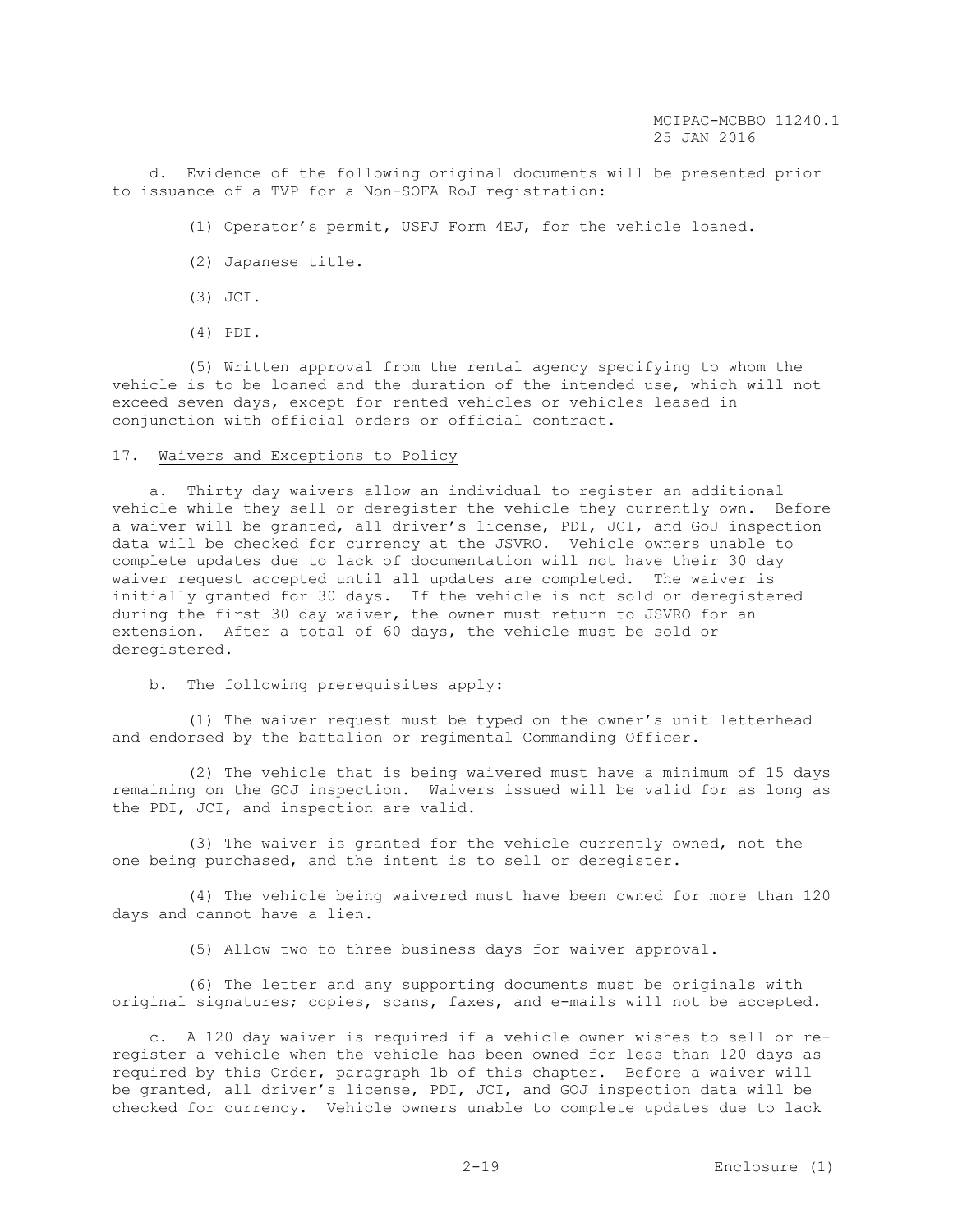of documentation will not have their 120 day waiver request accepted until all updates are completed. The owner and buyer must be present at JSVRO for this waiver to be approved. Only one 120 day waiver will be granted per year (from the date the waiver was granted).

d. The following prerequisites apply:

 (1) The waiver request must be typed on the owner's unit letterhead and endorsed by the commanding officer. No enlisted member may sign, endorsed by the battalion or regimental commanding officer.

 (2) The vehicle that is being waivered must have a minimum of 15 days remaining on the GOJ inspection.

(3) The owner cannot have a lien on the vehicle.

 (4) The owner must present the following original documents: Japanese Title, Military Registration Certificate, current Road Tax Receipt, JCI, and PDI for the vehicle to be sold.

 (5) The letter and any supporting documents must be originals with original signatures; copies, scans, faxes, and e-mails will not be accepted.

 e. Additional vehicle waivers will only be granted as an exception, not the rule. Waivers will not be granted for recreational vehicles or for personal/private business. Waivers will only be granted when unusual or exceptional circumstances are present and will not exceed one year in duration. Permanent additional vehicle waivers, if approved, will not exceed two years. Before the military registration is issued the vehicle will be brought to JSVRO for an illegal modification check by JSVRO staff.

# 18. Importing POVs

 a. Okinawa continues to be under an embargo status for importing POVs that meet the definition of Category B, listed below. This is not waiverable. There are no on-base facilities authorized to modify or inspect vehicles to meet Japanese emission and safety standards. All imported motor vehicles must be registered by the GoJ. Members are highly encouraged to contact their sponsors and/or transportation offices concerning the current cost of shipping, owning, and operating POVs in Japan.

 b. All DoD/service members must understand the following: the high cost of initial registration of their POV in Japan (\$3,000 to \$5,000 dollars per vehicle), availability of parts, qualified maintenance, stringent emission standards, and testing imposed (\$3,000 to \$5,000) based on 100 Yen to \$1.00 US dollar.

c. POVs shipped to Japan are either category A or B as defined below:

 (1) Category A is a POV manufactured prior to 31 March 1976. Category A POVs will have to meet the insurance, taxes, registration fees and local vehicle emission standards and safety requirements (headlights, color of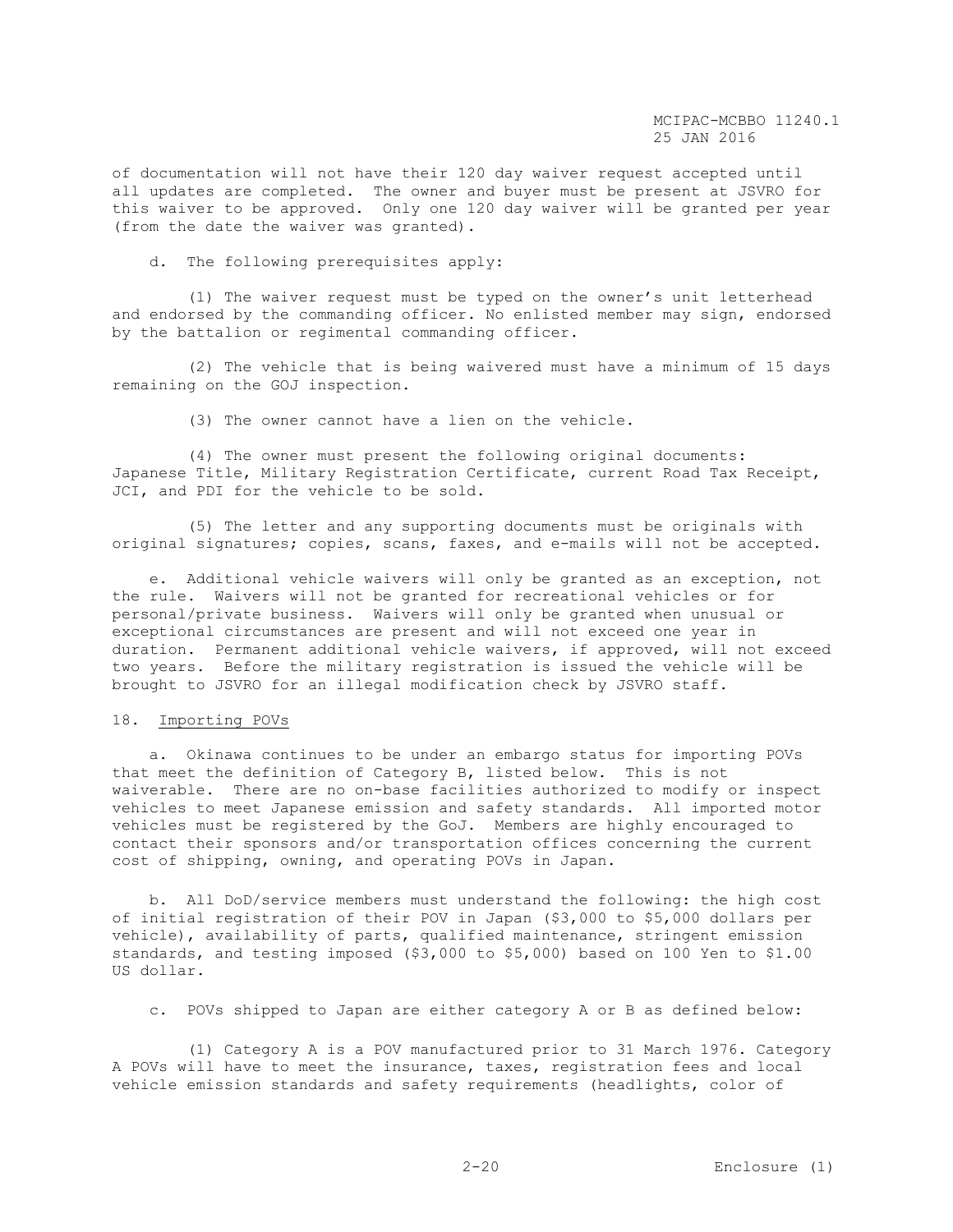bulbs, MPH to KPH speedometer, etc.). This category will not require a waiver. Category A POVs may be shipped to mainland Japan or Okinawa, Japan as appropriate. Estimated cost per vehicle is between \$500 and \$1,000 based on 100 Yen to \$1.00 US dollar.

 (2) Category B is a POV manufactured after 31 March 1976. Category B POV(s) will have to pass the Japanese Vehicle Emission Standards, plus the above mentioned items (insurance, tax, and registration requirements). This category is not authorized for shipment to Okinawa.

 (3) Oversized vehicles, i.e., special purpose vehicles, campers, motor homes, recreational vehicles, exceeding 12 meters in length, 2.5 meters in width and 3.8 meters in height will not comply with Japanese registration standards. Modifications, including installed camper shells, cannot protrude more than 15cm from each side of the vehicle. Total vehicle weight cannot exceed 20 tons: axle weight-10 tons and wheel weight-5 tons.

# d. Motorcycles/Mopeds

 (1) Motorcycles/mopeds over 250cc manufactured 1 July 1999 or later must comply with GoJ brake standards. In addition to the brake standard requirement, motorcycles/mopeds over 250cc manufactured 1 April 2001 or later must pass GoJ emission testing and meet engine exhaust emission control standards.

 (2) The estimated minimum costs for mandatory engine exhaust emission testing is approximately \$800.00 USD. Cost to bring a noncompliant motorcycle to standards depends on type/model. If a motorcycle does not meet brake standards, cost to bring into compliance could run \$2000.00-\$4000.00 USD (Note: brake testing cost depends on type/model). These are separate requirements (subject to manufactured dates) and failure to meet compliance places the owner in an even costlier situation. The additional cost of meeting GoJ standards is subject to the various equipment types and models and degree of difficulty in meeting compliance. There is only one brake testing facility in Tokyo, and two emission testing facilities located in Tokyo and one in Osaka. There are no brake or emission testing facilities on Okinawa.

 e. The following paragraphs outline current DoD policy on importing motorcycles/mopeds over 250cc:

(1) Manufactured prior to 1 Jul 99: No import restrictions.

 (2) Manufactured 1 Jul 99 to 31 Mar 01: The motorcycle must meet brake standards. The member should have a manufacturers certificate stating the motorcycle meets Japanese brake standards. The motorcycle owner should contact the motorcycle manufacturer and obtain a certificate that specifically states the vehicle meets Japanese brake standards. If the member has any doubt about meeting the brake standard, he/she may send the manufacturer's brake certificate to the sponsor in Japan and ask him/her to check with the local LTO. The sponsor can then advise the member (before shipment) if the motorcycle meets standards. Ensuring the brakes meet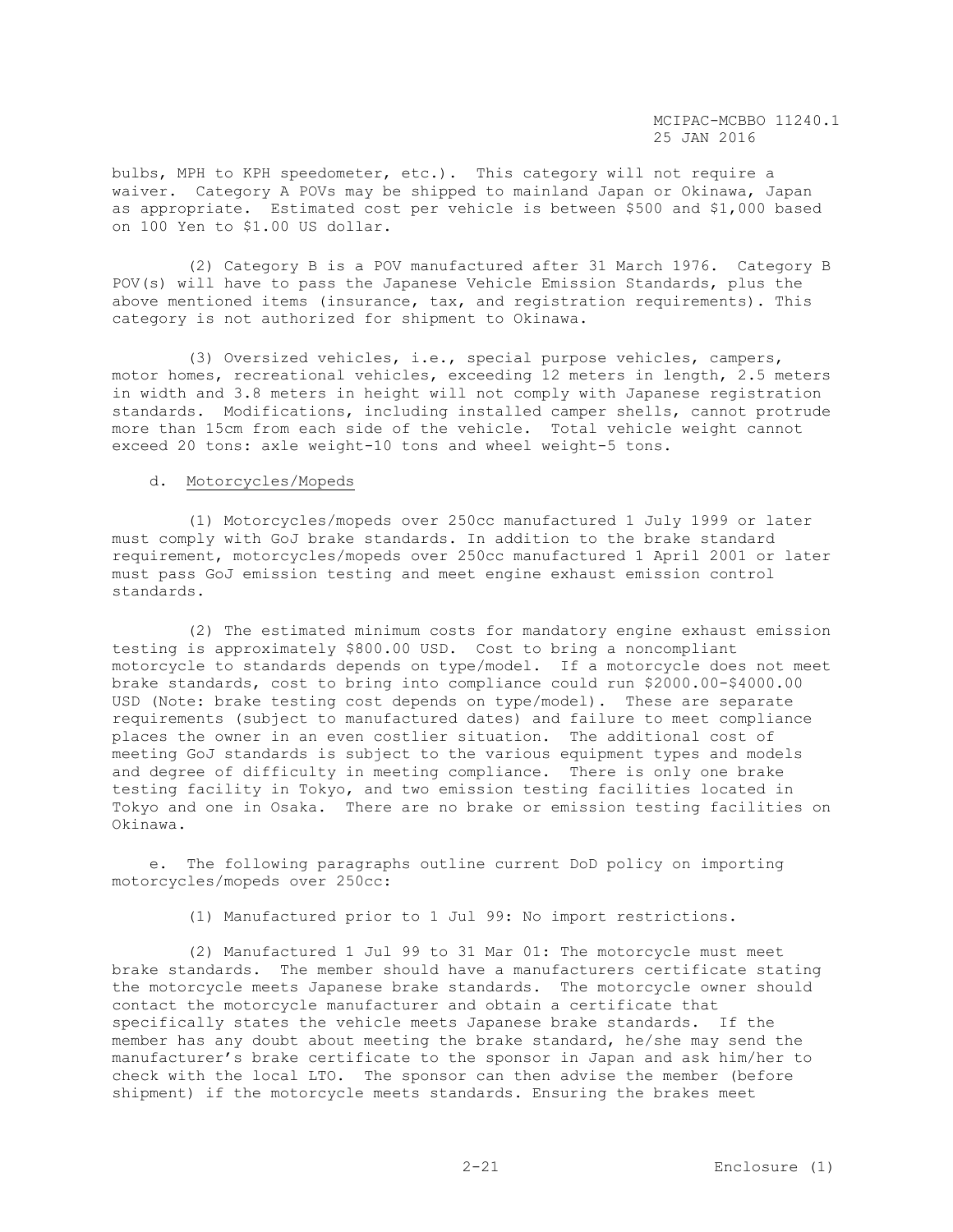Japanese standards prior to shipment is critical, as Okinawa does not have a brake testing facility.

 (3) Manufactured 1 Apr 01 or later: Motorcycles are prohibited from importation to Okinawa due to no brake and emission testing facilities.

 f. Motorcycles/mopeds must be insured and display a temporary registration plate in order to be driven to an inspection facility.

#### 19. Watercraft

 a. All watercraft shipped into or purchased in Okinawa will be registered through Kadena Marina. All trailers associated with watercraft will be registered in accordance with this Order.

 b. Watercraft will be maintained and stored aboard Kadena Marina. Watercraft of any type, will not be parked or stored aboard or in any Marine Corps Facility, nor will they be launched from any Marine Corps controlled facility or beach. Watercraft are not authorized to ingress the installation. Any watercraft found in violation of this order will be impounded and immediate disposition through DRMO will be started. The owner or last registered owner will be billed for the impound and required processing of DRMO fees.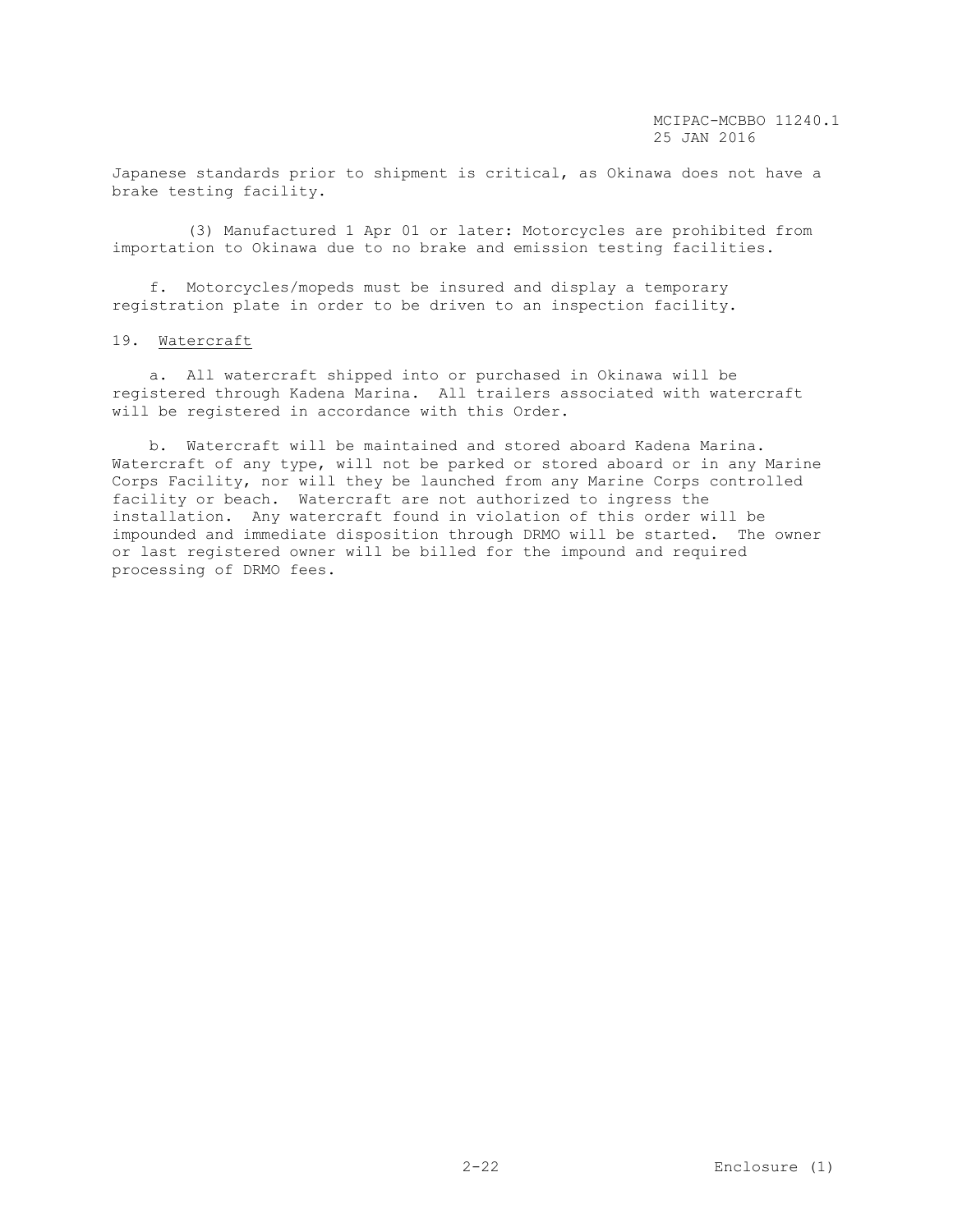#### Chapter 3

#### Non-SOFA Registration

1. Registration Requirements for Non-SOFA RoJ. MLC, IHA, Non-SOFA RoJ U.S. military retirees, Non-SOFA United States civilians, civilian taxi cab drivers, and reservists who are either employed by or contracted to the U.S. Forces, or the accompanied guest of USFJ personnel who wish to operate a vehicle aboard military installations will register their vehicles with the JSVRO. There, they will receive either vehicle decals or vehicle passes for entry to military installations. Consideration may be given to other requests for registration on a case-by-case basis.

# 2. Procedures

 a. Vehicle decals, TVP, and all records concerning issuance thereof, will be maintained by the JSVRO, MCIPAC-MCBB.

 b. Vehicle decals will be displayed in the center of the vehicle's windshield to the left of the vehicle's inspection sticker as viewed from the driver's seat.

 c. TVP will be made available for gate sentries to review and will be maintained in the vehicle to which they were issued.

 d. Upon termination of employment or upon the expiration of military registration, the employee/contractor will immediately return to the JSVRO and either surrender or renew the expired TVP or update the vehicle's decals, as applicable.

 e. The use of vehicle decals and TVP may be revoked or suspended in any instance where an individual or contracting firm has demonstrated that the continuance of such privileges is detrimental to the best interests of the United States Government.

 f. Pertinent provisions of this Order will be included in all contracts entered into by contracting officers of all Marine Corps controlled installations on Okinawa.

 g. U.S. military retirees, reservists, MLC, IHA, and AAFES employees will not exceed the one vehicle and motorcycle per licensed driver limits.

 h. Before any registration or re-registration actions take place, all driver's license, JCI, and GoJ inspection data will be current when checked at the JSVRO. Individuals unable to complete updates due to lack of documentation will not have their request for registration or re-registration accepted until all the documentation updates are completed.

 i. Non-SOFA vehicles presented for registration that are found to been illegally modified will not be registered.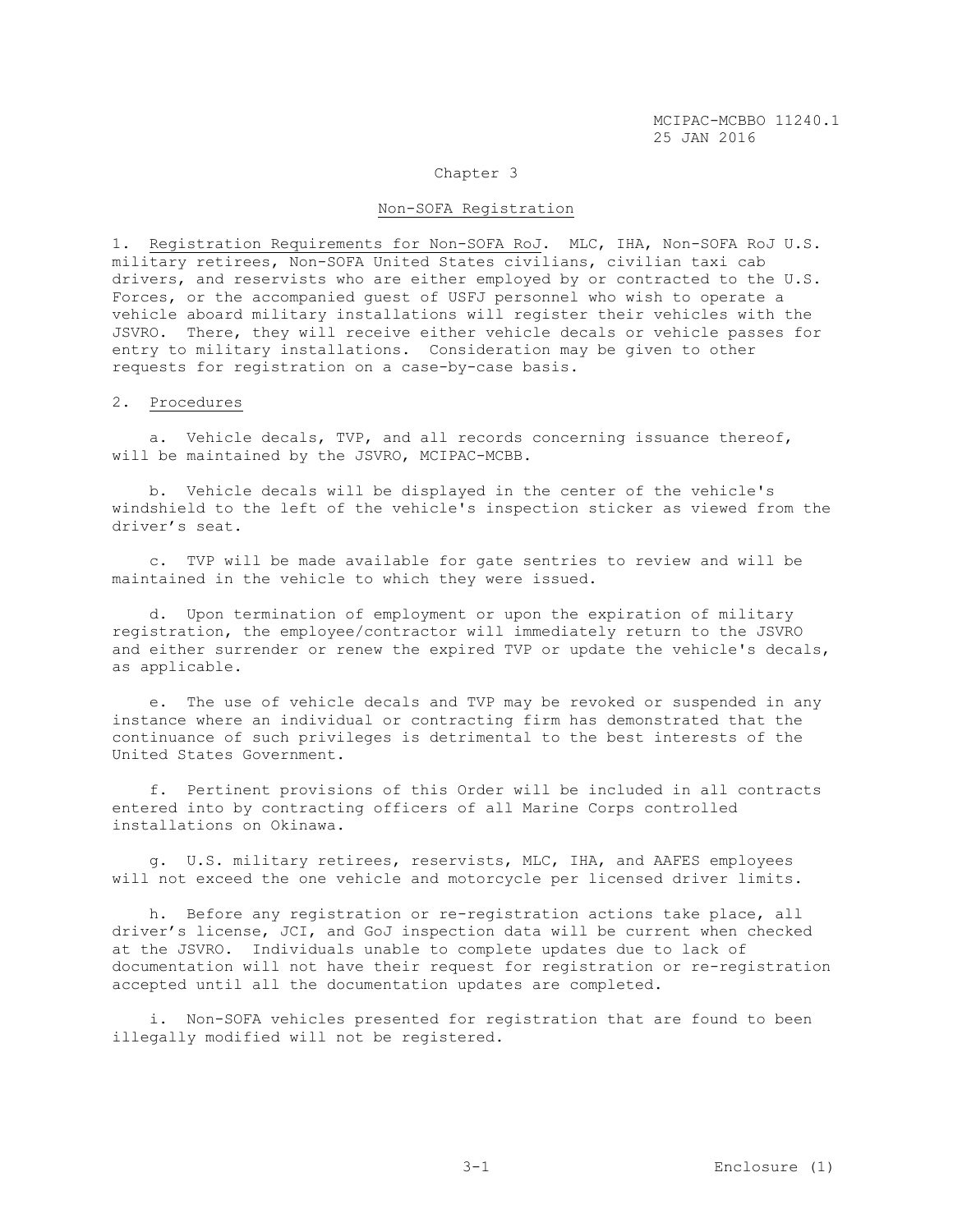# 3. Requirements for the Issuance of Vehicle Decals

 a. The following documents must be presented at the time of application for registration:

 (1) Either a United States Marine Corps (USMC) Base Activity pass, United States Air Force (USAF) Activity pass, DD Form 2 (retired), or applicable contractor pass. In the case of a civilian taxi driver the pass must be in the name of the registrant for identification and authorization for entry to a military installation.

 (2) Active vehicle Japanese title in the name of identification card holder or in the case of a contractor, the name of the company contracted or designating the registrant as a user of the vehicle.

(3) Japanese license.

 (a) Japanese citizens and RoJ's will not register their vehicles with an international driver's permit. All resident aliens of Japan are required to obtain a Japanese driver's license.

 (b) Visiting contractors are not permitted to register their vehicles with an international driver's permit in excess of one year from date of entry into Japan. International driver's permit must be accompanied with a valid state or country of origins driver's license.

 (4) JCI. Evidence of JCI coverage with policy number for the registrant's vehicle.

 (5) PDI. RoJ's are not required to have PDI coverage as a condition of employment, entry, or contract to a military installation except as specified in paragraph 8 below.

## 4. Temporary Vehicle Permits

 a. A TVP may be issued for the duration of a contract, expiration of the identification card, or expiration of the vehicle's inspection, whichever occurs first, for up to one year. Issuance of the permit authorizes unescorted vehicle entry of the vehicle described on the permit and operation of the vehicle by a driver who meets the requirements for application above, except for authorized rental vehicles of RoJ organizations providing contracted services on military installations.

 b. TVP will not be issued to vehicles that require modification or relocation of barricades at a gate. The vehicle owner or contractor will coordinate with the camp services, to coordinate appropriate modification or relocation of barricades.

## 5. Non-SOFA Vehicle Decals

a. A permanent vehicle decal will be issued and renewed to Japanese MLC, IHA, U.S. military retirees, and authorized taxis with an AAFES contract, with a maximum military registration period of three years, unless the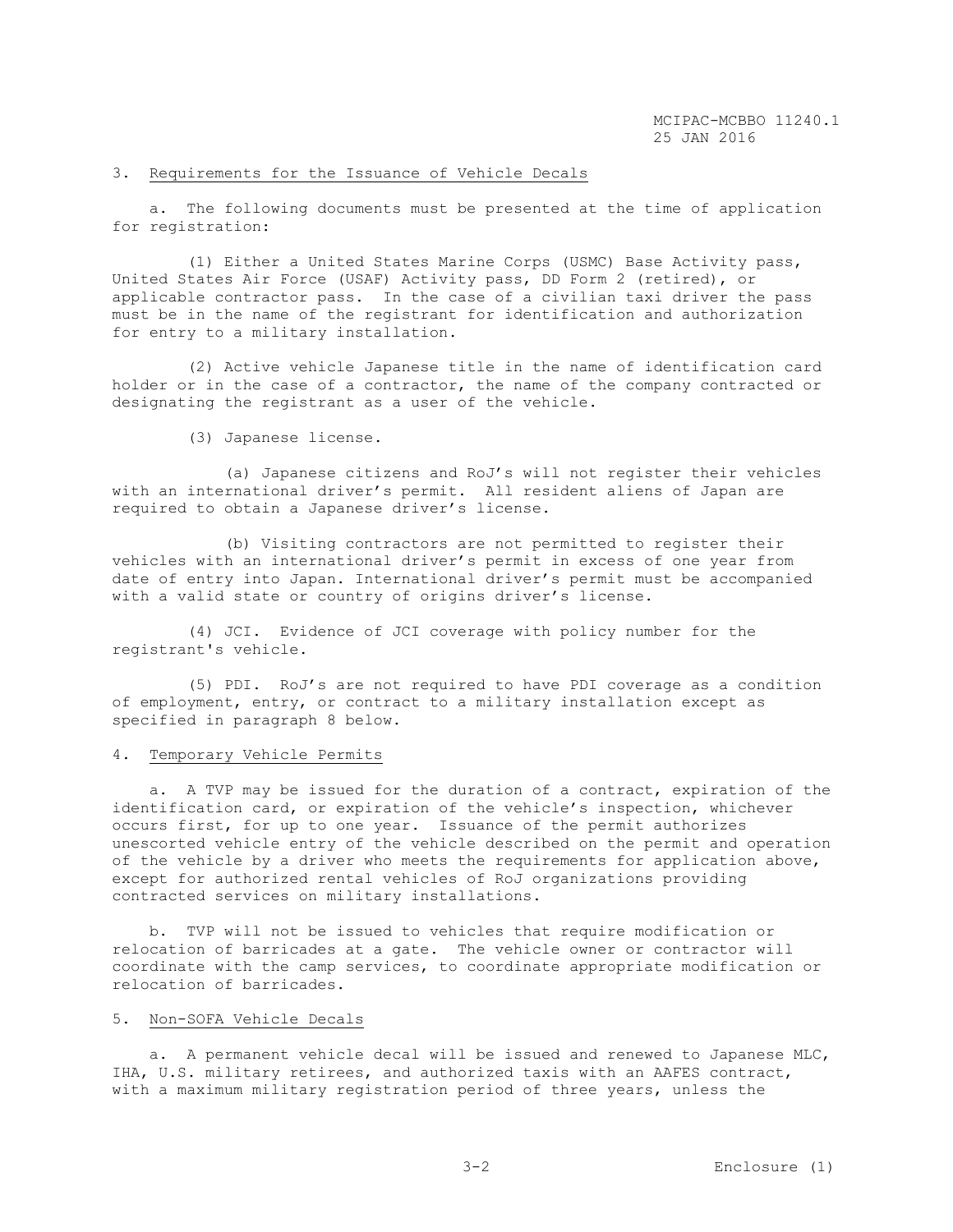vehicle's inspection expires before the identification card. Decals will be color coded for entry to military installations as follows:

(1) Black with white "C" in center – all bases.

(2) Orange with white "C" in center – USAF/United States of America.

 (3) Yellow with white "C" in center – USMC/United States Navy and Army.

 (4) Military retirees who are RoJ will be issued the following decals:

(a) Blue with white "R" in center – officer retirees.

(b) Red with white "R" in center – enlisted retirees.

b. "R" stickers will not be issued to SOFA status personnel.

 (1) In the event a retiree has SOFA status, but not their dependents, the total number of registered vehicles will not exceed the one per licensed driver limits.

 (2) In the event a retiree and their dependents have SOFA status, all vehicles will be registered/re-registered in accordance with SOFA registration requirements detailed in Chapter 2. A retiree may not register some of their vehicles with SOFA registration and other vehicles with Non-SOFA registration; registration must be one or the other, not both.

 c. Registration of motor vehicles for access to U.S. Army and Navy installations will be accomplished by utilizing Marine Corps procedures at the JSVRO, Camp Foster.

 d. Non-SOFA personnel or RoJ who are entitled to registration privileges will not lend, rent, or authorize the use or otherwise give custody of their POVs to either USFJ personnel or other RoJs who are not authorized base entry.

 e. All vehicle permits and decals will be surrendered to the JSVRO when the vehicle is sold, destroyed, or no longer used on USFJ installations and the military registration is cancelled. Further, vehicle permits and decals will be withdrawn or denied by the JSVRO for any violation of this Order or when the registrant's driving privileges are suspended or revoked by either USFJ or Japanese authorities.

# 6. Requirements for the Issuance of Temporary Vehicle Permits

 a. When registering a loaner car, when MLC, IHA, or contractors bring a non-base registered vehicle onto base due to re-inspection, accidents or breakdown of the base-registered vehicle, the driver must go to the JSVRO to register the vehicle as a loaner car and obtain a TVP. In order to request a TVP for a loaner car, an applicant needs to acquire a "Certificate of Loaner Car" from a garage. On the lending permit, the following information is required: the license plate number or serial number of the registered vehicle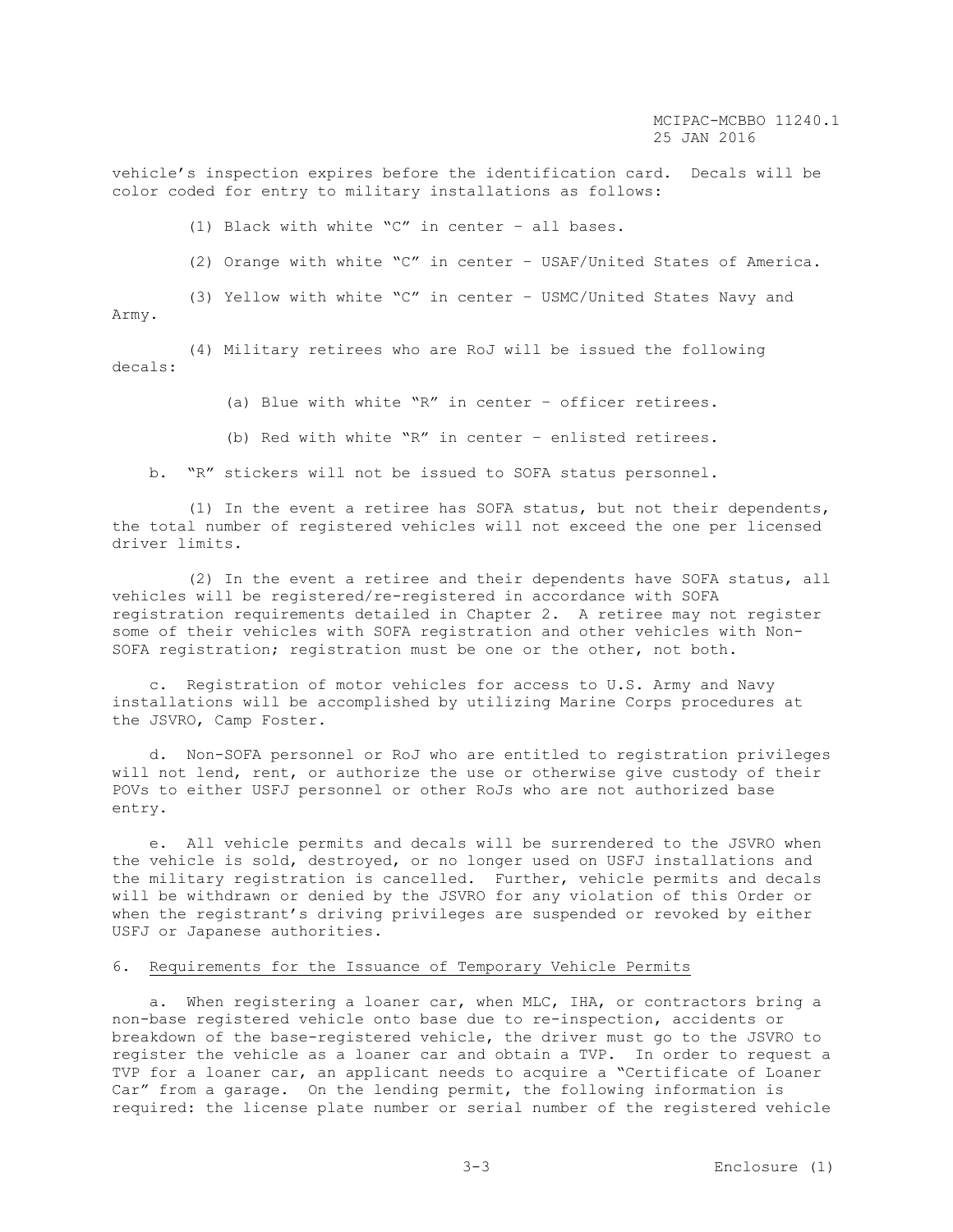which is going to be repaired, reason or cause of breakdown, license number of loaner car, and time needed for repair. The official seal of a company (garage) must be put on the permit. With the permit, a registrant presents the base pass, driver's license, the original Japanese title, and JCI policy of the loaner car at JSVRO in order to temporarily register the loaner car. The maximum term of validity for TVP for a loaner car is 7 days, unless repairs are confirmed to require additional time, to which the maximum time will be authorized based on confirmed repair timelines.

 b. All taxi cabs must be properly registered with AAFES prior to military registration and admittance to USFJ installations.

 (1) All Non-SOFA civilians without permanent registration privileges, but who have been issued an identification card by either the USMC or USAF Pass and Identification Offices in Okinawa and are allowed to enter U.S. military installations for contract work, will register their vehicles with JSVRO.

 (2) Registrants will provide the documents required for issuance of Vehicle Decals as described above.

 (3) TVP will be issued for the duration of the contract, or until expiration of identification card or congruent with expiration of the Vehicle's Inspection Certificate expiration, whichever occurs first, for a period not exceeding one year.

# 7. Reservists

 a. Non-SOFA RoJ reservists not on active duty may be issued a Non-SOFA temporary pass on a case-by-case basis. Dependent reserve spouses do not have registration privileges.

 b. Non-SOFA RoJ reservists serving on active duty must transfer to "Y" plates for the duration of the time they are on active duty. Temporary SOFA registration is not authorized. To qualify for SOFA registration, vehicle(s) must be converted to "Y" plates.

 c. At no time will Non-SOFA RoJ reservists be issued a vehicle decal as described in paragraph 5 of this Chapter.

8. Retired Dependent Spouses. If both sponsor and dependent spouse are Non-SOFA, vehicle registrations will be in the sponsor's name. However, if there is a lien on the vehicle in the dependent spouse's name, the vehicle may be registered in the dependent spouse's name for the duration of the lien, then changed to the sponsor's name once the lien is cleared.

 a. Retired dependent spouses are generally not authorized to register vehicles at JSVRO in their name except under the following circumstances:

 (1) The dependent spouse is an MLC, in which case the vehicle may only be registered in accordance with paragraphs 1 through 6 above.

(2) The military sponsor is deceased.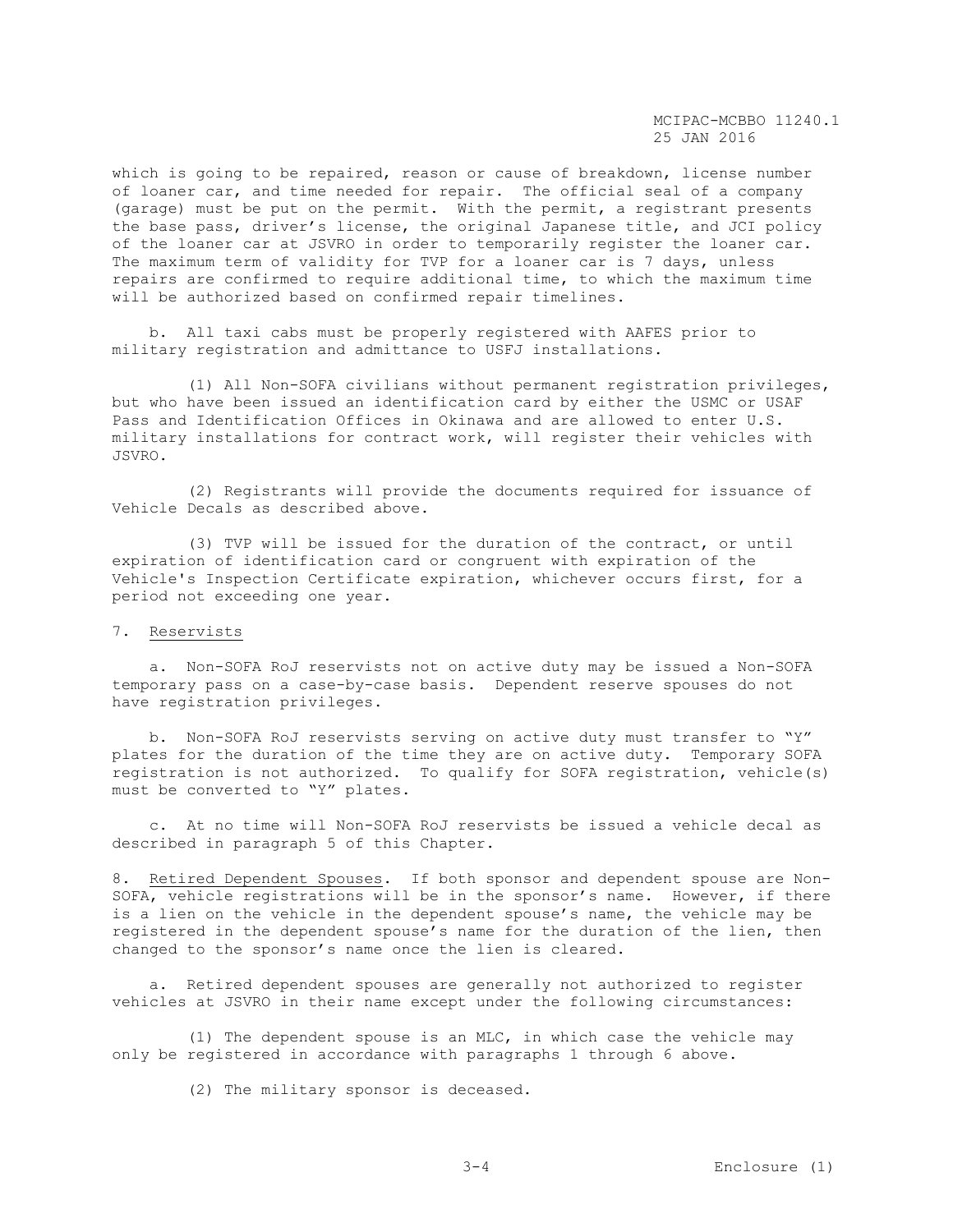b. If the sponsor is Command Sponsored and the dependent spouse is not, proof that the dependent spouse has SOFA status is the individual's responsibility. Additionally, the following conditions must be met:

 (1) The vehicle must have PDI in accordance with the limits established in paragraph 2a(4) above.

 (2) Only the dependent spouse may appear on the title; the SOFA sponsor's name will not be listed.

9. Other Non-SOFA Guidance. In the absence of guidance in this Chapter for Non-SOFA specific registration issues, the policies and procedures outlined in the other Chapters of this Order will be followed. Any exceptions to those policies and procedures will be staffed to the Provost Marshal for review.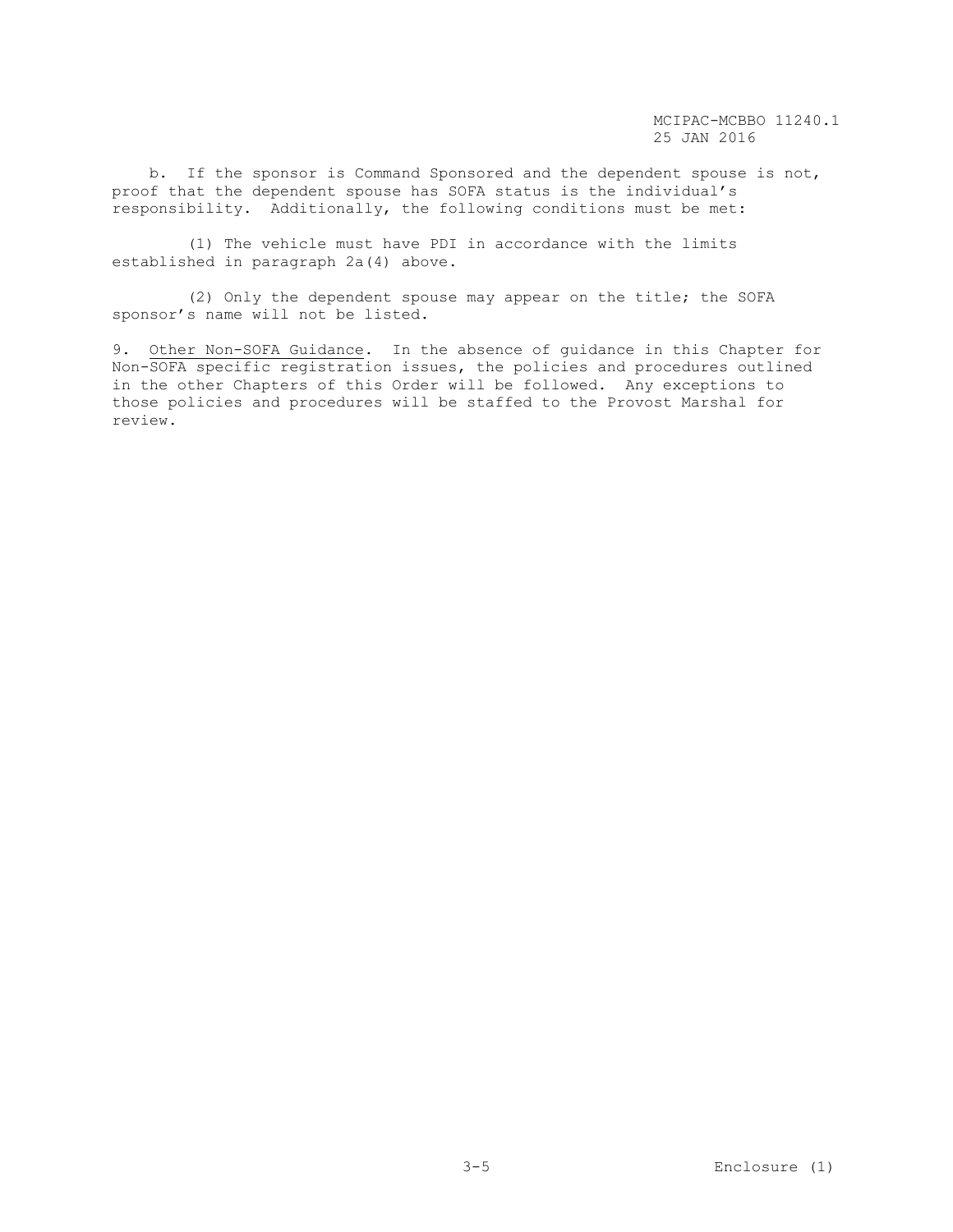#### Chapter 4

#### Vehicle Equipment Safety Standards

#### 1. Scope and Effect of Regulations

 a. USFJ personnel and Non-SOFA RoJ registered with the JSVRO, are prohibited from physically modifying or altering their vehicle which changes the original manufacturer's design (e.g., serial number, tires, rims, suspension, steering wheel, timing of signal flashers, exhaust, etc.). These illegal vehicle modifications or alterations will be cited as such requiring the vehicle to be brought into compliance per GoJ guidance as outlined in this Order.

 b. USFJ persons cited for driving with defective equipment in violation of this Order shall be given five working days to correct the defect and report to the JSVRO for verification that the violations have been corrected. USFJ persons cited for illegal modifications in violation of the chapter shall also be given five working days to correct the first illegal modification and report to the JSVRO for verification. RoJ persons will be denied the appropriate decals or stickers for their vehicle unless their vehicle is in compliance with this Order.

 (1) All such USFJ persons shall only drive their vehicle from the place of citation to a place of repair or from the place of citation to their residence, and then to a place of repair.

 (2) When the vehicle is deemed unsafe for further operation by military police, the driver shall be so advised and either the vehicle will be impounded or secured at the scene awaiting wrecker service.

 c. If a vehicle is cited for illegal modifications off base the vehicle owner must correct the deficiencies and report to the LTO within 15 calendar days. If a vehicle is cited for illegal modifications on base the vehicle owner must correct the deficiencies and report to the JSVRO within five calendar days.

 d. In the event there is a conflict between this Order and the Japanese LTO final inspectors, the final inspectors' direction takes precedence.

2. Length, Width, and Height. No motor vehicle shall be operated with its length, width, and height exceeding those designated on the current inspection certificate.

3. Minimum Ground Clearance. No motor vehicle shall be operated without 9cm clearance of the roadway.

## 4. Steering Mechanism

a. Wheels will not be out of alignment.

 b. Components will not be broken, loose, missing, or show excessive wear.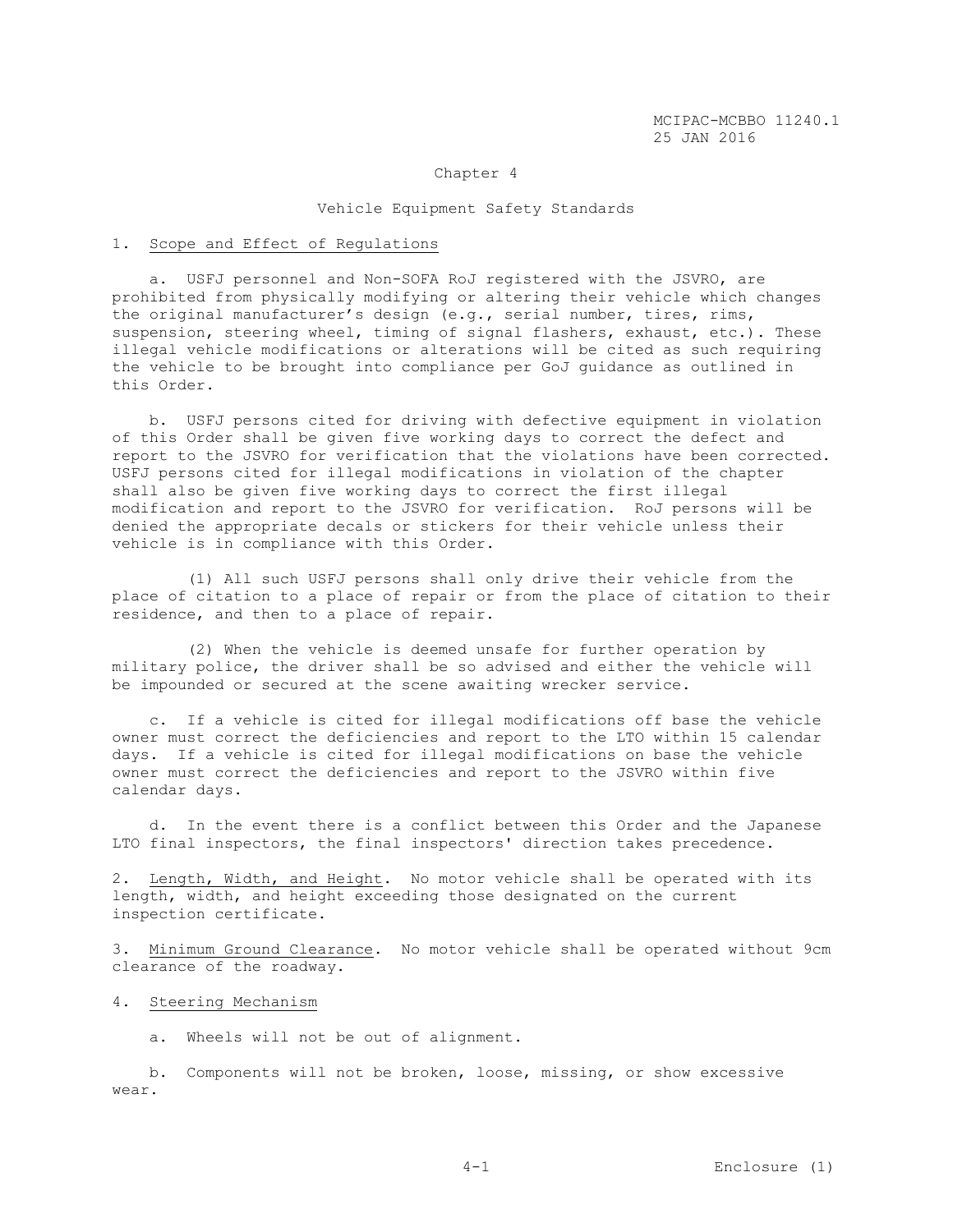c. Steering head bearing will not be broken, loose, or defective.

#### 5. Brakes

 a. Every motor vehicle, other than a motorcycle or motor-driven cycle, when operating upon any roadway shall be equipped with brakes adequate to control the movement of and to stop and hold such vehicle. This includes two separate means of applying the brakes, each of which means shall be effective to apply the brakes to at least two wheels. The brake system which is constructed so that those sections from the brake pedal or the brake lever to the wheel cylinders or brake chambers are independent for each system shall be regarded as complying with the requirement of "two separate means of applying the brakes."

 (1) The brake system shall be secure so that it may fully withstand the operation and shall be fixed so that it may not be damaged by vibration, impact, contact, etc.

 (2) The brake system shall be constructed and perform so that it will stop the vehicle without interfering with steering performance.

 (3) The service brake system (which means the brake commonly used for braking the motor vehicle while running; herein after the same) shall work on the wheels. The number of which is half the number of wheels of the motor vehicle or more and which includes all rear wheels.

 b. All trailers in excess of 750 kilograms (kg) will be equipped with a service brake system upon all wheels complying with the following requirements:

 (1) The brake system shall be secure so that it may fully withstand the operation and shall be fixed so that it may not be damaged by vibration, impact, contact, etc.

 (2) The service brake system shall be constructed so that it may operate in connection with the service brake system of the towing motor vehicle.

 (3) The service brake system of a trailer with a gross weight of 750kg or more must also be equipped for overrun braking type (i.e. a brake system that automatically applies upon the overrun of the trailer).

 c. Every motor vehicle, or combination of motor vehicle and trailer, shall be capable at all times, of being able to stop on a dry, smooth, level roadway free from loose material, within the distances and from the respective speeds indicated below or listed below:

- (1) 50 kph within 22 meters.
- (2) 35 kph within 14 meters.
- (3) 20 kph within 5 meters.
- d. The brake system will be free from worn, missing, or defective pins,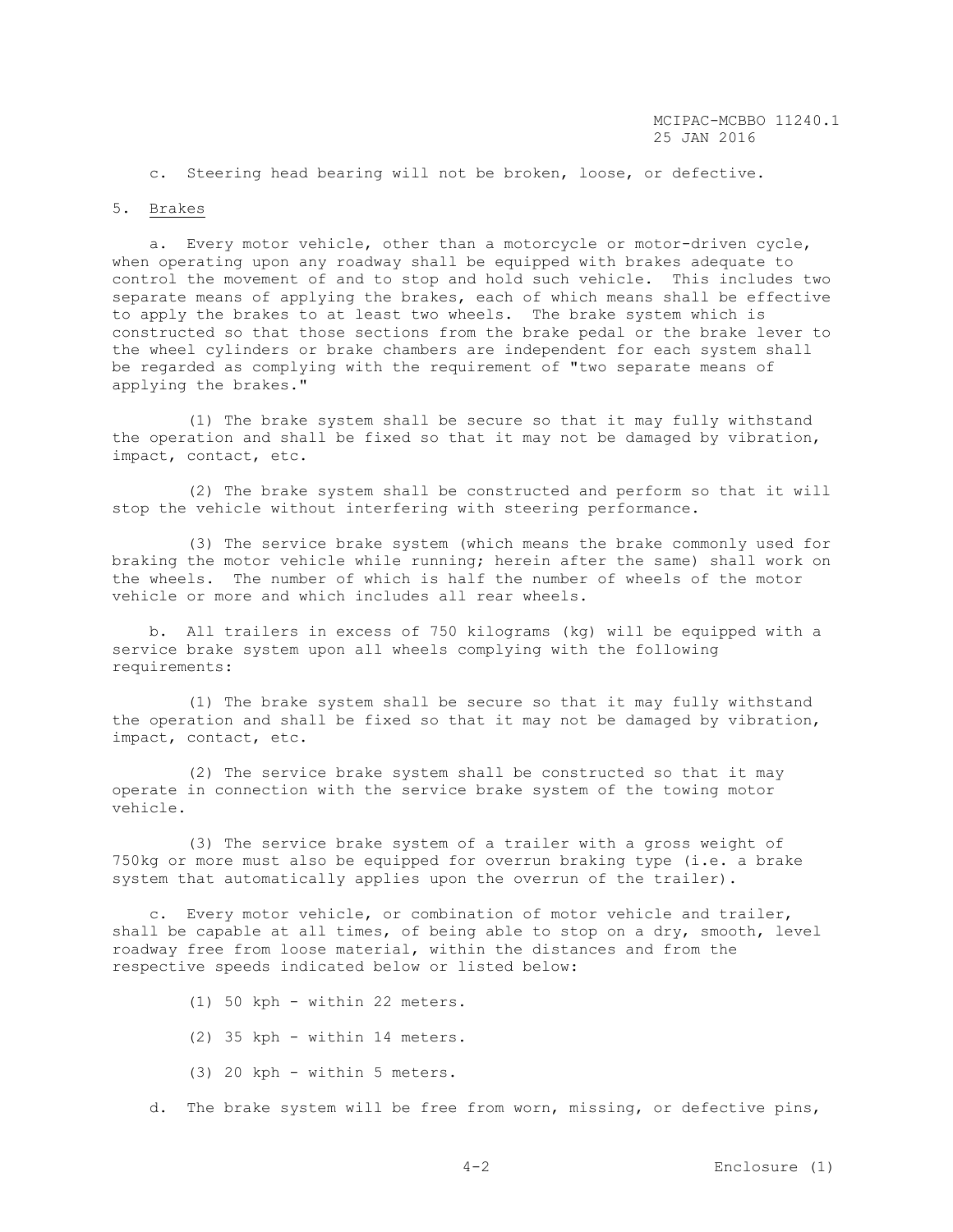cables, rods, clevis, or couplings. The system will also be free of misaligned anchor pins, frozen, rusted, inoperative connections, missing spring clips, improper wheel bearing adjustment, or defective grease containers.

6. Suspension. Cutting or removing springs or shocks are unsafe and prohibited because they are part of the original equipment and result in a raised or lowered car body and altered center mass.

### 7. Fuel System

 a. The fuel tank and lining will be securely installed, and the fuel line will be free from leaks at any point in the fuel system. The fuel tank will be vented.

 b. The throttle will be aligned and not binding; linkage (including cables) will not be worn, bent, broken, corroded, or missing.

#### 8. Frame and Body

 a. The frame and body of a motor vehicle shall comply with the following requirements:

 (1) The frame and body shall be secure so that they may fully withstand the operation.

 (2) The body shall be firmly fixed to the frame so that it may not loosen by vibration, impact, etc.

 (3) The external shape of a motor vehicle shall be free from any sharp edge or rotating protrusion, which is likely to endanger other traffic.

 b. Every motor vehicle shall have all the structural components such as bumpers, doors, hood, roof, fenders, trunk lid, and front grill, if they were part of the original manufacturer's design.

 c. If the structure of a vehicle is altered, worn, rusted, or is so defective as to be a clear safety hazard, vehicle inspection clearance may be withheld.

 d. Motor vehicles will not have dents, holes, torn or protruding pieces of metal regardless of shape or size, that are obvious safety hazards. Under no circumstances will the structure of a motor vehicle be altered or compromised without approval of the Japanese Land Transportation Office through application at the JSVRO.

 e. Doors, hoods, and trunks will be equipped with proper handles or latches and will be in proper operating condition.

 f. Convertible tops must not be torn or present an unsightly appearance due to slipshod patching (masking tape will not be accepted). Rear windows will present a neat appearance and allow for clear visibility.

 g. Interior floors will be capable of supporting an average adult and be free of holes and cracks.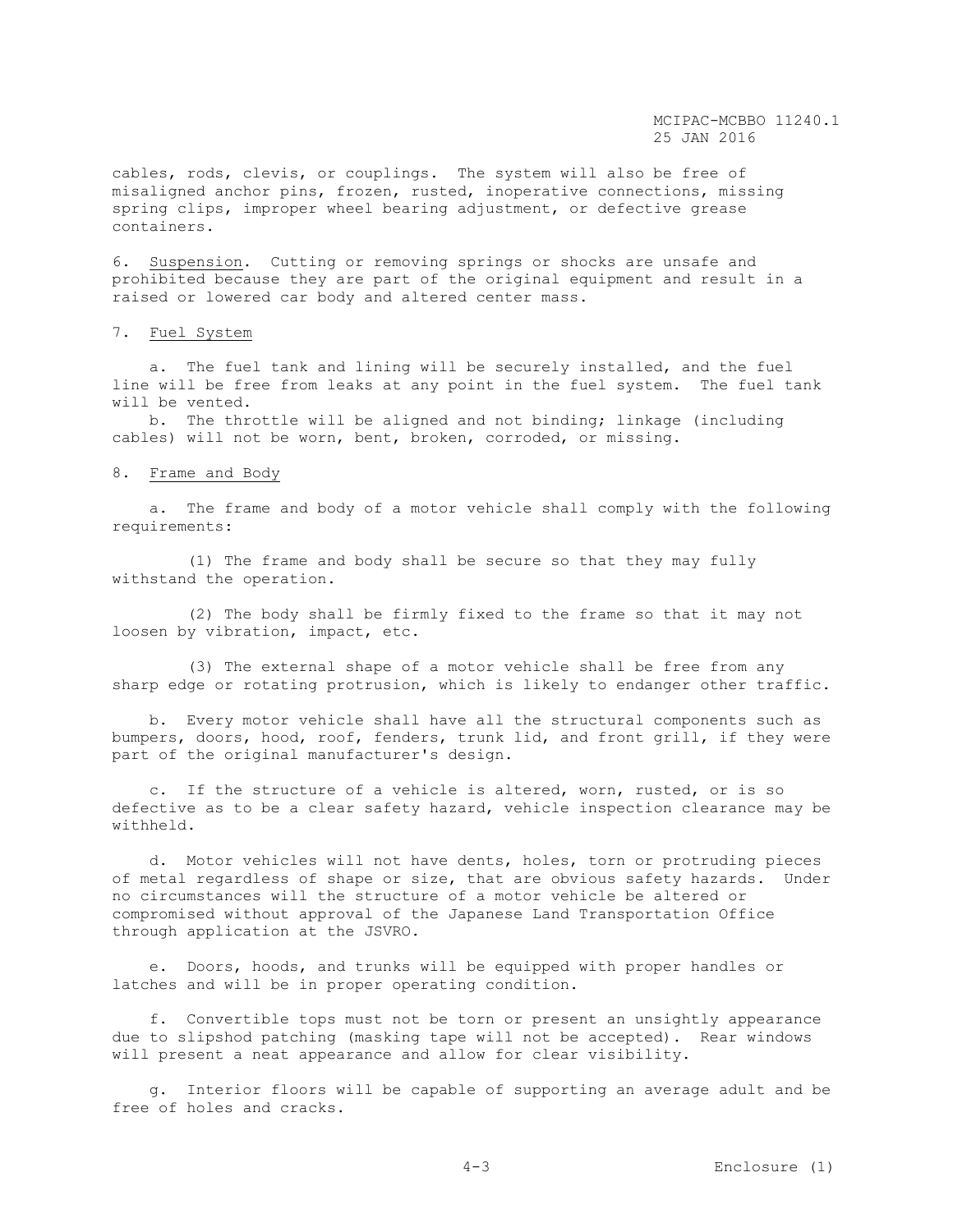9. Coupling Device. The coupling device between a motor vehicle and a trailer shall comply with the following requirements:

 a. The coupling device shall be secure so that it may fully withstand operation.

 b. The coupling device shall be constructed so that it may securely connect a motor vehicle with a trailer.

 c. The coupling device of a motor vehicle or a trailer shall be provided with a suitable safety device such as a chain or rope to prevent accidental separation by vibration, impact, etc. while operating.

# 10. Seatbelts

 a. All persons operating or riding as a passenger in government owned, government leased, privately owned, or privately rented motor vehicles, except motorcycles, shall wear safety belts and safety harnesses with a combination of pelvic and upper torso passenger restraint system as originally manufactured. Individuals shall not operate or ride in seats from which occupant restraints have been removed or rendered inoperative.

 b. All children, either 60 pounds or less in weight or five years or less in age, will be placed in a federally approved child restraint seat, which is properly affixed to the seat.

11. Windshields and Windows. Vehicle windshields and all windows shall be of "safety glass," free of defects, signs, posters, stickers (including rank stickers and decals), or other non-transparent material which materially obstructs, obscures, or impairs the driver's clear view of the roadway or any intersecting roadway. The Japanese Government authorizes its Japanese inspection decal, and the Japanese road tax payment decal, and the Non-SOFA military registration decals for placement on the front windshield of POV. No other decals or stickers will be placed on the front windshield or either of the front door windows. Adhesive tinting material on either the windshield or either of the front door windows is prohibited when visibility is reduced by more than 30 percent.

#### 12. Muffler

 a. Every vehicle will be equipped with a muffler in good working order, capable of preventing excessive noise and smoke. Muffler cutouts and similar devices shall not be used on motor vehicles operated on roads and highways anywhere in Okinawa.

 b. Vehicles will be so maintained that the amount of carbon monoxide gas that is emitted as exhaust from a gasoline or liquid petroleum gas engine dose not exceed the legal limitation as prescribed by Japanese law. For ordinary motor vehicles, the percentage of carbon monoxide gas exhaust emitted into the air when the engine is in idle operation shall not exceed one percent at any time. The percentage of hydrocarbon gas exhausted emitted into the air when the engine is in idle operation shall not exceed 300 Parts Per Million (PPM) at any time.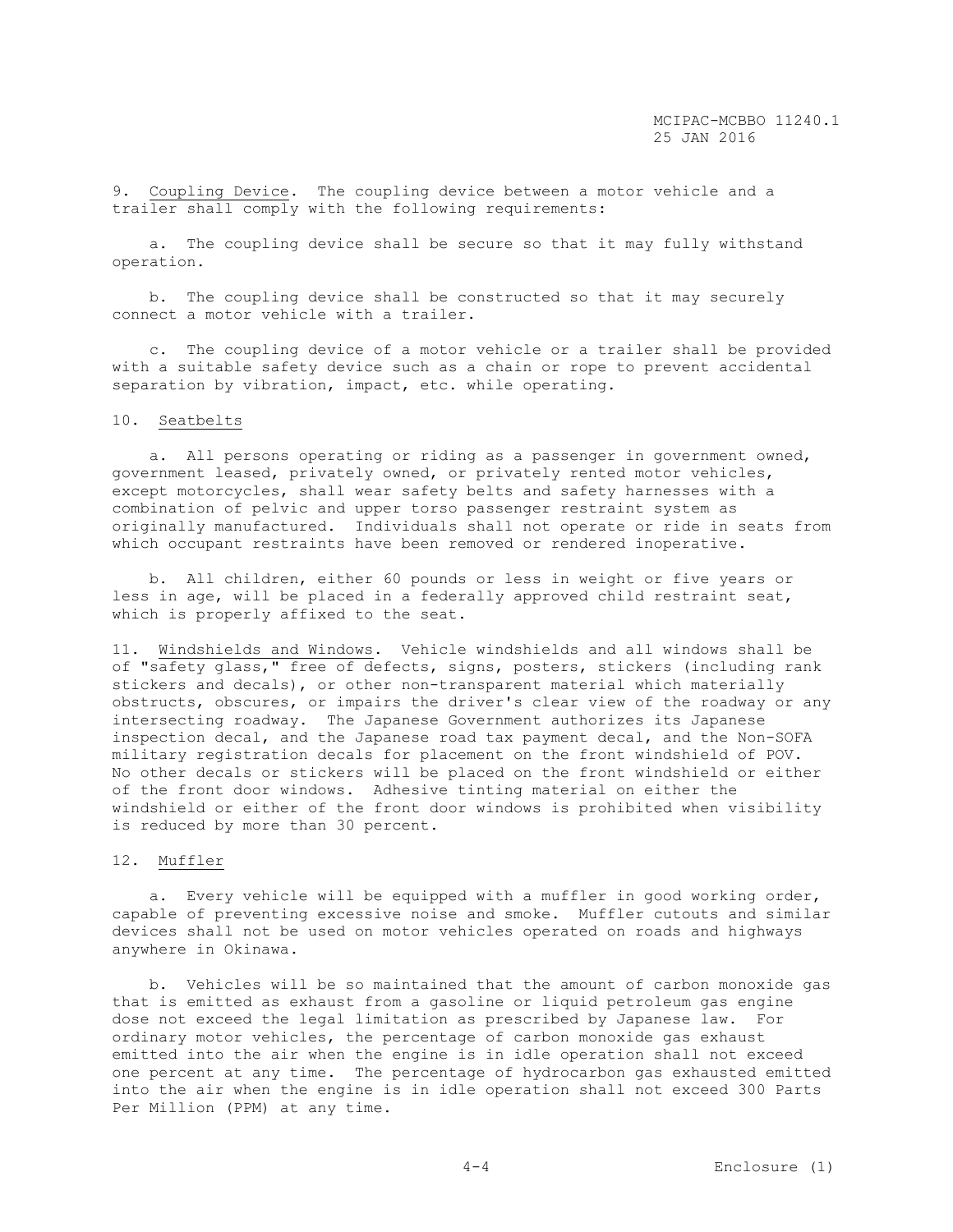c. Exhaust systems will meet the following requirements:

 (1) No exhaust pipe shall discharge the exhaust emission left, right, or downward.

 (2) The exhaust pipe must extend to the rear, and at no more than a 30 degree angle from a perpendicular line. For this purpose, the perpendicular line shall be a line drawn across the rear fender.

 (3) The maximum noise level from the exhaust will not exceed 94 decibels (dB).

# 13. Headlamps

 a. Every motor vehicle other than a motorcycle or a motor-driven cycle shall be equipped with at least two headlamps with at least one on each side at the front of the motor vehicle. The color of the headlamps shall be white or light yellow, and the color of all headlamps of a motor vehicle shall be the same. High Intensity Discharge (HID) and Light-Emitting Diodes (LED) are not authorized for use in Japan.

 (1) High beams will be so aimed and of such intensity to discern persons or obstacles on the roadway at a distance of 100 meters ahead; low intensity beams, a distance of 40 meters.

 (2) The headlamp of a motor vehicle shall be mounted at a height of 1.2 meters or less above the ground.

14. Auxiliary Headlamp. Auxiliary headlamps provided with a motor vehicle shall comply with the following requirements:

 a. Auxiliary headlamps shall be so wired that three or more auxiliary headlamps may not be lighted at the same time.

 b. Auxiliary headlamps shall have a luminous intensity of 10,000 Color Display (cd) or less.

 c. The auxiliary headlamps, with a main photometric axis to strike the level of the roadway at a distance of more than 40 meters to the front of the motor vehicle, shall be so wired that it may not be lighted when the headlamps of the motor vehicle are dimmed in intensity or dipped in beam direction.

 d. The main photometric axis of an auxiliary headlamp shall be directed downward.

 e. The main photometric axis of an auxiliary headlamp shall not be directed to the right of the prolongation of the outermost right part of the motor vehicle.

 f. The color of the light of an auxiliary headlamp shall be white or light yellow, and the color of all auxiliary lamps of a motor vehicle shall be the same.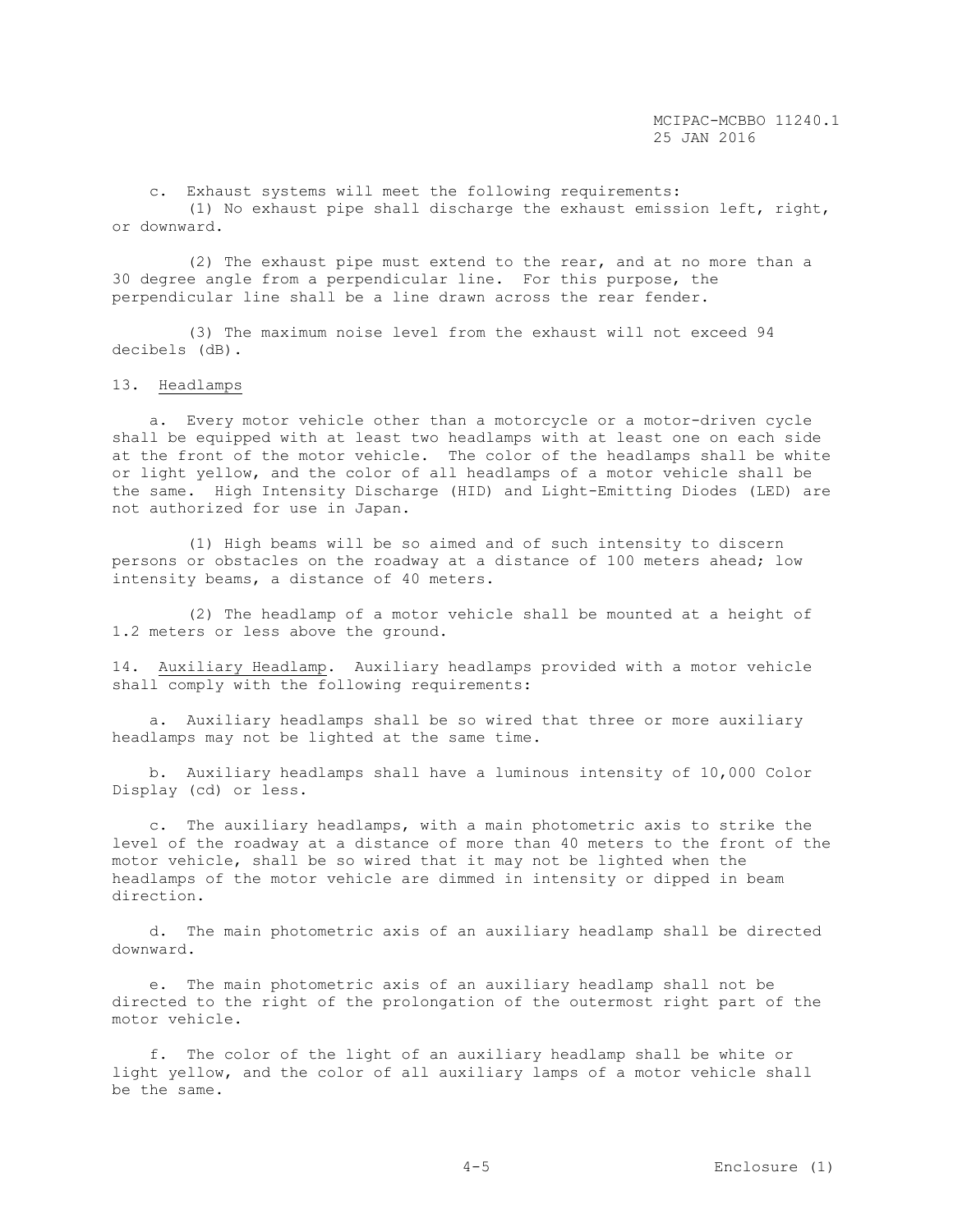g. Auxiliary headlamps shall be mounted at a height lower than the level center of the headlamps.

#### 15. Clearance Lamps

 a. Motor vehicles and trailers (except two-wheeled motor vehicles without sidecar, mini-sized motor vehicles with a caterpillar or sled, minisized motor vehicles with a maximum speed of less than 20 Kilometers per Hour (km/h), and small-sized special motor vehicles) shall be provided with clearance lamps on each side at the front. In the case of a motor vehicle with a width of 0.8m or less whose outermost edge of the illuminating surface of the headlamps is within 400 Millimeters (mm) from the outermost part of the vehicle may not be provided with a clearance lamp on that side of the front.

b. Clearance lamps shall comply with the following requirements:

 (1) The illuminating light of a clearance lamp shall be clearly visible at night at a distance of 300 meters from the front of the vehicle.

 (2) The color of the light of a clearance lamp shall be white, light yellow, or amber, and the color of all clearance lamps of a motor vehicle shall be the same. Clearance lamps shall be mounted symmetrically on the left and right at a height of two meters or less from the ground.

 (3) The outermost edge of the illuminating surface of a clearance lamp will be within 400mm (in the case of a trailer, within 150mm) from the outer-most part of the vehicle.

 (4) The clearance lamps of a motor vehicle shall be so wired that they may not be put out when the headlamps are lighted.

 c. Clearance lamps, in combination with either direction indicator lamps or hazard warning lamps, mounted on each side at the front shall be so wired that when the direction indicator lamps or hazard warning lamps are in operation, the one at the side direction indicating or the both will be put out notwithstanding the requirement of item e. of the preceding paragraph.

## 16. Side Marker Lamp and Side Reflex Reflectors

 a. Motor vehicles of respective lengths described herein shall be provided with side marker lamps or side reflex reflectors on the part of both sides of a motor vehicle. Ordinary-sized motor vehicles with a length of nine meters or more: front, center, and rear. Ordinary-sized motor vehicles with a length of less than nine meters and six meters or more: front and rear. Trailers with a length of less than six meters: rear.

 b. The illuminating light of a side marker lamp shall be clearly visible at night at a distance of 150 meters from the side of the vehicle. The color of the light of a side marker lamp shall be amber for those provided at the front and center, and red for those at the rear. Lamps will be mounted symmetrically to the longitudinal axis of the vehicle at a height of two meters or less above the ground. The outermost edge of the illuminating surface of side marker lamps provided at the front or rear shall be within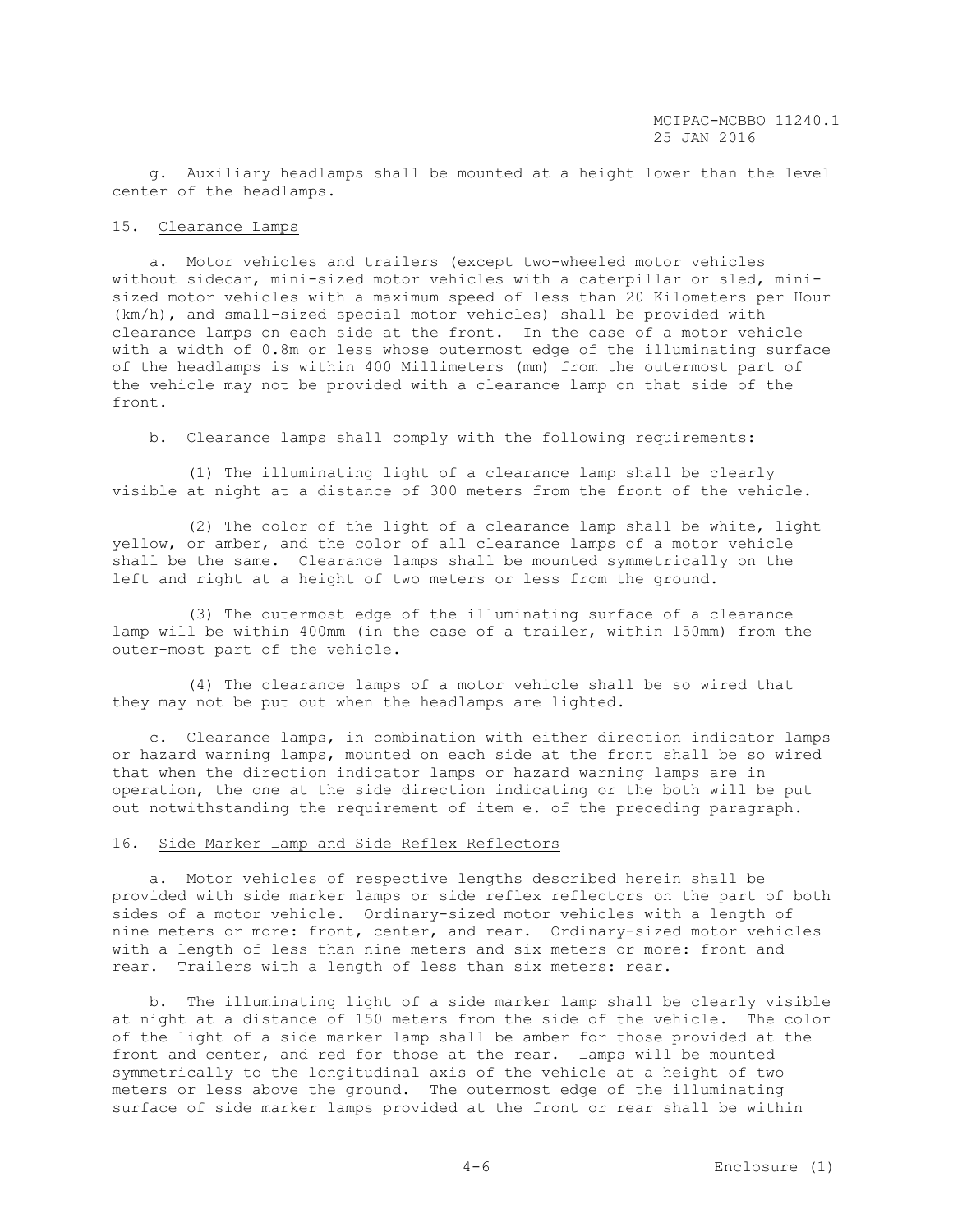400mm from the front end of the vehicle for the front side marker lamps, or from the rear end of the vehicle for the rear side marker lamps.

17. Motor Vehicle Plates. Operation of a motor vehicle without either of its front or rear GoJ plate(s), with a broken seal on the rear plate, or with a legibly deficient number plate is prohibited. POV(s) will not be operated without both plates properly mounted to the motor vehicle. Plates will be attached to the front and rear bumper without any angle or tilt to the plate in relation to the bumper or ground. Plates will be attached to the bumper in a way that angling or tilting is not possible at any time. Plates will not be obscured or covered in any way, any objects or covers attached to or over the motor vehicle's plate or rear seal are prohibited. Additionally, any illumination device, including neon, which in the view of PMO, neutralizes an observer's ability to read the license plate (too bright or causes color blending) must be immediately disabled and removed within 24 hours. Operation of a motor vehicle with a missing plate or broken seal will not be operated until proper display of a temporary number plate. Missing plates must be reported to the Japanese police of jurisdiction and must be replaced by application to the LTO. Application for replacement plates requires evidence of a report to the Japanese police and a sworn affidavit with seal affirming the circumstances surrounding the missing number plate.

18. Vehicle Plate Lamp. Motor vehicles and trailers are required a white plate lamp so that it may illuminate the rear motor vehicle plate from a distance of 20 meters during the periods of reduced visibility or at night. The plate lamp shall be so wired that it remain on whenever the headlamps, auxiliary headlamps, or clearance lamps are turned on and cannot be individually turned off.

19. Tail Lamps. All motor vehicles and trailers will be equipped with red tail lamps on sides of the vehicles rear-end. Tail lamps will be mounted symmetrically to the longitudinal axis of the vehicle at a height of 2 meters or less above the ground, and when lighted, the illuminating light of tail lamps will be clearly visible at night or periods of reduced visibility from a distance of 300 meters from the rear. The tail lamps shall be so wired that it remain on whenever the headlamps, auxiliary headlamps, or clearance lamps are turned on and cannot be individually turned off.

#### 20. Rear Fog Lamp

a. Each motor vehicle may be provided with rear fog lamps.

b. The rear fog lamp shall comply with the following requirements:

 (1) The number of rear fog lamps of a motor vehicle shall be two or less.

 (2) The luminous intensity of the rear fog lamp shall exceed that of the tail lamp.

 (3) The rear fog lamp shall be so wired that it may be turned on only when the headlamps or the auxiliary headlamps are lighted. Also, they must be wired so they may be turned off while the headlamps or the auxiliary headlamps are lighted.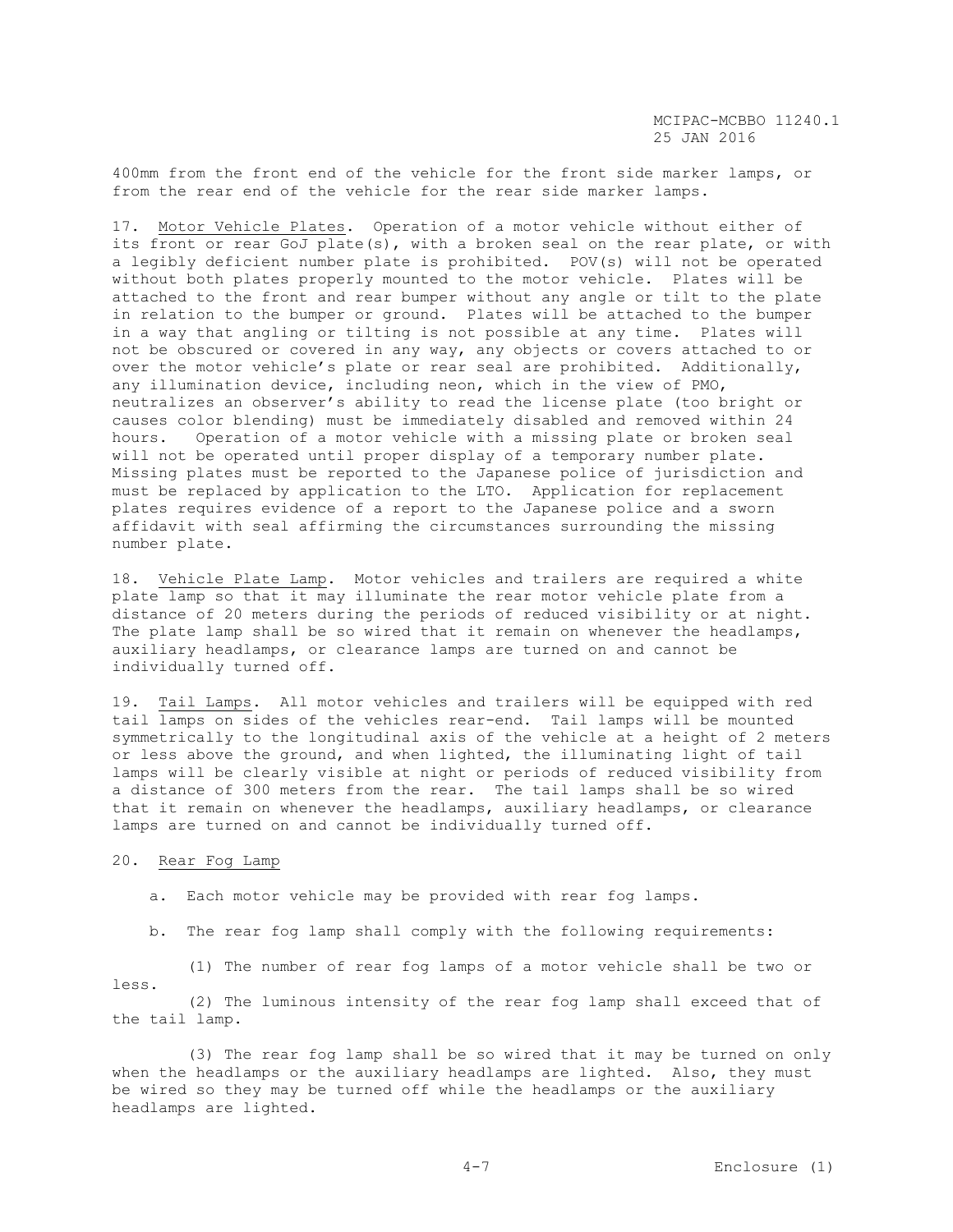(4) The color of light of the rear fog lamp shall be red.

 (5) The rear fog lamp shall be mounted at a height of one meter or less above the ground.

 (6) The illuminating surface of a rear fog lamp shall be located 100mm or more apart from the illuminating surface of a stop lamp.

 (7) A telltale device shall be provided to tell the driver at the driver's seat of the operating state of the rear fog lamp.

#### 21. Parking Lamps

 a. Motor vehicles may be provided with parking lamps on each side at both the front and rear, or in the case of a trailer, on each side of the rear (in the case of a mini-sized motor vehicle with caterpillar or sled and a motor vehicle with a width of 0.8 meter or less, at both of the front and rear or at the rear).

b. Parking lamps shall comply with the following requirements:

 (1) The illuminating light of a parking lamp on the front or the rear shall be clearly visible at night at a distance of 150 meters from the front or the rear of the vehicle, respectively.

 (2) In respect to the parking lamps provided at the front, the color of the light shall be white, light yellow, or amber and the color of all shall be the same. The outermost edge of the illuminating surface shall be within 400mm (150mm in the case of a trailer) from the outer-most part of the vehicle. The lights will be mounted symmetrically on the left or right at a height of two meters or less above the ground.

 (3) The color of the light of a parking lamp provided at the rear will be red. Rear parking lamps shall be located at a height of two meters or less above the ground. Parking lamps provided on each side at the rearend shall be so mounted that the outermost edge of the illuminating surface of the outermost one is within 400mm from the outermost part of the vehicle, and the distance between the innermost edge of the illuminating surface of the left innermost one, and that of the right innermost one, is one quarter or more of the vehicle's width.

 (4) The parking lamps provided at the rear shall be so wired that all of them will be lighted simultaneously. In the case of motor vehicles other than those six meters or more in length, or other than those two meters or more in width, may be so wired that the parking lamp only on the left side or on the right side may be turned on, respectively.

 (5) The parking lamps provided at the front shall be so wired that they may be turned on only when the parking lamps provided at the rear (in the case where a motor vehicle and a trailer are coupled, the rear of the trailer) are lighted.

 (6) The parking lamps shall be so wired that they may be turned on while the engine is not in operation.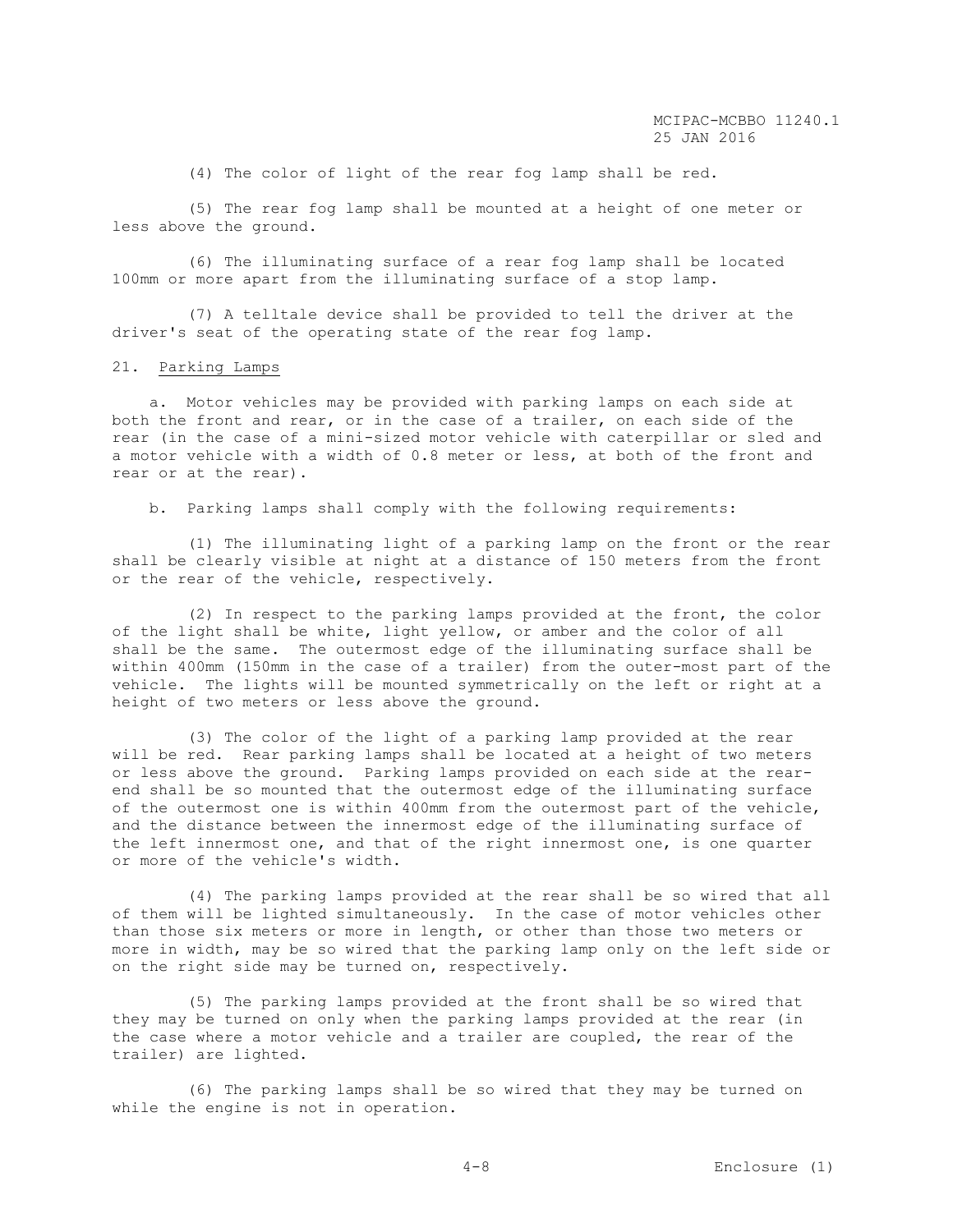22. Rear Reflex Reflector. Motor vehicles and trailers shall be provided with rear reflex reflectors on the rear complying with the following requirements:

 a. The reflecting surface of a rear reflex reflector of a motor vehicle, other than trailers, shall not be triangular, will be of the same shape and size and provide a minimum surface area of  $3 \text{cm}^2$ .

 b. The reflecting surface of a rear reflex reflector of a trailer shall be either an equilateral triangle or hollow equilateral triangle with a stripe of 30mm or more in width. In either case, the sides of the triangle shall be 150mm or more, and the apex is directed upwards.

 c. The reflecting light of a rear reflex reflector shall be clearly visible at night from a distance of 150 meters from the rear of the vehicle when illuminated by headlamp beams.

d. Rear reflex reflectors shall reflect red.

 e. Rear reflex reflectors shall be mounted at a height of 1.5 meters or less above the ground.

 f. The outermost edge of the reflecting surface of rear reflex reflectors shall be within 400mm of the outermost part of the motor vehicle.

## 23. Stop Lamps

 a. Every motor vehicle and trailer shall be provided with red stop lamps on each side at the rear. The illuminating light of a stop lamp shall be clearly visible during daylight hours at a distance of 100 meters from the rear of the vehicle.

 b. Stop lamps will be mounted symmetrically to the longitudinal axis of the vehicle at a height of two meters or less above the ground. Stop lamps shall be so wired that they may be turned on only when the brake pedal of a motor vehicle is applied (in the case of a stop lamp on a trailer, the service brake system of the tractor or towing vehicle). In addition, they must illuminate continuously and increase at least five times or more in intensity in combination with tail lamps.

24. Backup Lamps. Every motor vehicle and trailer shall be equipped with at least one backup lamp (except motorcycles). Backup lamps shall be either white or light yellow in color.

# 25. Direction Indicator Lamps

 a. All motor vehicles shall be provided with at least one direction indicator lamp on each side of the front at the right and left of the vehicle, which are mounted so that they may be visible from a distance of 30 meters to the front and to the rear on the longitudinal axis of the vehicle.

 b. Motor vehicles shall be provided with direction indicator lamps on each side at the rear, and the lamps shall be mounted that the illuminating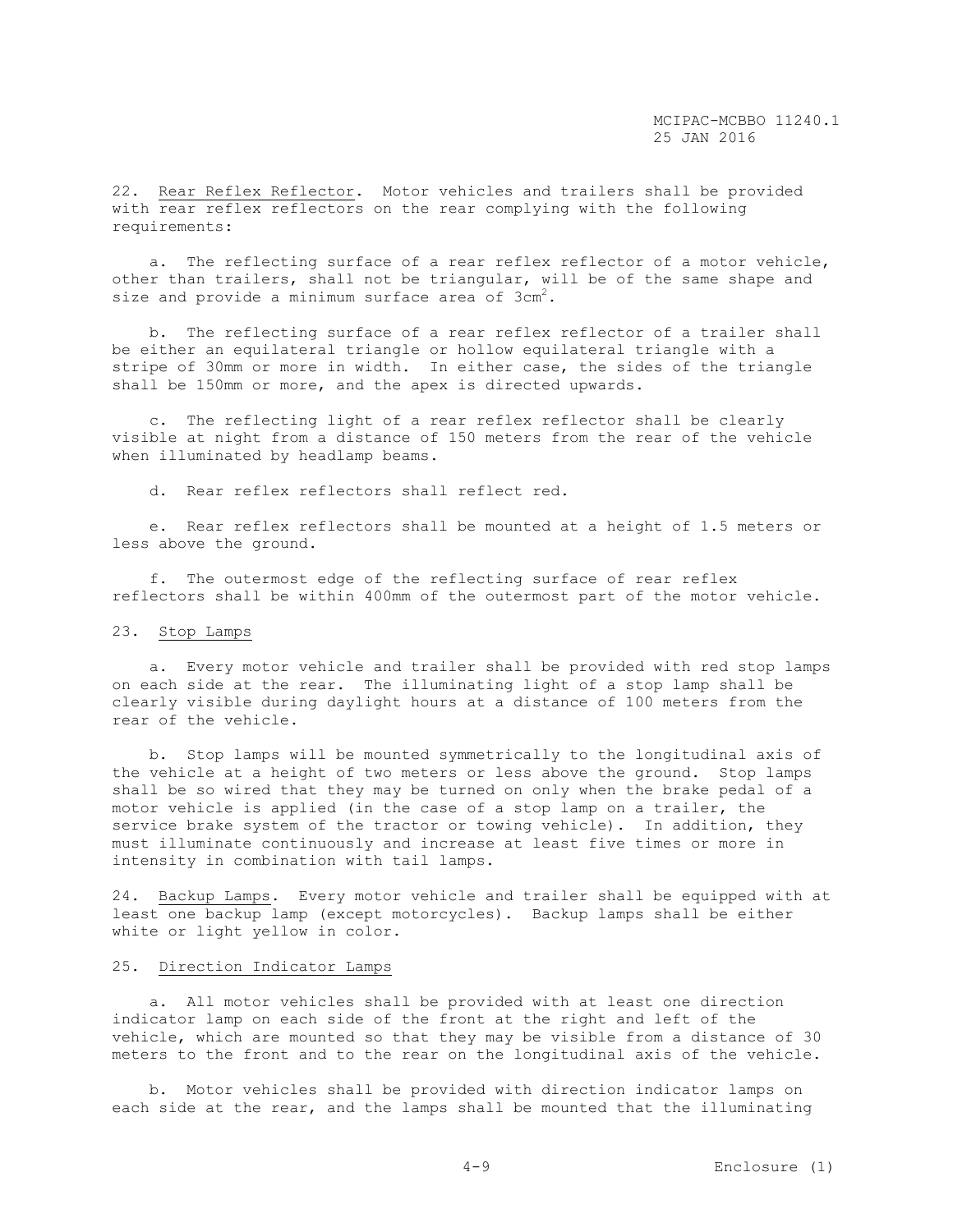surface thereof may be visible at any height of 2.5 meters or less above the ground at a distance of 10 meters to the rear. Direction indicator lamps on each side of the vehicle shall be mounted within two meters from the front end of the vehicle. The illuminating surface of the direction indicator lamps shall be visible from any position of a height between one and 2.5 meters above the ground at a point one meter outward from the outermost part of the vehicle, which is on the vertical plane (perpendicular to the longitudinal plane of the vehicle) that includes the rear end of the vehicle (that includes a line connecting the direction indicator lamps on each side at the rear, in the case of motor vehicles provided with direction indicator lamps on each side at the rear).

 c. The illuminating surface of a direction indicator lamp for the front or rear shall have a projected area, measured on the vertical plane perpendicular to the longitudinal axis of the vehicle, of not less than the following:

(1)  $40 \text{cm}^2$ , in the case of motor vehicles with a length of six meters or more.

(2)  $7 \text{cm}^2$ , in the case of two-wheeled motor vehicles with or without sidecar, mini-sized motor vehicles with caterpillar or sled.

(3) 20cm<sup>2</sup>, in the case of other motor vehicles.

 d. The illuminating surface of a direction indicator lamp mounted on each side of the vehicle shall have a projected area measured both on the longitudinal plane of the vehicle and on a vertical plane which intersects the longitudinal plane of the vehicle at an angle of 450, of not less than the following:

(1)  $20m^2$ , in the case of motor vehicles with a length of six meters or more.

(2)  $10m^2$ , in the case of other motor vehicles.

 e. Direction indicator lamps shall, when in operation, be visible in daytime from a distance of 100 meters to the intended direction.

 f. Direction indicator lamps shall, when in operation, flash at a rate between 60 cycles and 120 cycles per minute.

g. The color of the light of a direction indicator lamp shall be amber.

 h. Direction indicator lamps shall be mounted symmetrically to the longitudinal axis of the vehicle.

 i. Direction indicator lamps of motor vehicles, other than two-wheeled motor vehicles with or without sidecar and mini-sized motor vehicles with caterpillar or sled, shall be so mounted that the distance between the two respective indicator lamps is 50 percent or more of the width of the motor vehicle.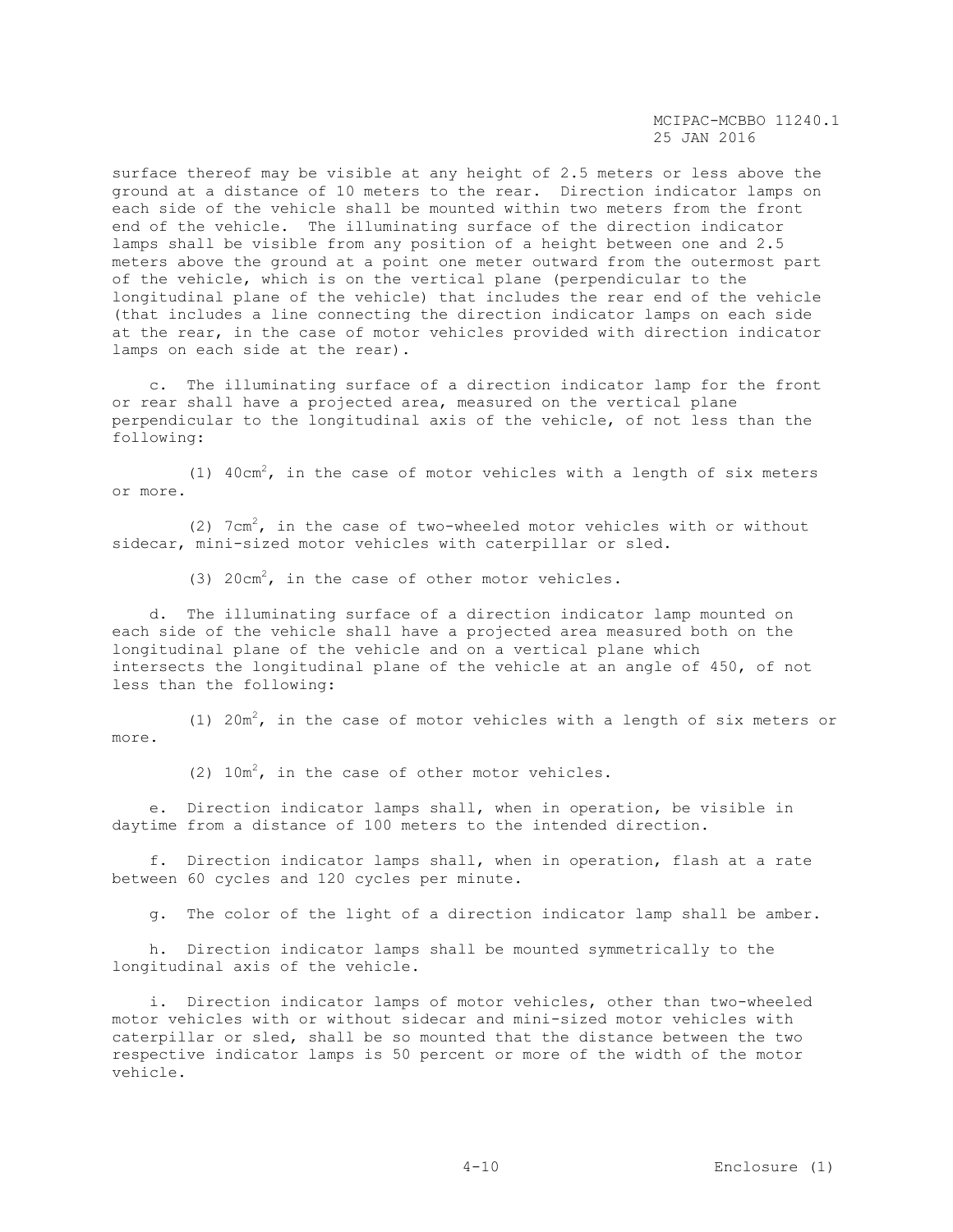j. Direction indicator lamps shall be mounted at a height of 2.3 meters or less above the ground.

 k. In the case of direction indicator lamps where the driver in his seat cannot confirm directly and easily the operation thereof, a telltale device shall be provided to inform the driver of the correct operation thereof.

 l. Direction indicator lamps mounted on each side of a motor vehicle may be so wired that, when the hazard warning lamps are in operation, they may flash synchronously therewith.

26. Horn. All motor vehicles will be equipped with a horn in good working condition capable of emitting a continuous, unchangeable sound. The level and tone of not less than 90 dB and not more than 115 dB measured at a distance of two meters to the front. The horn shall not be a siren or a bell.

# 27. Emergency Signal Devices

 a. The GoJ requires that an emergency signal device be carried in all passenger cars.

 b. The device must emit a self-generated red light visible from 200 meters at night.

## 28. Rear View Mirrors

 a. Every motor vehicle shall be provided with one interior (except motorcycles) and two exterior mirrors that enables the driver in the driver's seat to clearly recognize traffic conditions to the right and the left of the vehicle (of the trailer, in the case of drawing a trailer), and straight backward up to 165 feet.

 b. The mounting of a rear-view mirror shall provide a means for easy adjustment and shall provide stable support for the mirror.

29. Windshield Wipers. Vehicles (except two-wheeled vehicles) will be equipped with two windshield wipers in good working condition, capable of keeping the windshield clear at all times. A single wiper will be acceptable only when such is the original manufacturer's design. Windshield washers installed as original equipment or added on later must operate as intended.

30. Speedometer. Every motor vehicle will be provided with a speedometer in operating condition to indicate accurately the speed of the vehicle in kilometers per hour (kph).

# 31. Tires, Wheels, and Rims

 a. The tire, wheel, and rim size of a motor vehicle must be consistent with the manufacturer's standard equipment size and design.

 b. Tires without cornering tread are prohibited. Tires must have a minimum tread depth of 1.6 millimeters for passenger cars and vans, and 2.4 millimeters for cargo carrying vans and pickup trucks.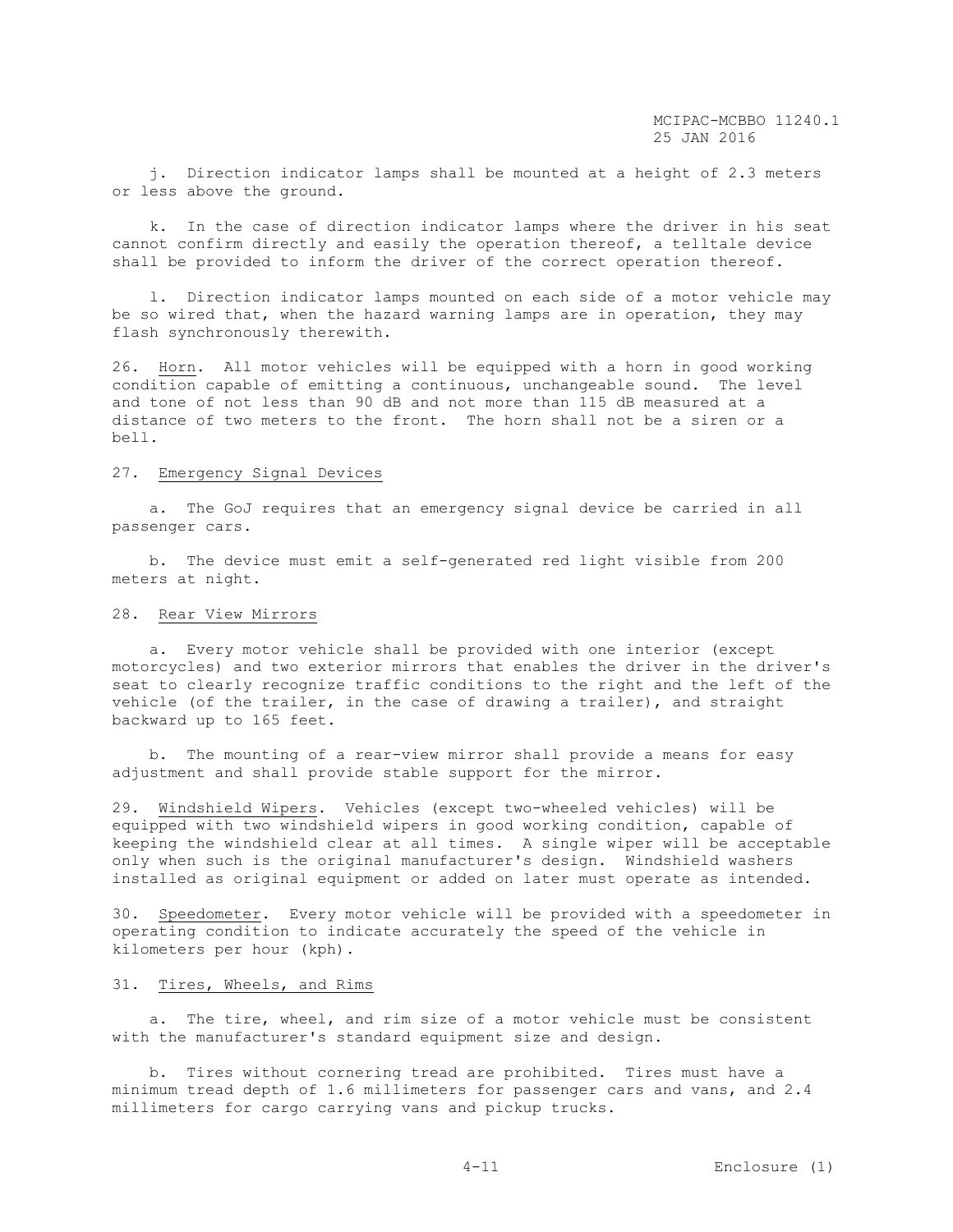c. Casing, beads, and tread shall be free of breaks, bulges, cracks or unsafe conditions.

 d. Cargo carrying classified vehicles are not authorized to operate with radial tires.

 e. Bent, loose, cracked, or damaged wheels, defective rims or wheel flanges, or missing, broken, bent, loose, or damaged spokes are not allowed.

 f. Tires may not be mixed either by ply rating or using both radial and non-radial tires together.

 g. The wheels will be free from missing rivets, studs, or nuts and broken or out-of-adjustment bearings.

 h. All aluminum rims must bear raised original manufactures Japan Light Alloy Wheel (JWL) or Japan Light Alloy Wheel-Truck(JWL-T) marks.

32. Spoilers and Side Skirts. Properly attached front spoilers and side skirts with a 5 cm clearance is permitted. Properly attached square type rear spoilers not in excess of the authorized vehicle height are authorized. Properly attached wing type rear spoilers with a 2 cm space and 16.5 cm clearance on either side are also authorized.

33. Roll Bar. The addition of a roll bar may be authorized. The bar will be padded with sponge/foam and wrapped with tape and will not bisect the passenger compartment or interfere with the seating in any way. The roll bar must be physically attached to the vehicle via bolts or welded so as not to move inside the vehicle.

34. Trailer Load Capacity. Every trailer will have its maximum load carrying capability clearly marked on the rear of the trailer.

35. Painting and Marking. POV(s) will not be painted or marked in any way to resemble military vehicle or any type of emergency response vehicle. No military or similar marking to include commercial slogans and/or drawings will be placed on POV(s) with the exception of the approved stickers or decals.

36. Citizens Band Radio and Equipment. USFJ personnel are prohibited from using and/or possessing citizens band radio equipment or any form of two-way communication equipment unless specifically licensed and authorized by the Japanese Government and/or military authorities.

37. Radar and Laser Detection Devices. USFJ personnel are prohibited from possessing/using radar and/or laser detection devices to indicate the presence of speed recording instruments or to transmit erroneous speeds while driving on military installations.

38. Noise Originating from Within Vehicles. The driver will ensure that noise (whether from a car stereo or other source) does not exceed the following limits: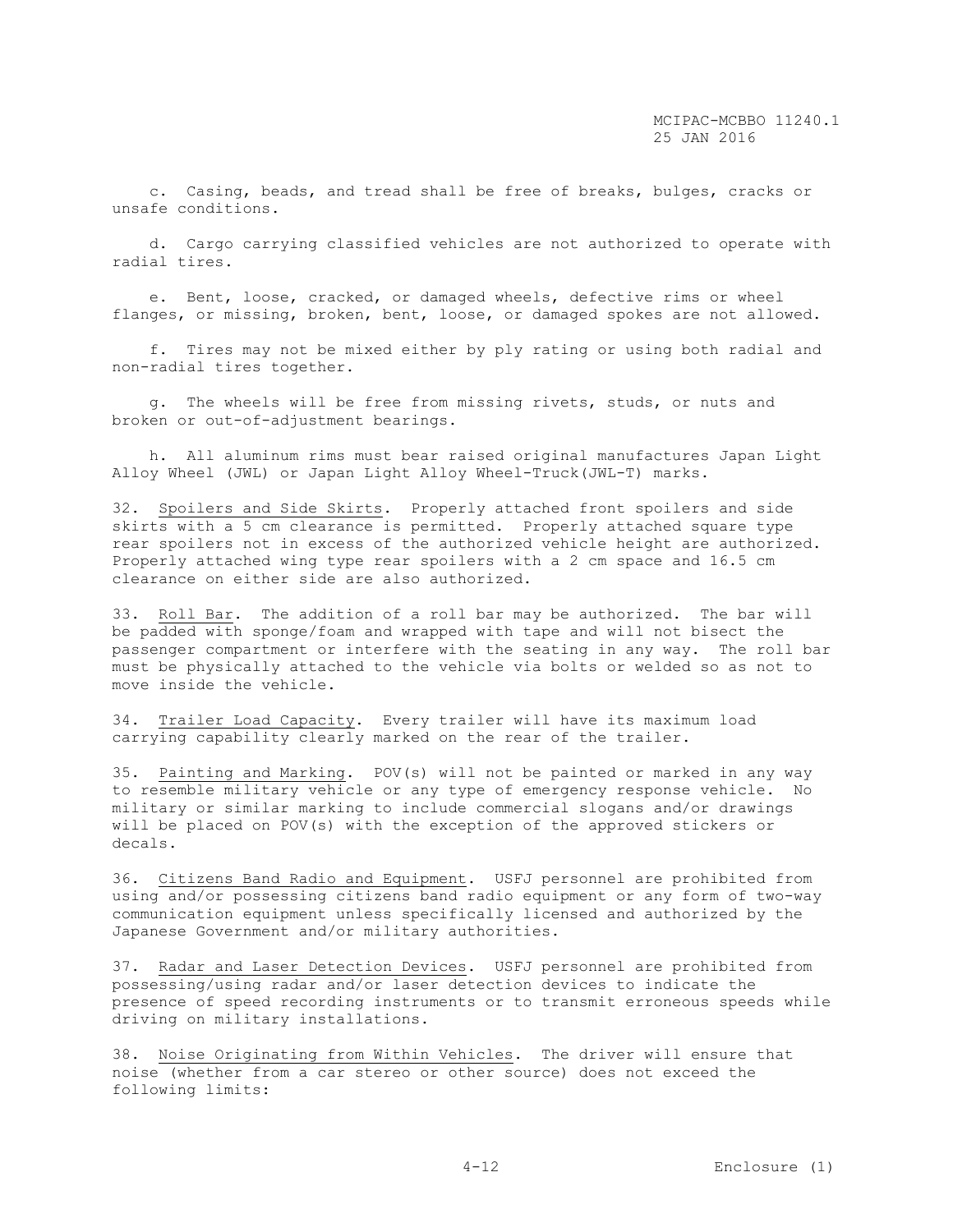a. Noise shall not be heard above engine noise from any point outside the vehicle when all windows are closed.

 b. Noise shall not be heard above engine noise from a distance greater than 10 meters from the vehicle when one or more windows are open.

 c. The noise from within the vehicle shall not be such as to interfere with the vehicle operator's ability to hear emergency vehicles approaching using sirens.

39. Bumper Stickers, Decals, or Other Vehicle Markings. Any bumper sticker, decal, or other vehicle marking with discriminatory, obscene, or sexually suggestive designs, insignia, or slogans that considered to be prejudicial to good order and discipline and is prohibited. Also prohibited are bumper stickers, decals, or other vehicle markings that may be interpreted as derogatory to any ethnic, racial, or religious group; any military service, the United States, other nations, or their flags, logos, or symbols; or oriented toward the use of illegal drugs and/or substances.

## 40. Motorcycle Equipment

 a. Two-wheeled vehicles will be equipped with stock front forks, and the frame and fork will not be bent or damaged. Extended forks are not stock equipment.

b. Handlebars will not be loose, bent, broken, or damaged.

 c. Every motorcycle, and motor-driven cycle, when operating upon a roadway shall be equipped with at least one brake, which may be operated by hand or foot.

 d. On motorcycles with quick-release throttles, the throttle will return to "off" or "idle" position when released.

 e. For two-wheeled vehicles, the engine mounting frame brackets will not be cracked or broken. Fenders and mud guards will not be broken, missing, or of inadequate design or modification. Footrests will be securely mounted and properly located. The seat will be properly and securely attached and its springs will not be broken or otherwise defective. The seat will also be so configured as to require the operator to operate the vehicle in a normal, upright sitting position. The clutch will be properly aligned and not binding; the cable or linkage will not be worn, twisted, corroded, broken, or missing. The drive chain will be undamaged, properly adjusted and lubricated, and equipped with a properly installed chain guard. The center or side stand will be in proper working order. The rear view mirrors will be free from cracks and discoloration, and shall be mounted to provide the operator with a clear, undistorted, and unobstructed view of at least 165 feet to the rear of the vehicle on both sides.

 f. Operating levers and pedal shafts on motorcycles will be properly positioned and aligned.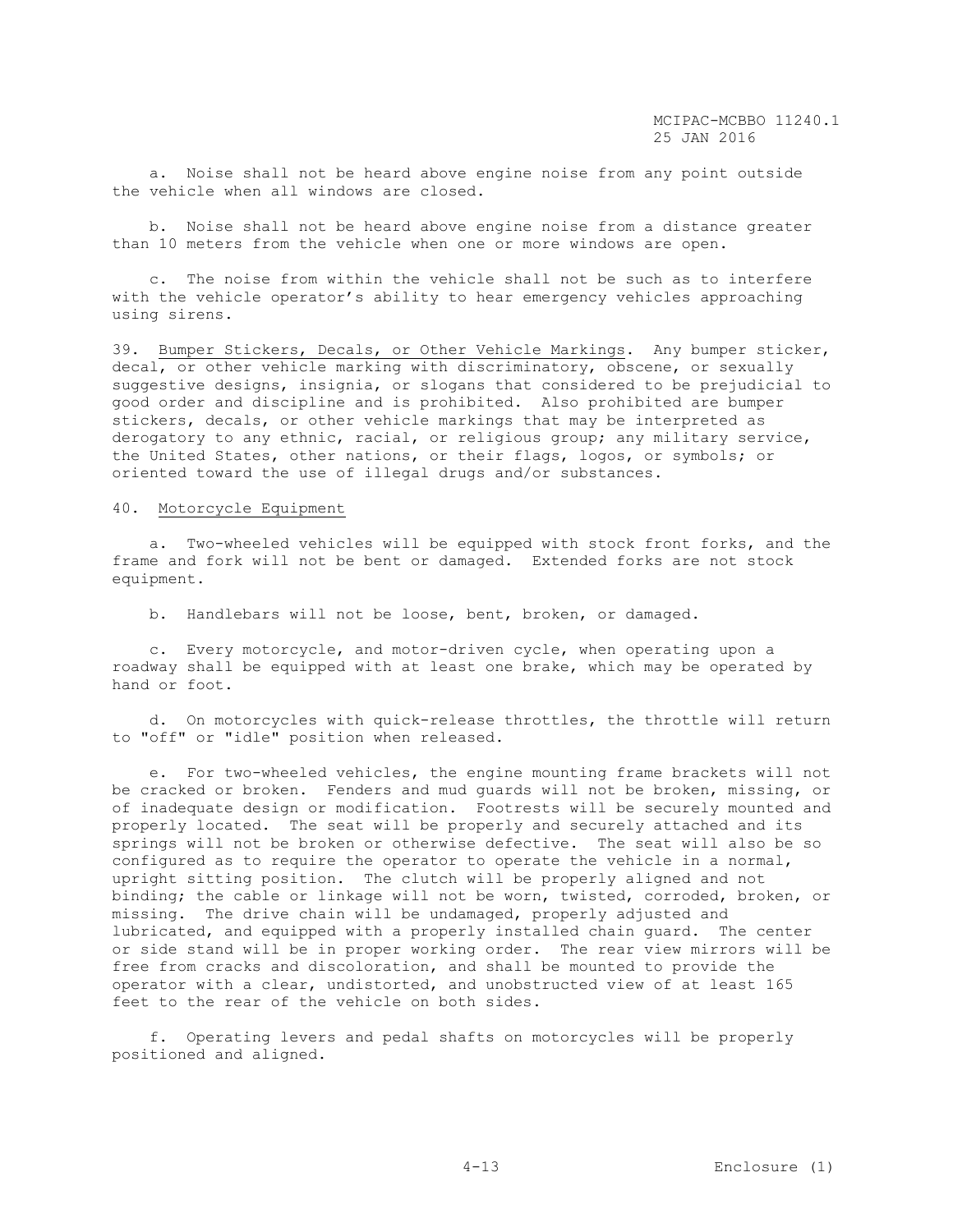g. Every motorcycle and every motor-driven cycle shall be equipped with at least one, and not more than two, headlamps. When operating a motorcycle on a DoD installation, headlamps must be turned on.

h. Motorcycles will be equipped with one red tail lamp at the rear.

 i. A rear reflex reflector may be mounted on the center at the rear of the two-wheeled motor vehicle or the mini-sized motor vehicle.

 j. Motorcycles shall be provided with one red stop lamp at the rear. Stop lamps shall be so wired that they may be turned on only when the brake pedal or hand brake is applied. The stop lamp will illuminate continuously and increase at least 5 times or more in intensity in combination with the tail lamp(s).

 k. Direction indicator lamps of a two-wheeled motor vehicle with or without sidecar and mini-sized motor vehicle, with caterpillar or sled, shall be so mounted that the distance between the two respective indicator lamps is less than the following:

 (1) 300mm (250mm, in the case of the indicator lamps with a bulb of eight watts or more), in the case of direction indicator lamps for the front.

 (2) 150mm, in the case of direction indicator lamps for the rear, and in the case where a two-wheeled motor vehicle is provided with two or more headlamps or tail lamps, the direction indicator lamps for the front shall be mounted on the outer position of the outermost headlamps, or the direction indicator lamps for the rear on the outer position of the outermost tail lamp.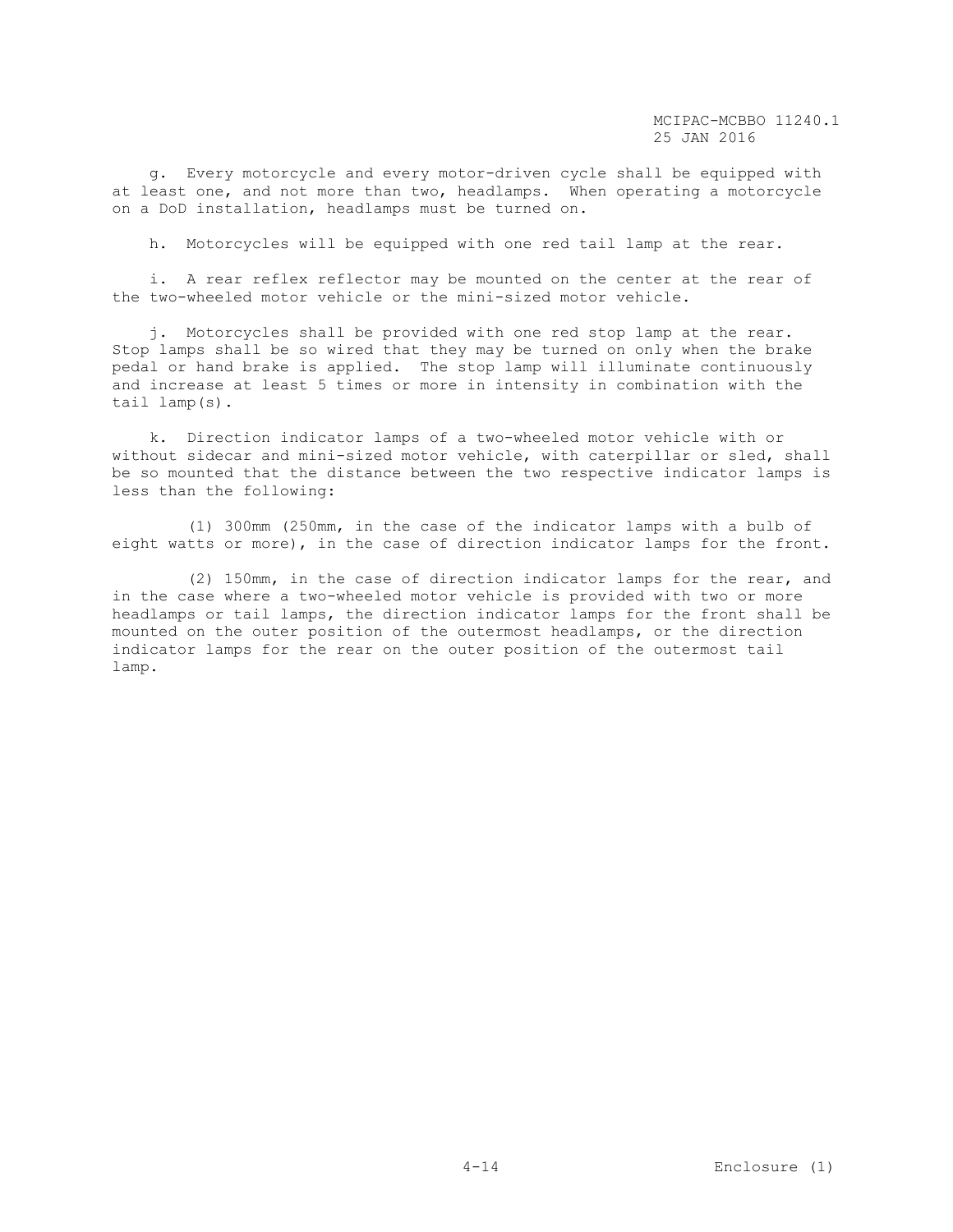# APPENDIX A



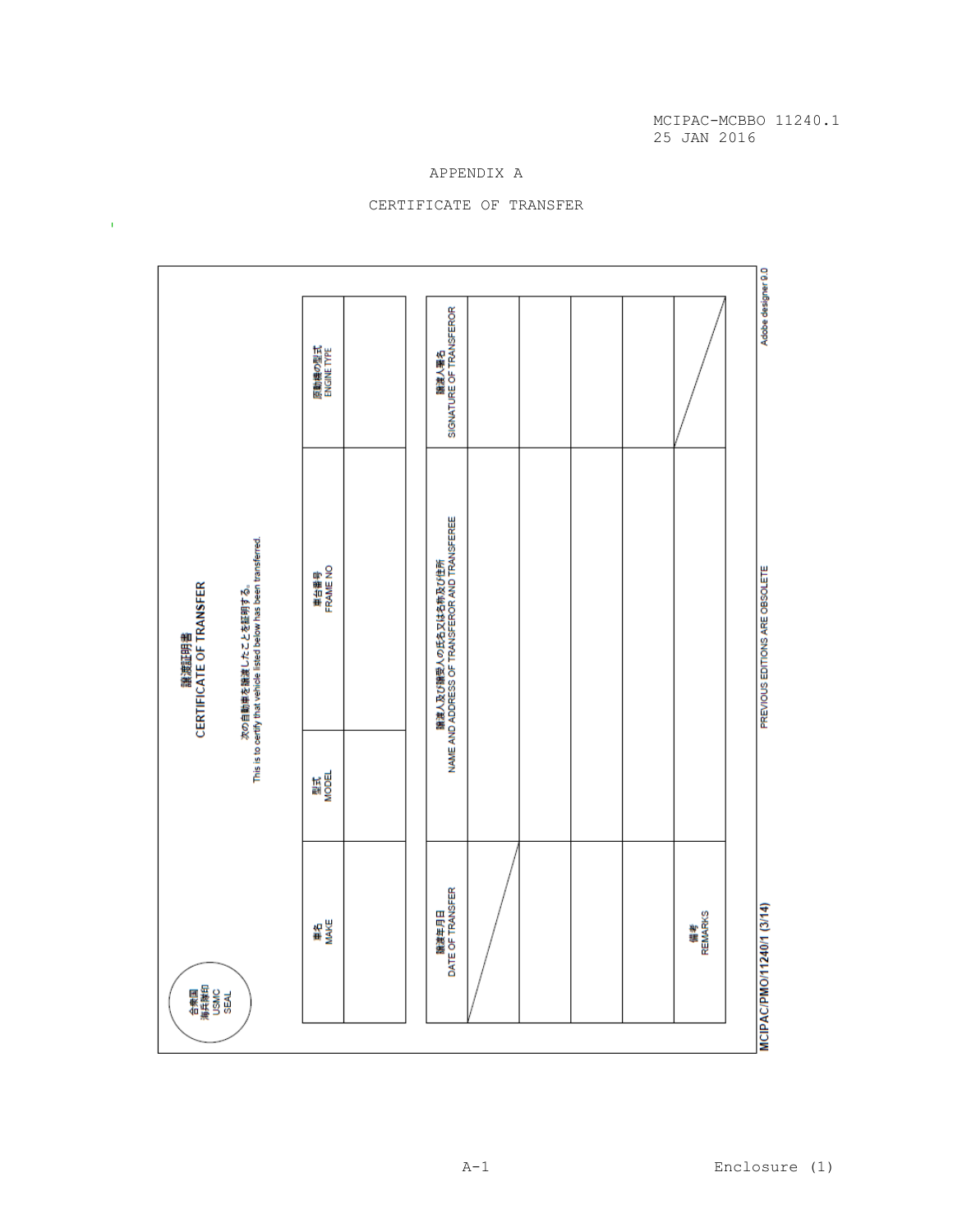Adobe Professional 9.0 **RKO** 匣 Vehicle Frame # 車台番号 **MONTH** Other その他 □ 5. Permanent DeregistrationRefund of weight tax 永久抹消登録及び自動車重量税の週付 Iœ 署名 (SIGNATURE) ◯ 7. Notice of junking/Refund of weight tax 解体の届け出及び 自動車重量税の週付 ……… FORM WIRE BE DYLED YI\_IME OF SIGMYLIAE=20 DYLEEH LEHEN DYX2 ………<br>……… FORM WIRE BE DYLED YI\_IME OF SIGMYLIAE=AOID YELEH LIEHEN DYX2 …… 活字 (PRINT) 部隊 (UNIT) 年 YEAR This is to authorize the above named person to accept the refund of the weight tax for E.L.V.(End of Life Vehicle) on behalf of the registered<br>owner for the vehicle listed below. 上記の者に下記自動車に係る自動車重量税の運付金の受領機限を委任する: Shipping 輸出の届け出 **委任者 氏名**<br>GRANTOR NAME: Year 年式 LETTER OF ATTORNEY 委任状 合衆国<br>海兵隊印<br>USMC<br>SEAL PREVIOUS FORMS ARE OBSOLETE DATE: EM This is to authorize the above named person to perform necessary functions, for the vehicle listed below, regarding:<br>上記の者に下記自動車の以下の申請に関する機関を委任する。 □ 2. Transfer of Ownership 移転登録 Make #2 **BAY** Junking 解体 ᇤ GRANTEE NAME: 受任者氏名 ADDRESS: 住所 Н МОМТН License Plate #自動車登録番号 3. Temporary Deregistration 一時抹消登録 署名 (SIGNATURE) □ 4. Permanent Deregistration 永久抹消 活字 (PRINT) □ 6. Notice of junking 解体の届け出 部隊 (UNIT) 年 YEAR □ 1. Initial Registration 新規登録 MCIPAC/PMO/11240/2 (3/14) 豪田神 氏名<br>GRANTOR NAME: 合衆国<br>海兵隊印<br>USMC<br>SEAL 合衆国<br>海兵隊印<br>USMC<br>SEAL DATE: EM

APPENDIX B LETTER OF ATTORNEY MCIPAC-MCBBO 11240.1 25 JAN 2016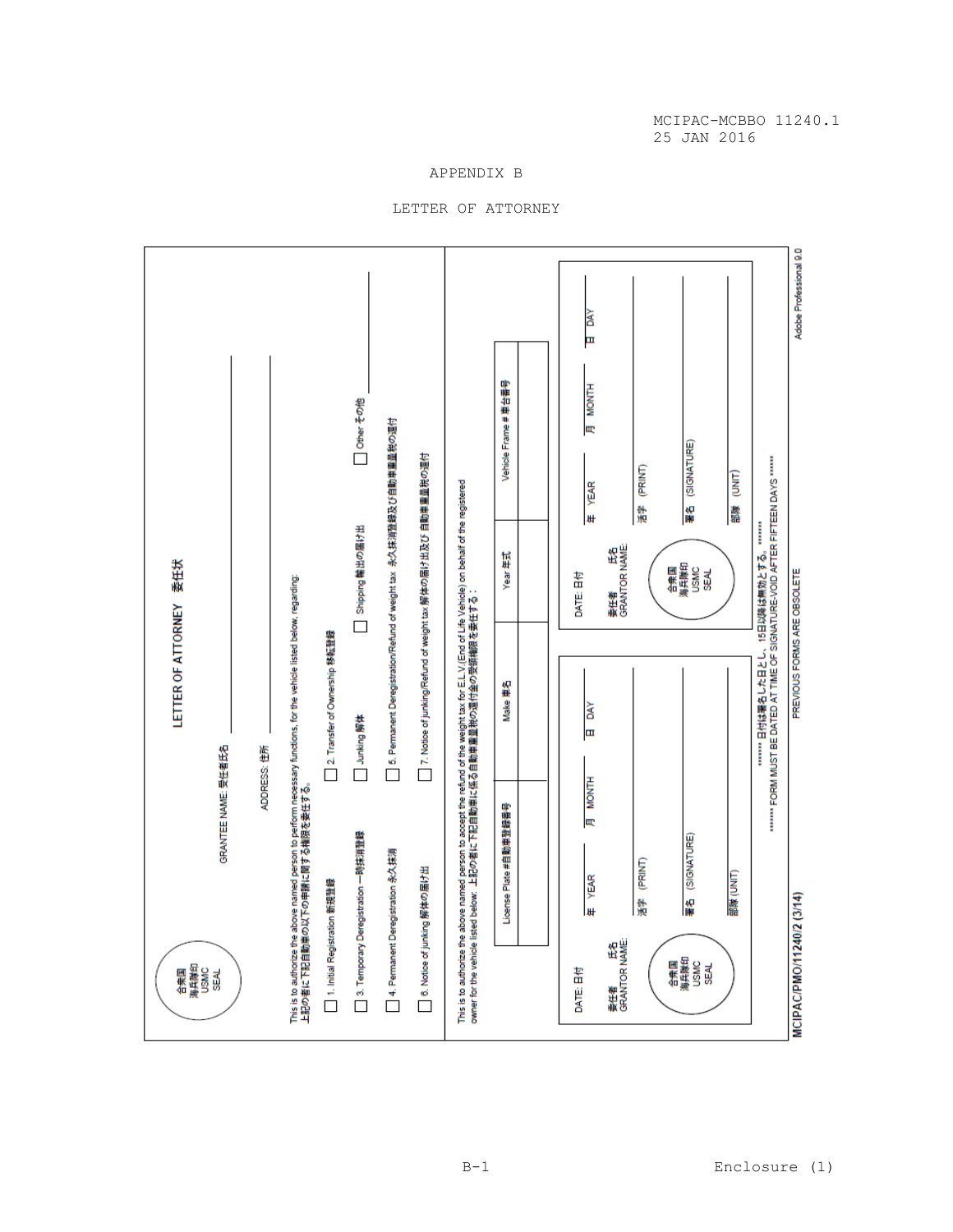#### APPENDIX C

#### JOINT SERVICES VEHICLES REGISTRATION OFFICE STATEMENT OF RESPONSIBILITY

1. I certify that the information provided by me regarding source of ownership and liens is correct.

2. I certify that I have obtained full insurance coverage as required. I also certify that I will not allow any person, except my dependents, to use this vehicle for a period exceeding 24 hours unless that person has my written permission and insurance coverage for my vehicle.

3. I hereby expressly agree and understand that as long as a vehicle is registered in my name I am responsible for the physical condition of the vehicle, which includes but is not limited to required inspections, replacement of standard parts with nonstandard parts, and non-factory modifications.

4. I do hereby expressly agree and understand that in the event I depart Japan pursuant to PCS/DEROS orders, retirement, separation, or otherwise permanently leave without de-registering my vehicle(s) or lawfully providing for deregistration by 120-day Special Power of Attorney as required by MCIPAC-MCBBO 11240.1, I transfer all rights, title and interests in the vehicle, and any personal property located therein, to the United States Government for disposal as deemed appropriate in the sole discretion of the United States, and I release and discharge the United States Government and its agents from any and all claims and demands whatsoever by me arising out of the impoundment and disposition of the vehicle(s) registered to me. I understand that if any liens on the vehicle exist at the time of my permanent departure that I am not relieved of financial responsibility to the lien holder for that claim. I further understand that if I depart as described above, I will not be entitled to be notified under Title 10, United States Code, section 2575 that the vehicle(s) registered to me has (have) been impounded for ultimate disposal by the United States.

5. I understand that my vehicle must be registered in my name for at least 120 days before re-registration, unless I PCS/DEROS. I also understand that before I register more than one passenger vehicle and motorcycle per licensed member of my family, I must have approval via waiver, by the Provost Marshal, Marine Corps Installations Pacific-MCB Camp Butler.

6. I am aware that MCO 5110.1D/AFI 31-204/AR 190-5/OPNAV 11200.5d and the installation traffic code provide for the removal and temporary impoundment of privately owned motor vehicles that are either parked illegally for unreasonable periods, interfering with military operations, creating a safety hazard, disabled by incident, left unattended in a restricted or controlled area or abandoned, I agree to reimburse the United States for the cost of towing and storage should my motor vehicle(s), because of such circumstances, be removed and impounded.

License Plate Number Vehicle Serial Number

Print Name

Signature of Applicant and Date: [19] The Masseum and Date: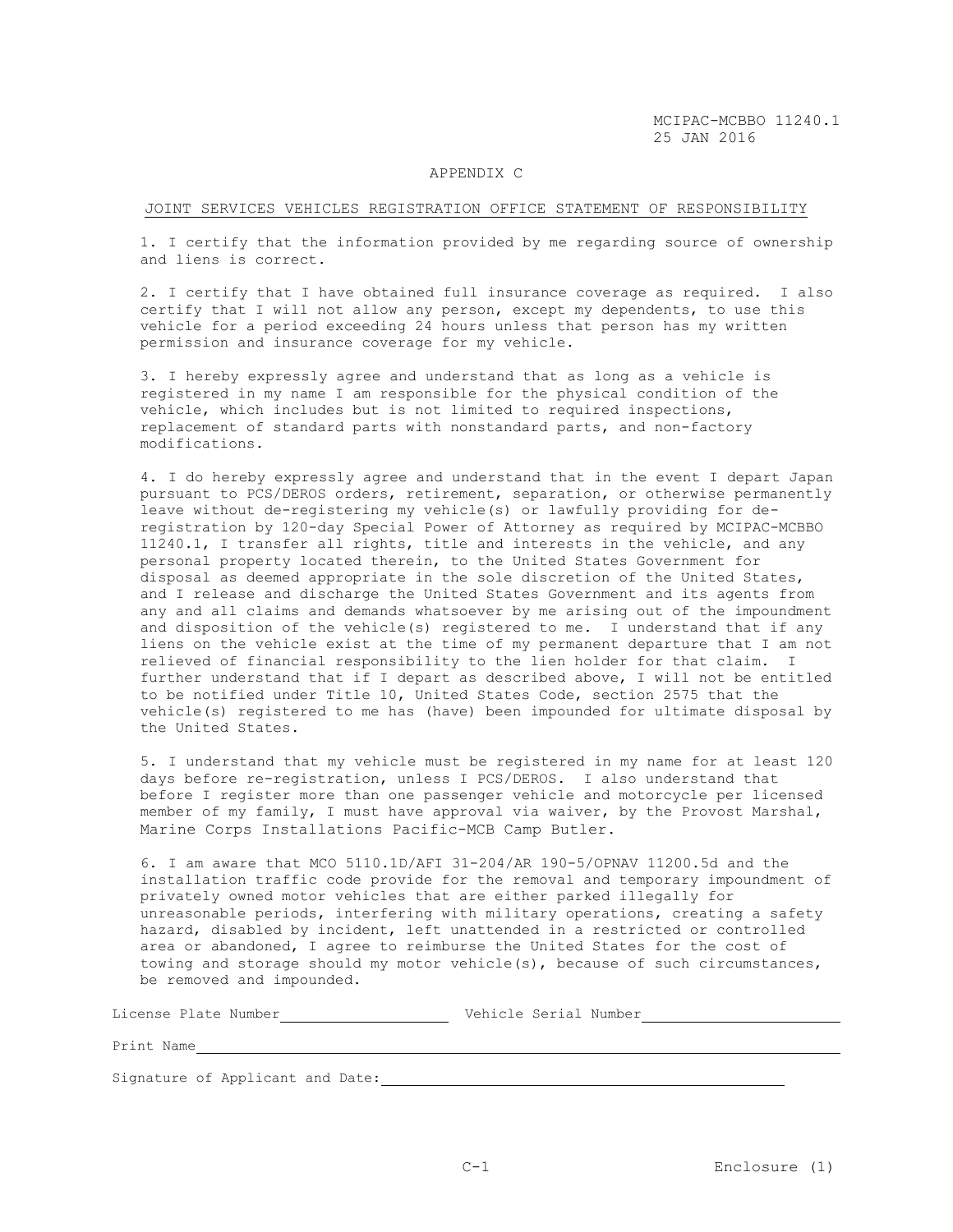# APPENDIX D

# TEMPORARY LICENSE PLATES RENTAL AGREEMENT

| TEMPORARY LICENSE PLATES RENTAL AGREEMENT                                                                                                                                                                                                                                                                                                                                                                                                                                      |                     |                    |         |  |  |  |  |
|--------------------------------------------------------------------------------------------------------------------------------------------------------------------------------------------------------------------------------------------------------------------------------------------------------------------------------------------------------------------------------------------------------------------------------------------------------------------------------|---------------------|--------------------|---------|--|--|--|--|
| <b>Temporary Plate:</b><br>Rental Date:                                                                                                                                                                                                                                                                                                                                                                                                                                        |                     |                    |         |  |  |  |  |
| Temporary license plates are issued for vehicle registration and inspection processing only.                                                                                                                                                                                                                                                                                                                                                                                   |                     |                    |         |  |  |  |  |
| <b>PERSONAL INFORMATION</b>                                                                                                                                                                                                                                                                                                                                                                                                                                                    |                     |                    |         |  |  |  |  |
| Name:                                                                                                                                                                                                                                                                                                                                                                                                                                                                          |                     | Rank:              |         |  |  |  |  |
| Last 4 SSN:                                                                                                                                                                                                                                                                                                                                                                                                                                                                    | RTD:                | Service:           |         |  |  |  |  |
| Home Add:                                                                                                                                                                                                                                                                                                                                                                                                                                                                      |                     | Work Add:          |         |  |  |  |  |
| Cell Phone:                                                                                                                                                                                                                                                                                                                                                                                                                                                                    |                     | <b>Work Phone:</b> |         |  |  |  |  |
| <b>VEHICLE INFORMATION</b>                                                                                                                                                                                                                                                                                                                                                                                                                                                     |                     |                    |         |  |  |  |  |
| Make:                                                                                                                                                                                                                                                                                                                                                                                                                                                                          | Model:              |                    | Serial: |  |  |  |  |
| POV Plate #                                                                                                                                                                                                                                                                                                                                                                                                                                                                    | Purpose:            |                    |         |  |  |  |  |
| If completing initial registration, Surrender the plates and the Government of Japan (GoJ) registration papers to the clerk at window #2 at the Land<br>Transportation Office. For all other rentals, the temporary license plates and GoJ registration must be returned to the Joint Service Vehicle<br>Registration Office.<br>Fallure to return the plates within one workday after the rental period has expired or immediately after completing inspection may result in: |                     |                    |         |  |  |  |  |
| - Suspension of driving privileges<br>- 6 months imprisonment or<br>$-$ ¥ 200,000 fine                                                                                                                                                                                                                                                                                                                                                                                         |                     |                    |         |  |  |  |  |
| The owner or a designated representative may return the next duty day no earlier than 0900 to receive the temporary license plate. Applicants must<br>be aware that the temporary plates will not be available for pick up on Japanese holidays even if JSVRO is open. Temporary plates applied for on<br>Friday will be available for pick up no earlier than the following Monday morning.                                                                                   |                     |                    |         |  |  |  |  |
|                                                                                                                                                                                                                                                                                                                                                                                                                                                                                | Applicant Signature |                    |         |  |  |  |  |
| I will return the Temporary License plates no later than:                                                                                                                                                                                                                                                                                                                                                                                                                      |                     |                    |         |  |  |  |  |
| Pick-up signature:                                                                                                                                                                                                                                                                                                                                                                                                                                                             |                     |                    | Date:   |  |  |  |  |
| PRIVACY ACT STATEMENT<br>AUTHORITY: 10 U.S.C. 5013, Secretary of the Navy; 10 U.S.C. 5041, HEADQUARTERS, Marine Corps; and E.O. 9397 (SSN).                                                                                                                                                                                                                                                                                                                                    |                     |                    |         |  |  |  |  |
| PRINCIPAL PURPOSE(S): To administer the vehicle registration program; to process requests for POV registration and to track and maintain<br>a record of each individual who has registered a vehicle at Marine Corps Base Camp Smedley D. Butler Vehicle Registration Office.                                                                                                                                                                                                  |                     |                    |         |  |  |  |  |

ROUTINE USES: In addition to those disclosures generally permitted under 5 U.S.C. 552a(b) of the privacy Act, these records or information contained<br>there may specifically be disclosed outside the DoD as a routine use purs

DISCLOSURE: Voluntary; however, failure to provide this information may result in the inability of registering the vehicle.

MCIPAC/PMO/11240/4 (3/14)

PREVIOUS EDITIONS ARE OBSOLETE

Adobe designer 9.0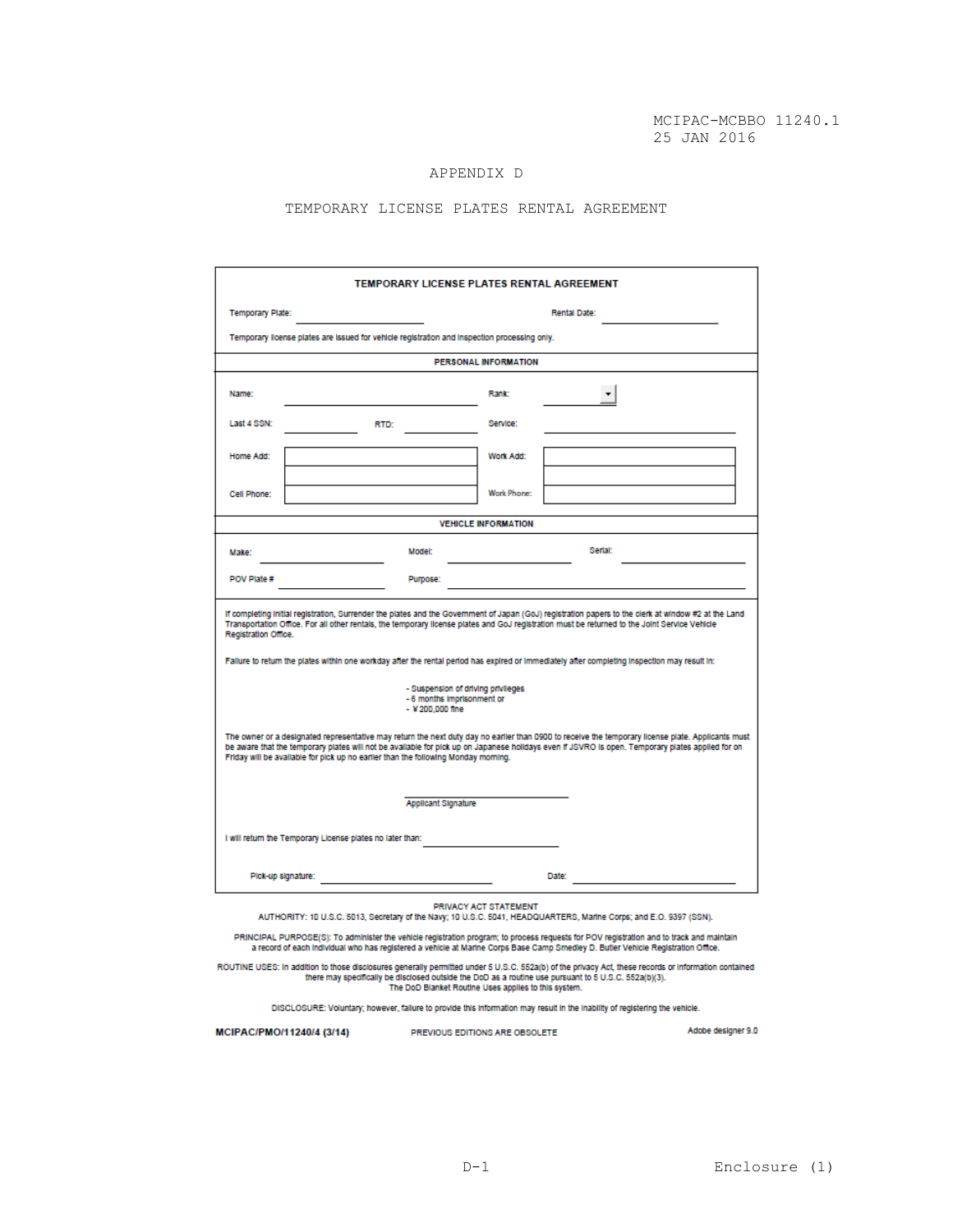#### **Rental of Temporary License Plates Statement of Responsibility**

1. Temporary license plates and the green temporary permit, hereafter referred to as Temporary Plates, are issued for vehicle registration and Inspection processing only. The Road Transportation Vehicle Law of Japan forbids the use of temporary plates on vehicles used to travel to and from work, transportation purposes, or any other mission not related to vehicle registration. The Military Police may remove temporary plates from vehicles parked adjacent to the exchange, commissary, recreation, and/or work facilities.

2. Temporary plates are issued in accordance with the following conditions:

a. The registration has expired.

b. When completing initial registration.

3. Temporary plates must be paid for, at Joint Service Vehicle Registration Office (JSVRO), the day before they are issued by the Japanese Land Transportation Office (LTO). If the rental fee is not paid in advance, temporary plates will not be issued by LTO.

4. Temporary plates are good for a maximum of 3 working days. The actual term of validity for the temporary plates is determined by the Land Transportation Office, not JSVRO. Day one is considered the date the temporary plates were issued by the LTO, regardless of the time of day the temporary plates are picked up from JSVRO. If you are completing an expired registration, the temporary plates must be returned to the JSVRO. If you are completing an initial registration, (i.e. your vehicle is undergoing registration since it just arrived on island or the vehicle was deregistered and is again being registered) the plates must be returned to window #2 at the Land Transportation Office (except weekends and Japanese holidays).

5. Valid temporary plates must be carried until completion of the Government of Japan (GoJ) inspection. If the temporary plates expire before completion of the inspection process, you must immediately return the expired plates and reapply for new, valid plates, in order to complete the Inspection. If you pass the inspection with temporary plates but the GoJ final inspector is not available, you will have to return to JSVRO the next working day with valid Temporary plates to complete the process with the final inspector.

6. Please take care of the temporary license, as they are accountable, by license number, to the GoJ. If one or both of the plates are lost or damaged, there will be a ¥1,800 replacement charge. In addition, you must file a police report at your local Japanese police station and complete the GoJ Lost or Damaged License Plate form #5 at the JSVRO.

7. Failure to return the plates within one workday after the rental period has expired or immediately after completing inspection may result in:

a. Suspension of driving privileges (USFJ Form 4EJ)

b. Up to 6 months imprisonment or up to ¥200,000 fine (GoJ)

8. I will return the Temporary License plates by the date designated on the application.

Applicant Signature and Date

MCIPAC/PMO/11240/4 (3/14) (Back)

PREVIOUS EDITIONS ARE OBSOLETE

Adobe designer 9.0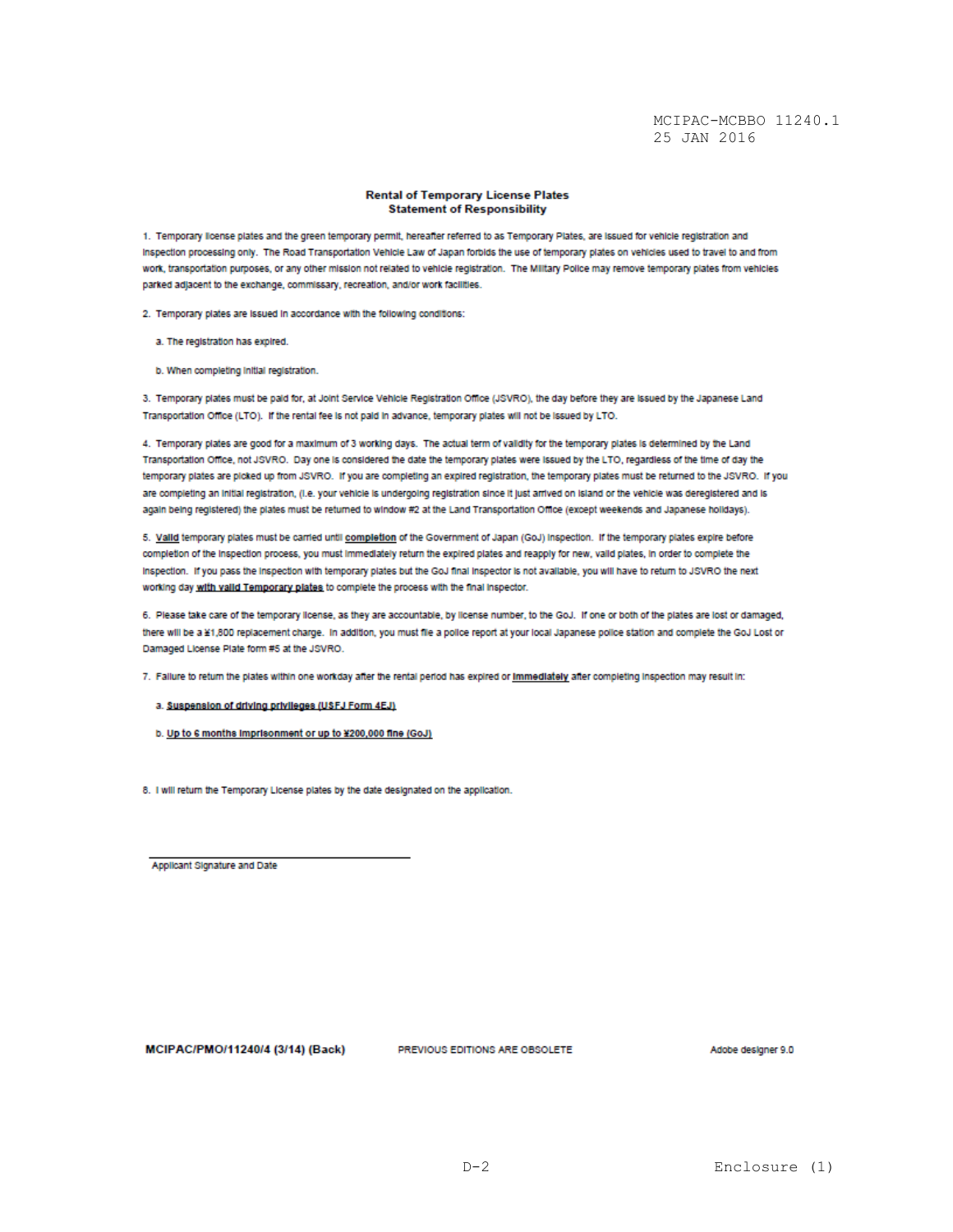# APPENDIX E

| APPLICATION OF LOST OR DAMAGED TEMPORARY VEHICLE PERMIT AND TEMPORARY PLATE                                                                                                                                                    |
|--------------------------------------------------------------------------------------------------------------------------------------------------------------------------------------------------------------------------------|
| Date <u>________</u>                                                                                                                                                                                                           |
| Chief of Okinawa General Bureau Land Transportation Office<br>To:                                                                                                                                                              |
|                                                                                                                                                                                                                                |
|                                                                                                                                                                                                                                |
|                                                                                                                                                                                                                                |
|                                                                                                                                                                                                                                |
| NOTICE FOR TEMPORARY VEHICLE DRIVING PERMIT BELOW                                                                                                                                                                              |
| 1. Reason of application:                                                                                                                                                                                                      |
| [ ] Temporary Vehicle Driving Permit [ ] Lost [ ] Damage                                                                                                                                                                       |
| [ ] Temporary License Plate [ ] Lost [ ] Damage                                                                                                                                                                                |
|                                                                                                                                                                                                                                |
|                                                                                                                                                                                                                                |
| License plate number_ example and the set of the set of the set of the set of the set of the set of the set of the set of the set of the set of the set of the set of the set of the set of the set of the set of the set of t |
|                                                                                                                                                                                                                                |
|                                                                                                                                                                                                                                |
| 4. Place and situation (Lost or Damage)                                                                                                                                                                                        |
|                                                                                                                                                                                                                                |
| 5. Notice to Japanese Police Station (only temporary license plate)                                                                                                                                                            |
|                                                                                                                                                                                                                                |
|                                                                                                                                                                                                                                |
| Acceptance number                                                                                                                                                                                                              |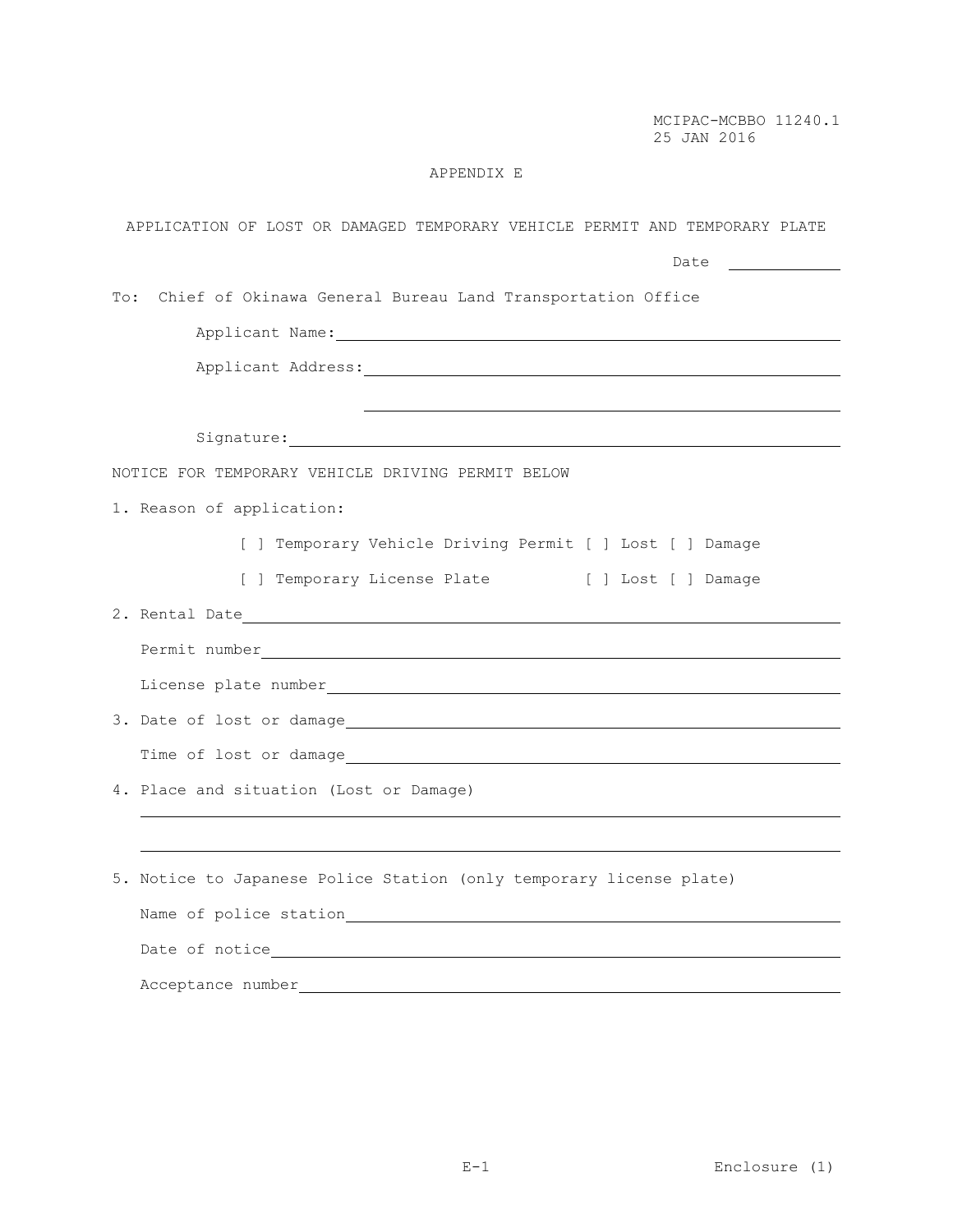# APPENDIX F

## VEHICLE REGISTRATION WORKSHEET

#### **VEHICLE REGISTRATION WORKSHEET**

| To:                                                         |                                                                                                                                                                                                                                                                                                                        |                                                                                                                                                                                                                                                                                                                                   | License Plate # |                          |                                      | Road Tax Decal    |  |               | Date             |
|-------------------------------------------------------------|------------------------------------------------------------------------------------------------------------------------------------------------------------------------------------------------------------------------------------------------------------------------------------------------------------------------|-----------------------------------------------------------------------------------------------------------------------------------------------------------------------------------------------------------------------------------------------------------------------------------------------------------------------------------|-----------------|--------------------------|--------------------------------------|-------------------|--|---------------|------------------|
| <b>Land Transportation Office</b>                           |                                                                                                                                                                                                                                                                                                                        |                                                                                                                                                                                                                                                                                                                                   |                 |                          |                                      |                   |  |               |                  |
| Section I Type of Requesting<br>Action                      | <b>Initial Registration</b><br>Re-registration<br>Deregistration                                                                                                                                                                                                                                                       | Being Imported<br><b>Being Exported</b><br>Purchased from local economy/USFJ Member<br>Plate Change<br>Transferred from another prefecture<br>Local separation with concurrent retention<br>Structure Change<br>Duplicate Title<br>Selling to a resident of Japan<br>Being disposed of as scrap<br>Deregister for Repair<br>Other |                 |                          |                                      |                   |  |               |                  |
|                                                             | Make                                                                                                                                                                                                                                                                                                                   | Model                                                                                                                                                                                                                                                                                                                             | Year            |                          |                                      |                   |  |               |                  |
| Vehicle Description<br>Section II                           |                                                                                                                                                                                                                                                                                                                        |                                                                                                                                                                                                                                                                                                                                   |                 |                          |                                      |                   |  |               |                  |
|                                                             | New<br>Used                                                                                                                                                                                                                                                                                                            | Kind of Body                                                                                                                                                                                                                                                                                                                      |                 |                          |                                      | Color             |  |               |                  |
|                                                             | Serial Number                                                                                                                                                                                                                                                                                                          |                                                                                                                                                                                                                                                                                                                                   |                 |                          | <b>Engine Number</b>                 |                   |  |               |                  |
|                                                             | Number Altered<br>No<br>Yes                                                                                                                                                                                                                                                                                            | Horsepower                                                                                                                                                                                                                                                                                                                        |                 |                          |                                      | Weight (Shipping) |  |               |                  |
|                                                             | Name of Owner/Buyer (Last, First, MI)                                                                                                                                                                                                                                                                                  |                                                                                                                                                                                                                                                                                                                                   |                 | Full SSN / DoD ID Number |                                      |                   |  |               | Grade or GS Rate |
|                                                             |                                                                                                                                                                                                                                                                                                                        |                                                                                                                                                                                                                                                                                                                                   |                 |                          |                                      |                   |  |               |                  |
|                                                             | Branch, Parent Command, Organization of Owner<br>Office Telephone                                                                                                                                                                                                                                                      |                                                                                                                                                                                                                                                                                                                                   |                 |                          |                                      |                   |  |               |                  |
| Section III<br>Owner/Buyer                                  | Driver's License Number                                                                                                                                                                                                                                                                                                |                                                                                                                                                                                                                                                                                                                                   |                 | <b>RTD/DEROS</b>         |                                      |                   |  | Date of Birth |                  |
|                                                             | Driver's License Expiration Date                                                                                                                                                                                                                                                                                       |                                                                                                                                                                                                                                                                                                                                   |                 |                          | Official E-Mail Address              |                   |  |               |                  |
|                                                             | Name of Seller                                                                                                                                                                                                                                                                                                         |                                                                                                                                                                                                                                                                                                                                   |                 |                          |                                      |                   |  |               |                  |
| Section IV<br>Seller                                        | Address of Seller (Military Organization)                                                                                                                                                                                                                                                                              |                                                                                                                                                                                                                                                                                                                                   |                 |                          |                                      |                   |  |               |                  |
| Section VI<br>Liens                                         | Lien in Favor of (Name, Address)                                                                                                                                                                                                                                                                                       |                                                                                                                                                                                                                                                                                                                                   |                 |                          | Kind of Lien (Conditional Sale, etc) |                   |  |               |                  |
|                                                             | Amount of Lien<br>Date                                                                                                                                                                                                                                                                                                 |                                                                                                                                                                                                                                                                                                                                   |                 |                          |                                      | Remarks           |  |               |                  |
| Requirements<br>Section VI<br>Registration                  | I understand that if there are any changes to my vehicle information as registered i.e. insurance, inspection date,<br>or personal information, that I will return to the Joint Service Registration Office within three working days to complete a Military<br>Registration update.<br><b>Signature of Applicant:</b> |                                                                                                                                                                                                                                                                                                                                   |                 |                          |                                      |                   |  |               |                  |
| Japanese<br>Inspection Data<br>insurance and<br>Section VII | Property Damage / Liability Insurance (PDI)                                                                                                                                                                                                                                                                            |                                                                                                                                                                                                                                                                                                                                   |                 |                          | Japanese Compulsory Insurance (JCI)  |                   |  |               |                  |
|                                                             | Policy Number / Company                                                                                                                                                                                                                                                                                                |                                                                                                                                                                                                                                                                                                                                   |                 |                          | Certificate Number / Company         |                   |  |               |                  |
|                                                             | <b>Policy Period</b>                                                                                                                                                                                                                                                                                                   |                                                                                                                                                                                                                                                                                                                                   |                 |                          | <b>Policy Period</b>                 |                   |  |               |                  |
|                                                             | To:<br>From:                                                                                                                                                                                                                                                                                                           |                                                                                                                                                                                                                                                                                                                                   |                 |                          | To:<br><b>From:</b>                  |                   |  |               |                  |
|                                                             | Japanese Inspection Expiration Date:                                                                                                                                                                                                                                                                                   |                                                                                                                                                                                                                                                                                                                                   |                 |                          |                                      |                   |  |               |                  |

#### PRIVACY ACT STATEMENT

AUTHORITY: 10 U.S.C. 5013, Secretary of the Navy; 10 U.S.C. 5041, Headquarters, Marine Corps; and E.O. 9397 (SSN).

PRINCIPAL PURPOSE(\$): To administer the vehicle registration program; to process requests for POV registration and to track and maintain<br>a record of each individual who has registered a vehicle at Marine Corps Base Camp Sm

ROUTINE USES: In addition to those disclosures generally permitted under 5 U.S.C. 552a(b) of the Privacy Act, these records or information contained<br>therein may specifically be disclosed outside the DoD as a routine use pu

DISCLOSURE: Voluntary; however, failure to provide this information may result in the inability of registering the vehicle.

MCIPAC/PMO/11240/3 (3/14)

PREVIOUS EDITIONS ARE OBSOLETE

Adobe Designer 9.0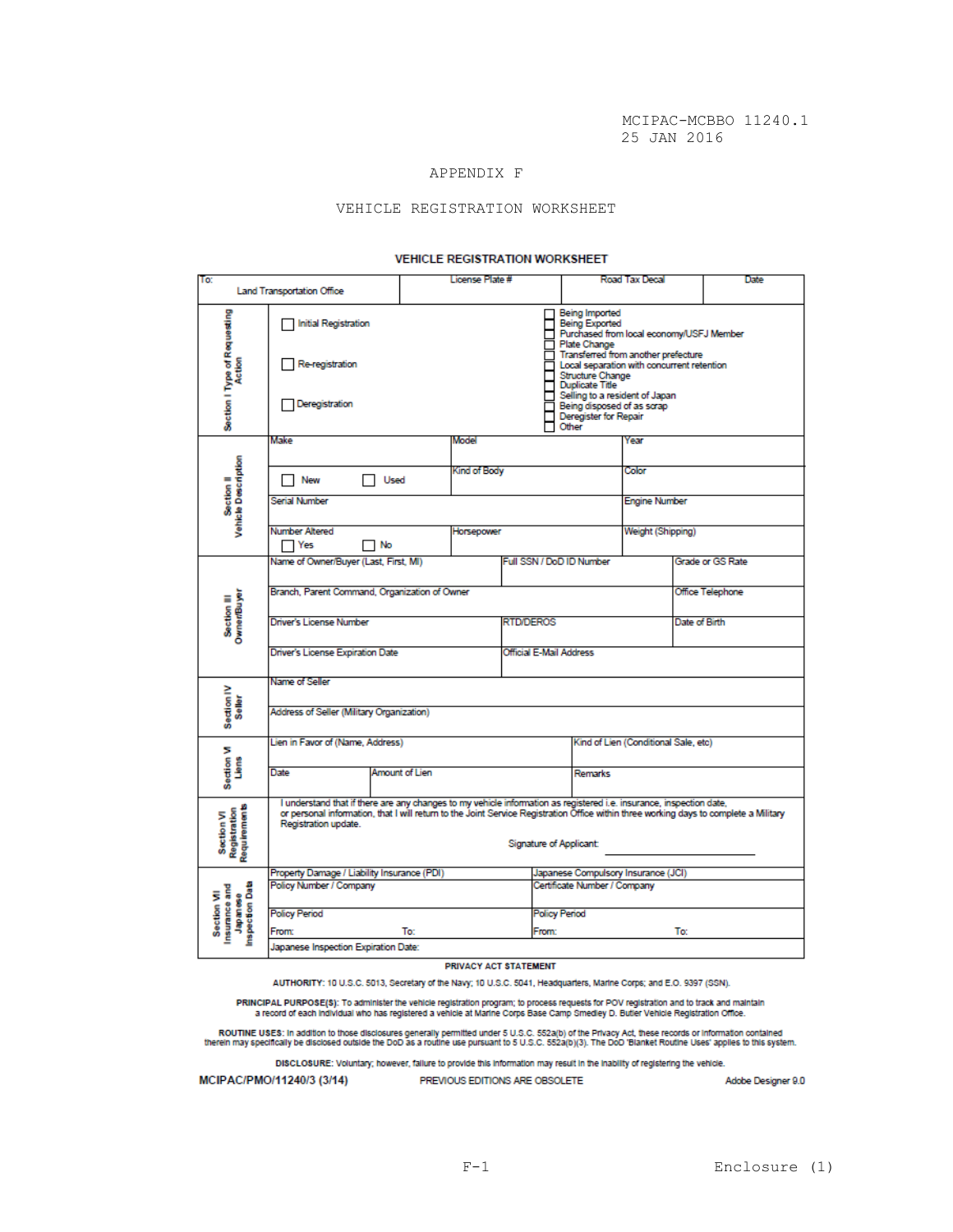# APPENDIX G